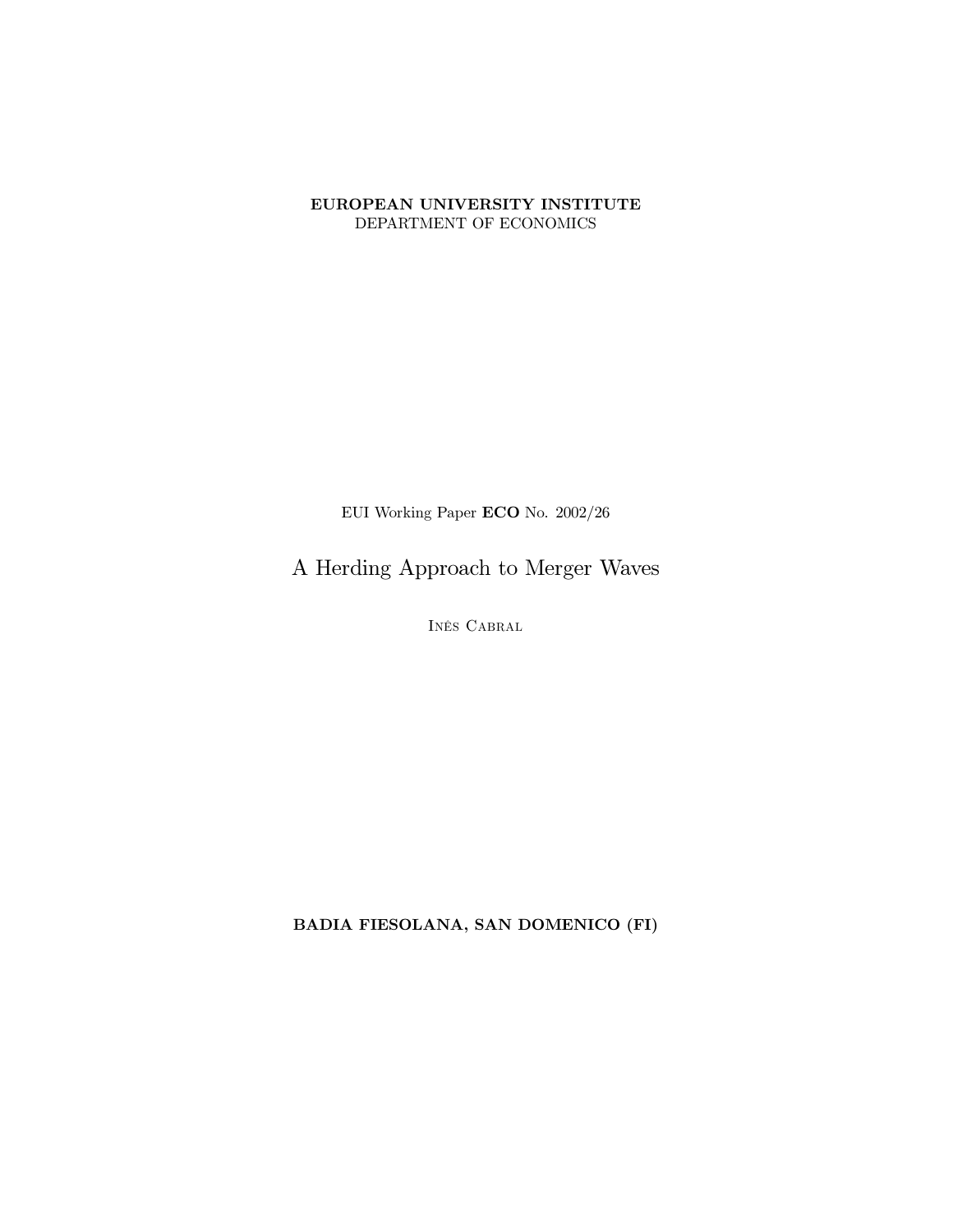All rights reserved. No part of this paper may be reproduced in any form without permission of the  $\text{author}(s)$ .

> $\odot$  2002 Inês Cabral Published in Italy in December 2002 European University Institute Badia Fiesolana I-50016 San Domenico $(\mathrm{FI})$ Italy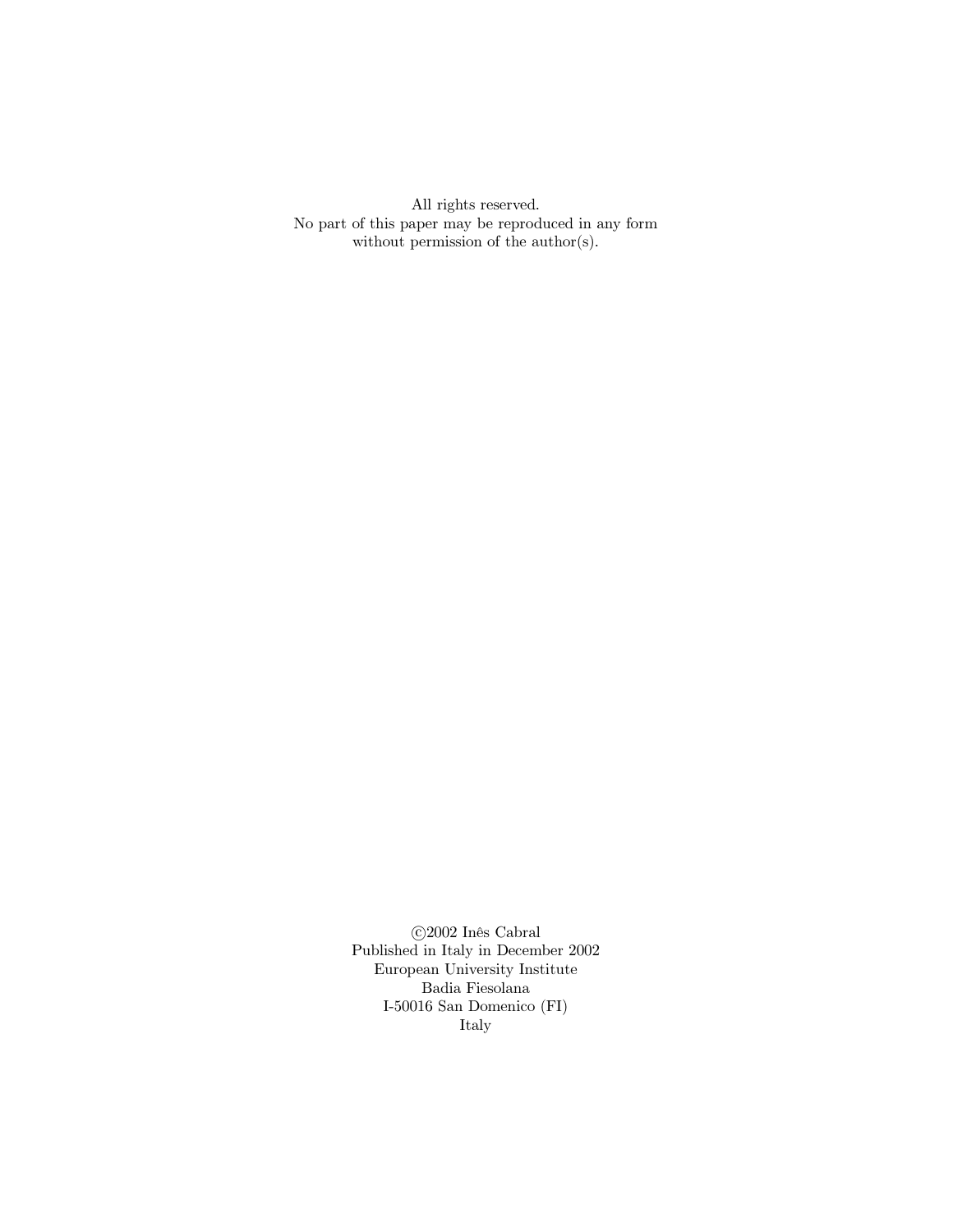# A herding approach to merger waves

Inês Cabral<sup>\*</sup> European University Institute Via dei Roccettini 9, San Domenico di Fiesole Italia

ines.cabral@iue.it

This draft: October 2002

#### Abstract

This paper uses a variant of Banerjee's herding model to explain two features of merger activity that appear unrelated:  $(i)$  mergers tend to occur in waves and  $(ii)$  profits often decline after merging takes place. Herding occurs when a firm follows the behavior of the preceding decision maker ignoring its own information. The model explains why it can be rational for firms to imitate other firms' decision to merge, despite holding private information that supports a non-merging strategy. Surprisingly, although occurring with lower probability, a merger wave 'starts earlier' under 'pessimistic' priors than under 'optimistic' beliefs concerning the post-merger value of the firms. The herding result holds when the analysis is extended to allow strategic interactions among firms belonging to the same industry.

<sup>¤</sup> I would like to thank Massimo Motta, Karl Schlag and Pedro Barros for very helpful comments and suggestions. All errors are mine.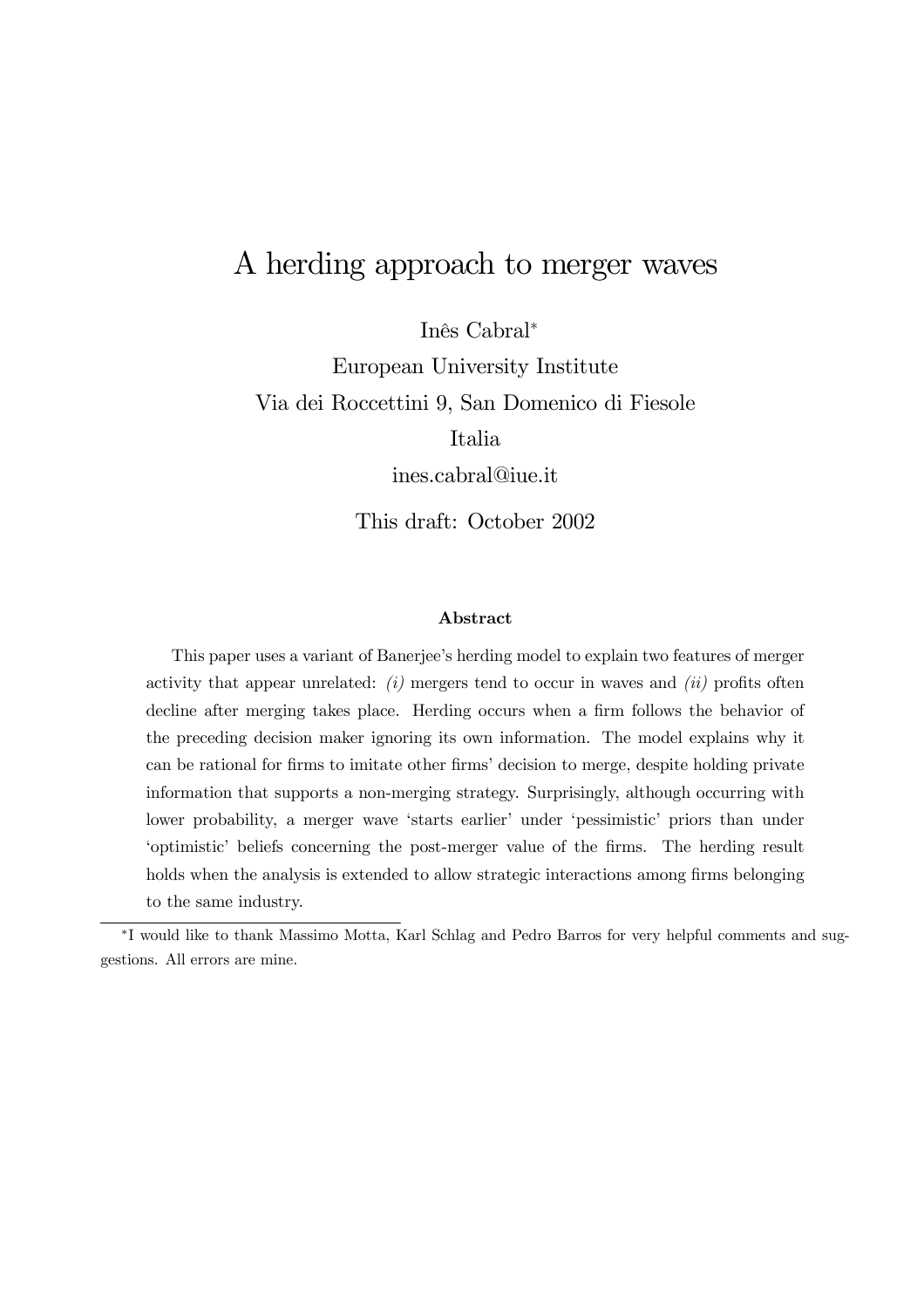# 1 Introduction

Despite the fact that mergers are a ubiquitous phenomenon of economic life, the reasons why firms do merge are yet only poorly understood.<sup>1</sup> Mergers pose a wide variety of research questions due to some stylized facts. World wide merger activity was outstanding during the last decade (peaking in 2000 with a volume of more than \$3 trillion US dollars<sup>2</sup>), showing that the merger strategy has been preferred to alternative corporate strategies such as re-structuring or expansion. Despite these intense merger movements, there is no clear evidence that firms improve performance after merging. Indeed, indicators tend to point to a poorer performance relative to the industry. Finally, and perhaps most interestingly, mergers appear to occur in 'waves': the number of past mergers affects positively the number of current mergers up to a point where the number of mergers starts smoothly decreasing.

The merger wave which started in the beginning of the nineties has been referred to as the fifth merger wave.<sup>3</sup> The first and second merger waves took place in the United States between 1887-1904 and 1916-1929 respectively. A third post World War II merger wave is noticeable also in Europe and Canada and covers roughly the period from 1948 to the mid seventies. The fourth wave started in the early eighties and like the current one, was more tempered in the US but outstanding in Europe. <sup>4</sup> Given such merger activity, one might expect that the merging strategy would significantly increase the value of the firms and improve their market performance. Surprisingly, specially the third and fourth waves provide evidence that ex-post merger performance can be very poor and that many mergers deals do reduce the value of the firms.

This paper claims that an informational cascade can be more responsible for triggering merger waves than relevant economic fundamentals. It proposes a herding mechanism that attempts to solve (at least part of) the merger puzzle: such intense merger activity with such weak evidence of positive results from it. The analysis is divided in two scenarios: one in which firms belong to different industries and hence the herding effect can be singled out, and another

<sup>&</sup>lt;sup>1</sup>In this paper, when referring to mergers it is meant both mergers and takeovers. Both transactions consist of a legal transformation through which two or more formerly independent firms come under common control. While in the case of takeovers there is only a transfer in control, in the case of mergers there is a complete integration of independently run firms.

<sup>2</sup>Thomson Financial Securities Data.

<sup>3</sup>The Economist, January 27th 2001, pp. 67.

<sup>4</sup>See Scherer (1980) for a complete description of historical merger waves.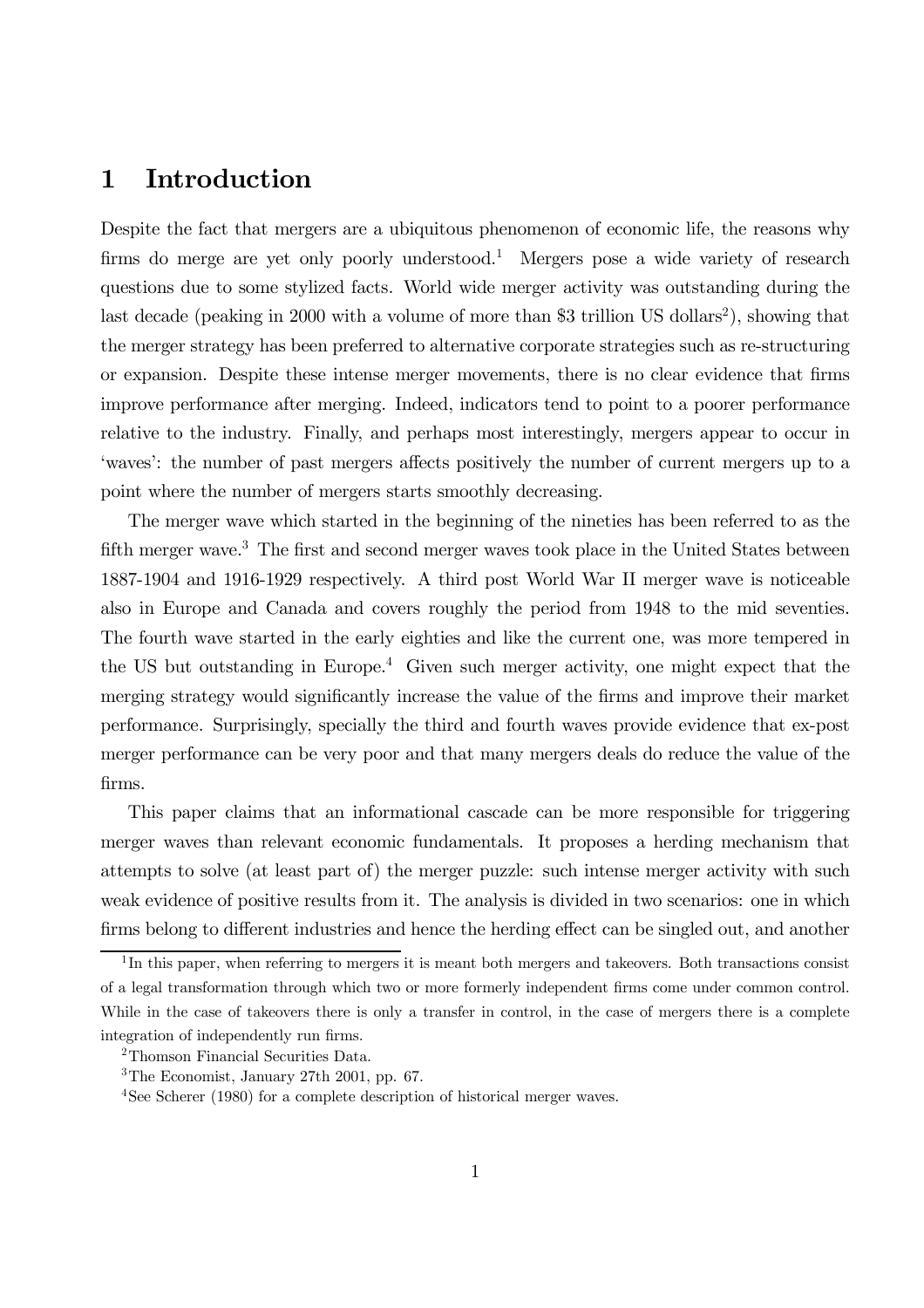one in which firms belong to the same industry allowing strategic interaction to play a role.

Herding has been theoretically linked and empirically tested in some economic activities such as investment recommendations (Scharfstein and Stein, 1990), price behaviour of IPO's (Welch, 1992), analysts' forecasts (Trueman, 1994), brokerage recommendations (Welch, 1996), and investment newsletters (Graham, 1999). To our knowledge, though, there are neither theoretical nor empirical studies applying the herding concept to merger activity.

Our model closely follows the information structure of Banerjee (1992). Banerjee's herding model is developed in a symmetric setting where the space of private signals is infinite. Our model, however, considers only two signals and an asymmetric setting. It also analyses explicitly the effect of prior beliefs on agents choices.

The first part of the paper deals with herding behaviour in the decision to merge when firms belong to different industries, i.e. ignoring strategic effects between them. Firms are sequentially called upon to choose between 'merge' or 'not merge' and hold 'pessimistic' or 'optimistic' prior beliefs about the impact of a merger on the firm's value. It is shown that it can be rational for firms to imitate other firms' decision to merge, despite holding private information that supports a non-merging strategy. Due to a reduction of information passed on to subsequent decision makers, unprofitable merger waves can arise in equilibrium. A merger cascade under 'optimistic' beliefs, which sustain that a merger is profitable, occurs with higher probability than under 'pessimistic' beliefs, which sustain that a merger is unprofitable. However, and somehow surprisingly, a merger wave starts earlier under the 'pessimistic' setting than under the 'optimistic' one.

The second part of the paper then checks whether the herding argument holds when allowing for strategic interaction between firms. Instead of learning about the profitability of merging from other industries, it is assumed that firms learn from other firms' behaviour in the same industry. Competition is modelled using the Cournot framework with a small number of initially identical firms. Despite the relevant gains from being an outsider of the merging process, it is shown that herding behavior holds for a wide range of parameters, i.e. for intermediate values of risk, defined as a moderate spread between potential gains and losses.

The relevance of herd behaviour that emerges from these studies may legitimize the opinion of some commentators who state that "[in recent merger deals] much of the attention seems to be on the deal, rather than the integration" and that "many deals are rushed".<sup>5</sup> Many merger deals in recent merger waves might simply have been triggered by other firms' decision

<sup>5</sup>The Economist, January 9th 1999, pp. 21.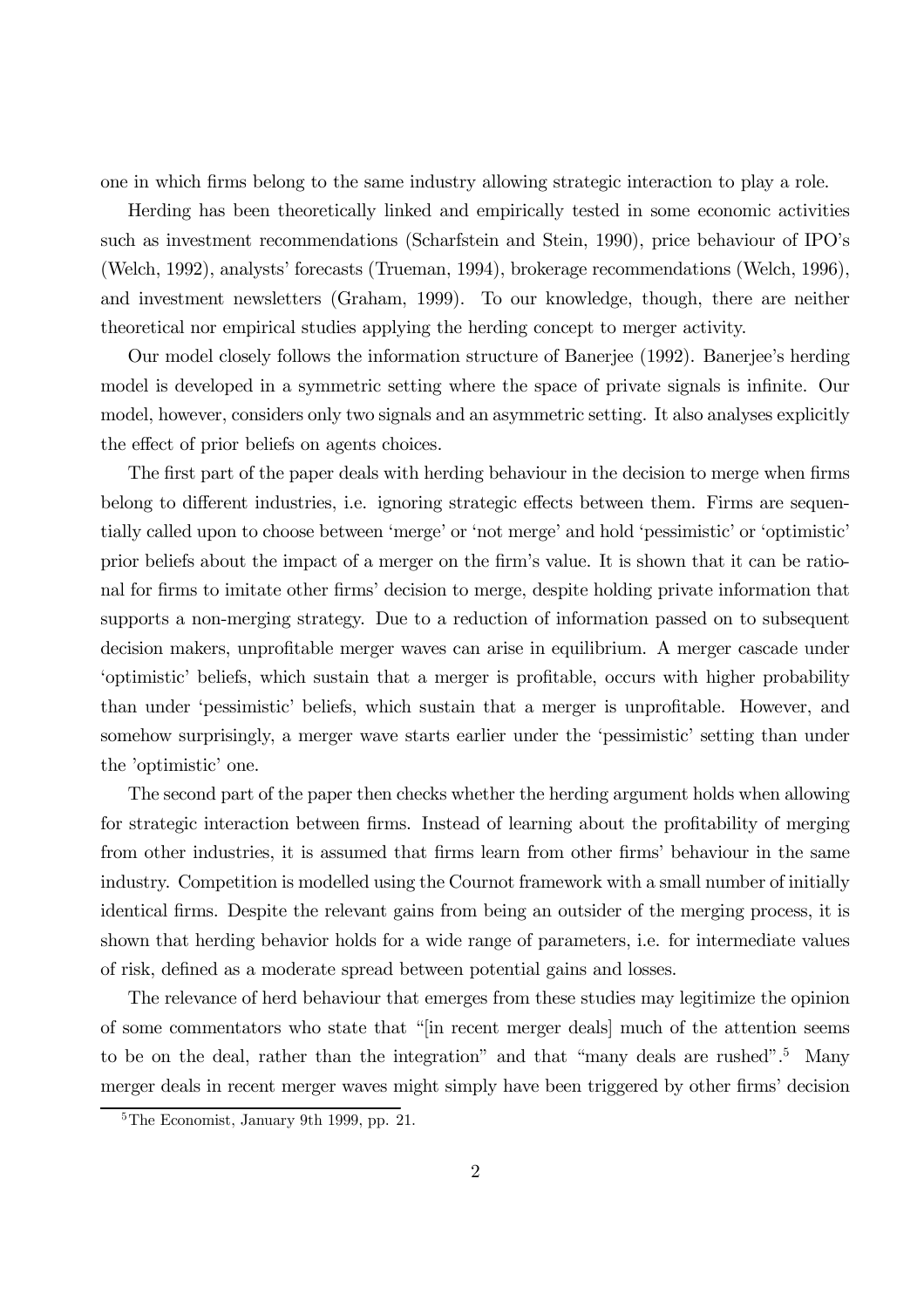to merge, and therefore are more likely to turn out to be a failure.

This paper is organized as follows. Section 1 is composed by the introduction and revision of the relevant empirical and theoretical literature. Section 2 presents the herding model assuming that there is no strategic interaction between firms that is then solved in Section 3. Section 4 explores the probabilities associated with merger cascades. Section 5 extends the model to a setting where firms belong to the same industry and compete in quantities. Finally, Section 6 concludes and discusses ideas for future research.

## 1.1 Mergers' performance

Evidence from historical merger waves is consistent with the following results. Within a window of less than four months around the date of announcement, acquisitions entail a gain for the target firm's shareholders (see Jensen and Ruback (1983), Eckbo (1983), Bradley, Desai and  $\text{Kim (1988)}$  while the average return to the bidding firm's shareholders is less clear and typically around zero. The empirical Industrial Organization literature on mergers' performance involves a larger time span (three to ten years between pre and post merger period). Results are more extreme and can be summarized as follows: "evidence shows...that the profits from merging companies generally decline after the mergers", Mueller (1993). Many case studies and anecdotal examples illustrate this point based on recent merger deals (e.g. about the DaimlerChrysler merger one can read "impending announcements of huge Chrysler losses, and a share-price collapse so serious that the combined company is worth less than Daimler-Benz was before its takeover of Chrysler was finalized in November  $1998"^{6}$ .

Concerning theoretical literature, there are several explanations for unprofitable mergers. Roll's (1986) hubris hypothesis suggests that managers make valuation mistakes because they overestimate own abilities as well as the value of the target firm, and as result they overpay. Shleifer and Vishny (1988) sustain that managers do not necessarily maximize the value of the firm. Managers pay for the benefits of the acquisition that they care about but that have no value to shareholders. Fauli-Oller and Motta (1996) show that unprofitable takeovers may arise if managerial incentives depart from profit maximization to include considerations of size. Fridolfsson and Stennek (2000) argue that a defensive merger mechanism may explain why mergers reduce profits: an unprofitable merger may occur if being an outsider is even more disadvantageous than being a merging party.

 ${}^{6}$ The Economist, October 14th-20th 2000, pp. 86.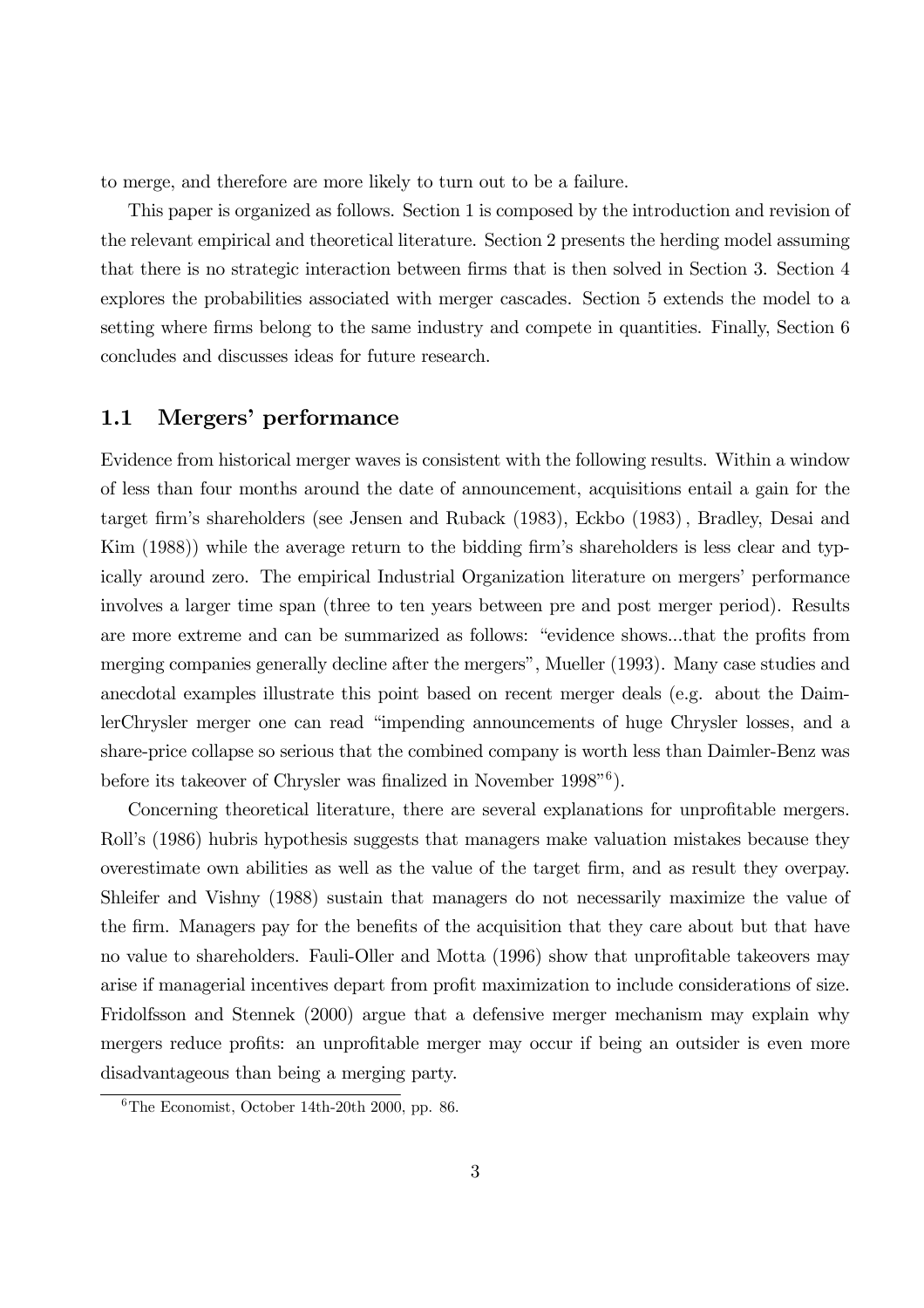## 1.2 Herding

The theoretical herding literature can be divided in three categories which are not mutually exclusive: informational cascades, reputational herding, and investigative herding. Applications and examples include typically portfolio or investment decisions. The first two types of herding occur when individuals choose to ignore their private information and mimic actions of individuals who acted previously. Informational cascades occur when the existing aggregate information becomes so overwhelming that an individual's single piece of private information is not strong enough to reverse the decision of the crowd. Hence, the individual chooses to mimic the crowd rather than act on his private information. If this holds for an agent, it is likely to also hold for anyone acting after this person. This domino effect is the so called cascade: a train of individuals acting irrespective of the content of their signal. The models of Banerjee (1992), Bikhandani et al. (1992), and lately, Neeman (1999), Taylor (1999) fall into this category. Our model follows the approach of Banerjee.

The reputational herding concept and its basic model where developed by Scharfstein and Stein (1990). Herd behavior arises as a consequence of rational attempts by agents to enhance their reputation as decision makers. Later contributions include Graham (1999) and Avery and Chevalier  $(1999)$ .

Investigative herding occurs when an agent chooses to investigate a piece of information he believes others will also examine. The agent would like to be the first to discover the information but can only profit from an investment if other investors follow suit and push the price of the asset in the direction anticipated by the first analyst. Otherwise, the first agent may be stuck holding an asset that he cannot profitably sell. Papers by Brennan (1990), Froot, Scharfstein and Stein (1992), fall into this group.

The empirical herding literature is inspired by a different type of reasoning. Given that it might be difficult to distinguish whether observed herding occurs for the one or another reason pointed above, this literature investigates empirical clustering without directly testing the implications of the herding models. Herding has been observed among pension funds, mutual funds, and institutional investors (for example, when a disproportionate share of investors engage in buying, or at other times selling, the same stock).

This paper is placed in the first category of the theoretical works even though the idea comes from observed clustering behavior: the merger waves. Two main contributions to the existing literature can be pointed out. The first one is that the herding concept was never applied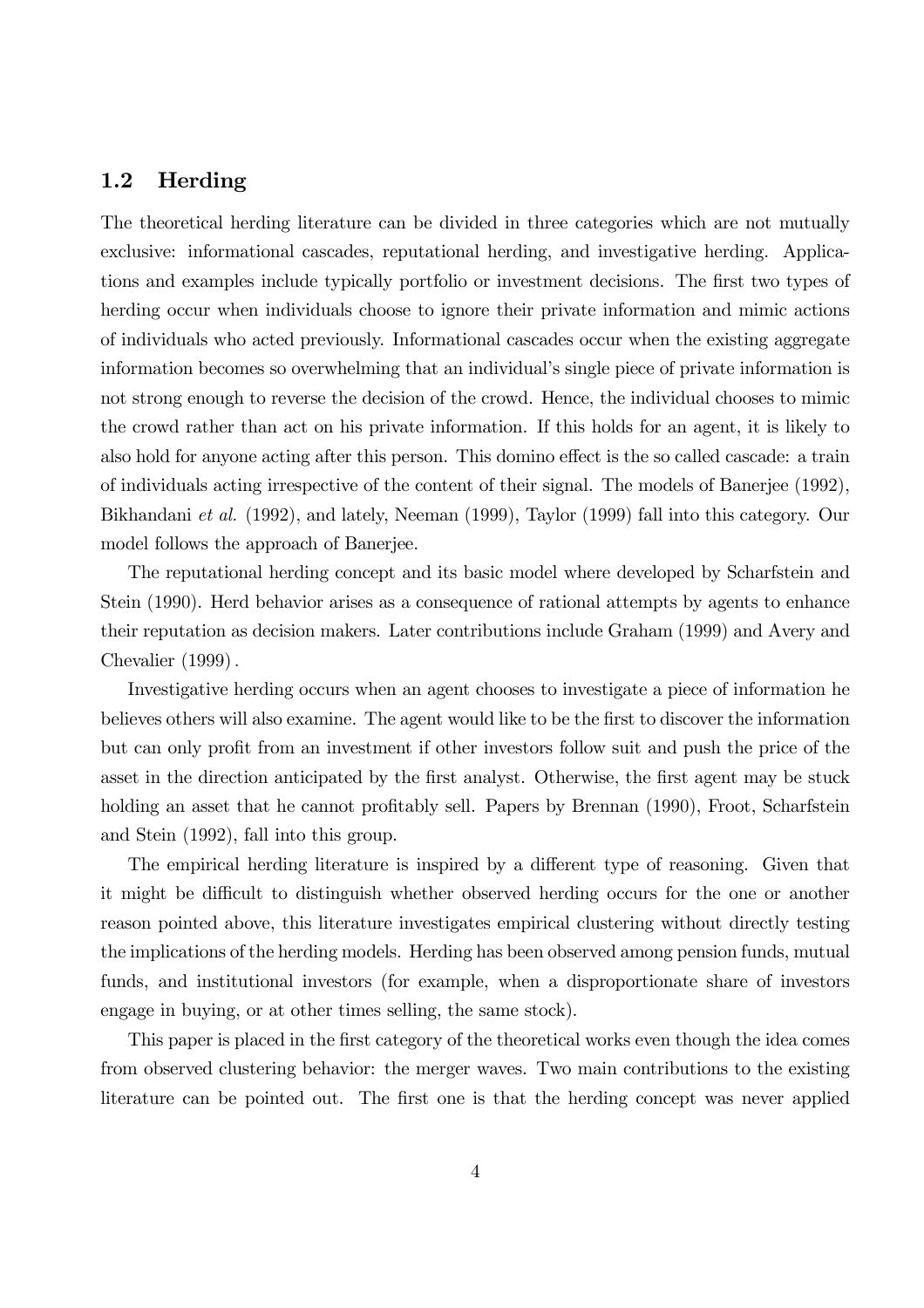to merger waves, even though it has been extensively applied to portfolio management. The second one is the adjustment of Banerjee's herding model to the case of a finite set of actions and the analysis of the influence of priors in agents' behavior.

# 2 The model

This section presents the basic model of the paper which assumes that firms belong to different industries and therefore does not take into account strategic interaction between firms. It attempts to isolate the effect of factors, that concern the merger deal in itself and not competitive issues or features of the industries involved. The cultural cost of merging can be seen as one of those factors. It consists on the obstacles arising by putting teams with different nationalities, or former rival teams, working together for the same goal. Another example is the toughness of antitrust laws. Regulation about market shares and market dominant positions are general and typically do not concern specific industries or deals. The strictness of regulators, that varies substantially with political regimes, also affects industries and deals in quite the same way. The sequentiality of merger decisions, the extensive available information about merger activity industry-wide, and the relatively long time lag required to assess merger's profitability, match the essential settings of the herding models.

Consider  $N$  risk neutral firms that maximize profits and do not belong to the same industry. There are two possible states of the world, Good and Bad, that occur with probabilities  $\lambda$ ,  $(1 - \lambda)$  respectively. In the *Good* state of the world, the expected variation in a single firm's profits from merging is positive  $(+1)$ . In the Bad state of the world the expected variation in a single firm's profits from merging is negative  $(-1)$ . In both states of the world, the profit variation from remaining independent and not merging is assumed to be zero (i.e. there is no variation from the current payoff). This assumption allows one to exclude all intra-market strategic behavior referred to above. Profits are announced after all firms made their choice, (this hypothesis is not completely irrealistic if one takes into account that mergers' performance can only be evaluated in the medium-long run).

Note that the Good and Bad states of the world refer to merger specific properties that do not have to be correlated with states of the economy (expansions and recessions). The correlation addressed here is merger specific and not industry specific.

The decision making is sequential, one firm chosen at random takes its decision first. The next firm, also chosen at random, takes its decision next but it is allowed to observe the choice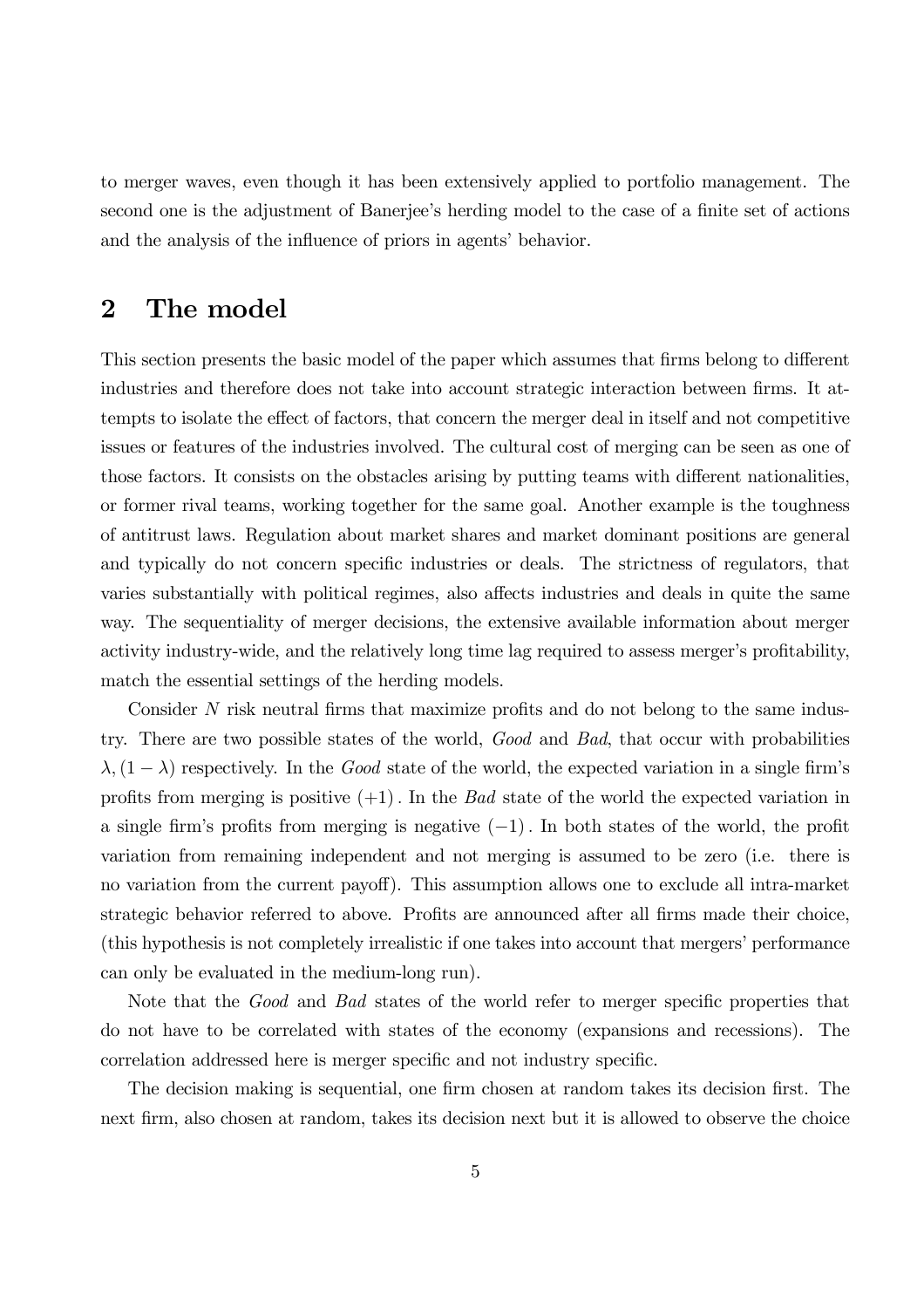made by the previous firm. However, the performance (payoff) of the previous merger cannot be observed before taking one's decision. The action space is composed by only two actions: to merge, denoted by  $(M)$  or not to merge, denoted by  $(X)$ . Let  $a_j$ , with  $j = 1, ..., N$ , be the action of firm j. Hence, firms would like to play  $(M)$  if the state is Good and to play  $(X)$ if the state is Bad. The matching problem of the merging parties is totally left aside of this modelisation.<sup>7</sup> Potential partners (or takeover targets) are assumed to belong to a set of firms P. Denote by F the set of N firms called upon to choose and action  $(M \text{ or } X)$ . The sets are such that  $P \cap F = \emptyset$ .

Each firm may receive a signal, with probability  $\alpha$ <sup>8</sup>, or not receive a signal. Denote  $s_j$ , with  $j = 1, ..., N$ , the signal obtained by firm j. The signal enables firms to infer which is the current state of the world. The signal can be one of two: "a merger increases the value to the firm" denoted by  $\{m\}$ , and "a merger reduces the value of the firm" denoted by  $\{x\}$ . The timing of signal distribution is irrelevant. It can be right at the beginning to all firms, or short before each firm is called upon to choose an action, individually. The only crucial aspect is that the received signal is not observed by other firms.

The parameter  $\alpha$  represents the probability of having ideas about firm's future plans. The driving force of the ideas might be the press, the industry performance, the aggregate state of the economy and signs that the firm's business is declining. Managers learn what is happening in other industries by reading newspapers or business magazines, and also through word-ofmouth. The signal  $\{m\}$  means that the state Good is the most likely state of the world and the signal  $\{x\}$  means that the state Bad is the most likely state of the world. Clearly, the incentives to change plans might also come from internal problems, from market share reductions, from decreasing profits, and other possible signs of decay. Hence, the signal  $\{m\}$  might also arise due to declining performances of firms.<sup>9</sup> On the contrary, many other firms may consider that nothing major is changing in the economy and specially in their industries, may be not so well informed, and therefore have a passive behavior. These are less likely to get ideas about future plans and hence less likely to receive a signal.

The signal is not always true and the probability that it is false is  $(1 - \beta)$ . It is assumed that  $\beta > \frac{1}{2}$  $\frac{1}{2}$  to avoid the uninteresting case in which firms randomize among the two actions

<sup>&</sup>lt;sup>7</sup>Note that the merging parties do not combine received signals. The model illustrates the situation where one merger party (or the bidder in the case of an acquisition) is stronger and takes the decision whereas the other party (or target) acts passively and does not contribute significantly to the deal process.

<sup>8</sup>We keep the notation of the herding model of Abijit Banerjee (1992).

<sup>9</sup>This would ilustrate the case of mergers as a product of weaknesses referred to in section 1.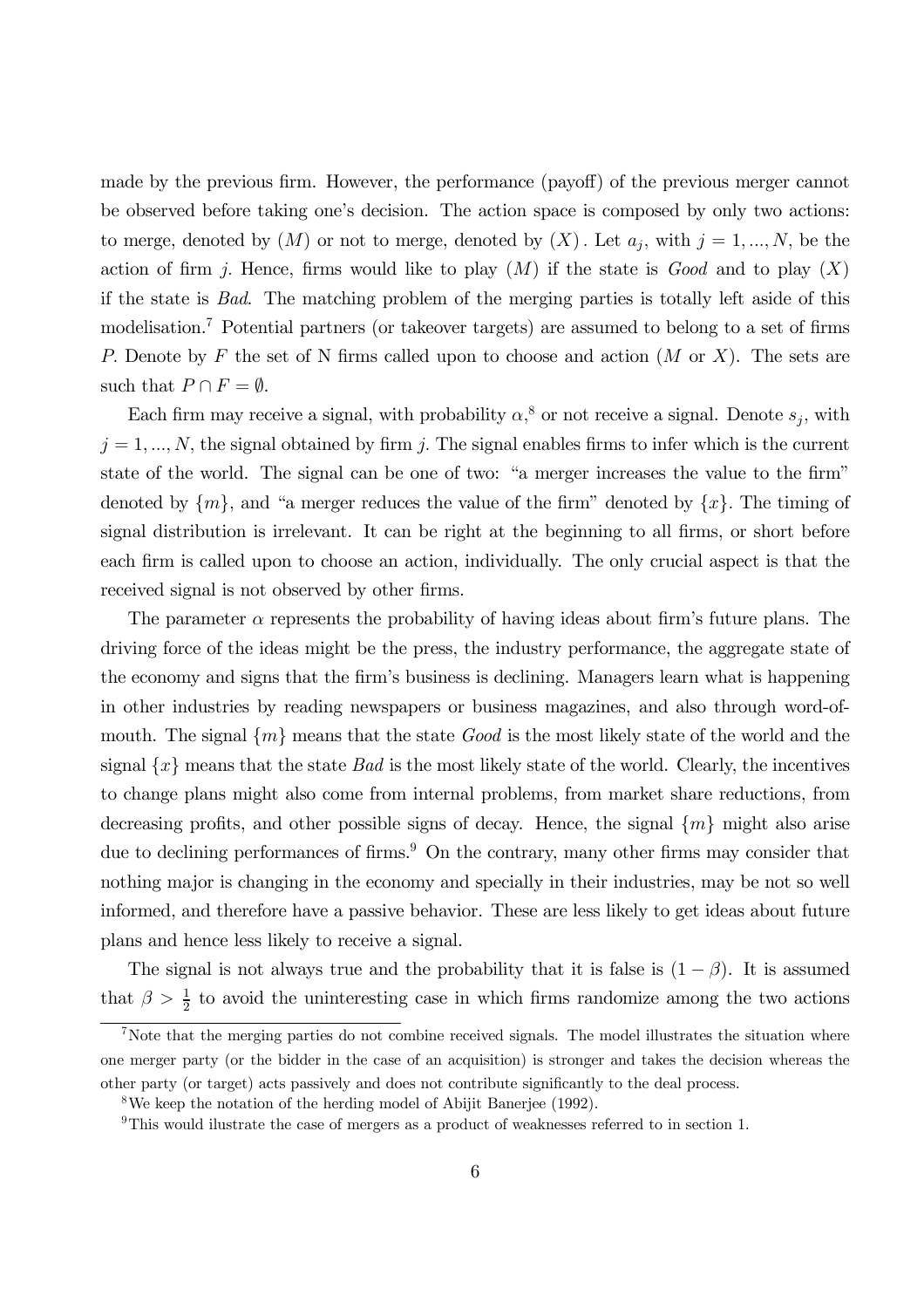when they receive a signal. The parameter  $\beta$  represents the precision of the signal. Consider a firm who gets the signal  $\{m\}$ . The accuracy of such signal might depend on the opinion of consultancy groups, on the time spent preparing the deal, on the time spent preparing future plans, on strengths and similarities between the firm and the chosen partner.<sup>10</sup> Consider now a firm who gets the signal  $\{x\}$ . The accuracy of such signal might depend on the time spent preparing an investment strategy to expand (without acquiring other firms), on the quality of the firm's market research department, on the cohesion among the different departments within the firm. These are some possible interpretations of the variables  $\alpha, \beta$ . Throughout the model  $\alpha, \beta$  are not choice variables but are taken by firms as given.

Firms might also receive no signal. In this case they rely on prior beliefs and on observed actions to make their decision. Two cases will be studied with respect to priors: 'pessimistic' and 'optimistic' ones. While 'pessimistic' firms have the common prior belief that "a merger reduces the value of the firm", 'optimistic' firms have the opposite common prior belief that "a merger increases the value of the firm". Each new decision maker supports his decision on the basis of his priors, of the history of the past decisions, and his own signal (if it exists). The structure of the game and Bayesian rationality are common knowledge. To avoid trivialities,  $\lambda$ is considered to be close to  $\frac{1}{2}$  $\frac{1}{2}$  otherwise signals would play a minor role in taking decisions.

More formally, the signal's space S is defined as  $S = \{\emptyset, m, x\}$  and the action's space is defined as  $A = \{M, X\}$ . Denote  $H_k$  the history of actions taken by firms 1 to  $k - 1$ , i.e.,  $H_k = \{a_1, a_2, ..., a_{k-1}\}.$  The information set of player k is composed by  $H_k$ , the signal  $s_k$  (if it exists) and the initial priors.

# 3 Solving the model

### 3.1 Pessimistic firms

As described before, firms are randomly chosen to take an action which can be  $M$  or  $X$ . Firms make their decision based on their information set. From the history of past actions the decision making firms can infer past signals and hence evaluate the likelihood of each state of the world.

 $10$ Choi and Philippatos (1983,1984) found negative changes in the post-merger value of the bidder to occur in acquisitions that were unrelated (i.e. has no obvious basis for synergy). Some other investigators who analyzed market valuations of mergers in cross-section found that 'related' mergers are valued more highly than those without any apparent synergistic potential (see You at al., 1986). The Economist, 9th January 1999, pp 13, 'Similarity of outlook: Sandoz and Ciba Geigy'.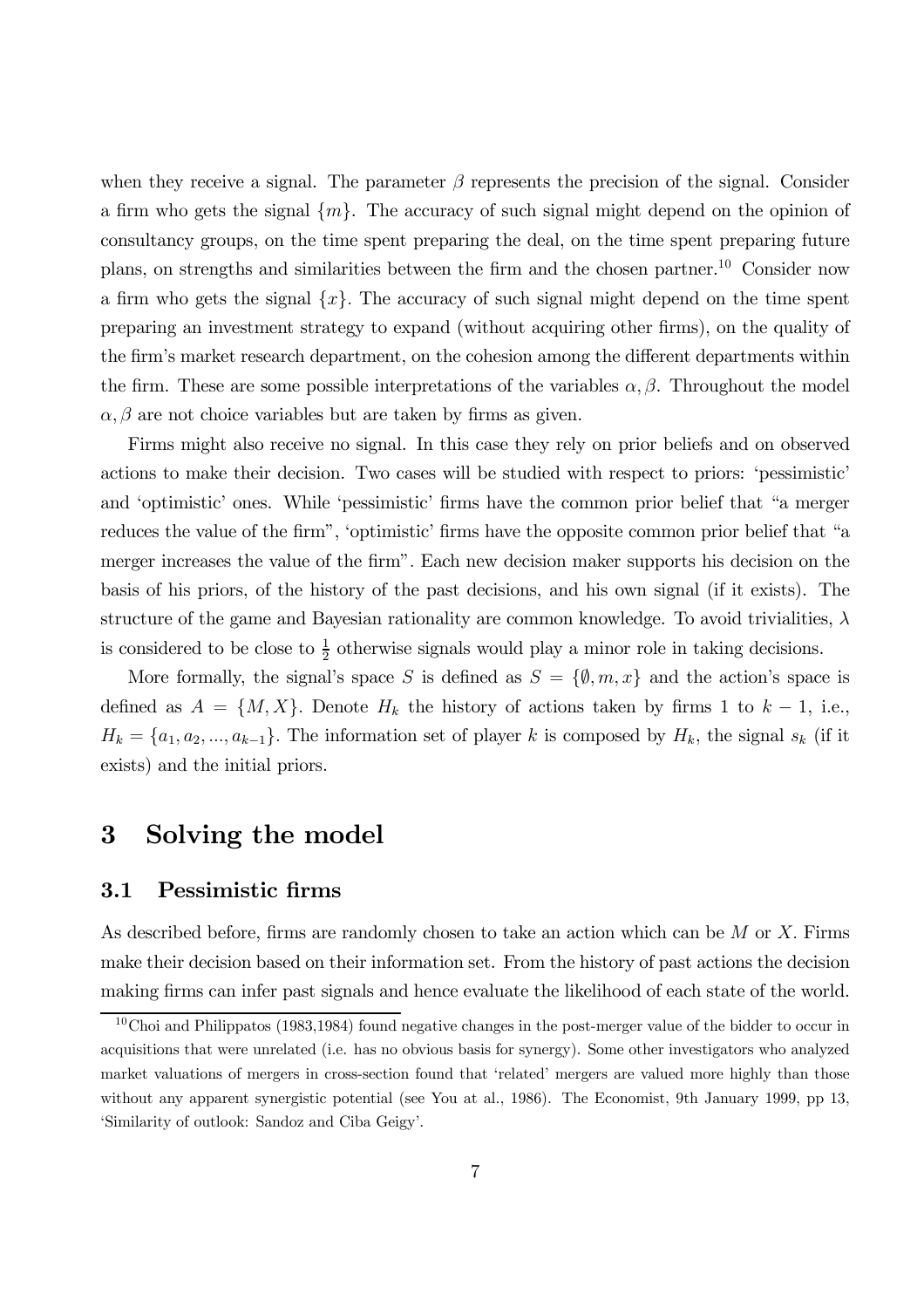To avoid uninteresting cases we impose  $\beta > 1 - \lambda$ . If the probability that the state is Bad is higher than the probability that signals are right, firms will be more skeptical in following own signal. In the limit, if the state is  $Bad$  with probability 1, no firm will take the decision to merge. Pessimistic firms hold prior the belief that the  $Bad$  state of the world is more likely to occur, therefore,  $1 - \lambda > \lambda$ .

 $\bullet$  First firm

The first firm will decide upon only signals and priors since  $H_1$  is an empty set. If a firm has a signal, the probability that it is right is  $\beta > \frac{1}{2}$  $\frac{1}{2}$ . In the next line we will show that if firm 1 receives a signal it will always follow it.<sup>11</sup> In other words, if  $s_1 = \{m\}$ , firm 1 will play  $a_1 = \{M\}$ , if  $s_1 = \{x\}$ , firm 1 will play  $a_1 = \{X\}$ , and if firm 1 has no signal it will choose according to priors and play  $a_1 = \{X\}$ . More formally, the decision is made as follows. Suppose firm 1 got signal  $s_1 = \{m\}$ . The expected increase in profit from playing  $\{M\}$ , denoted  $E(M | m)$  is given by:

$$
E(M \mid m) = \frac{\lambda (\alpha \beta)}{P[m]} - \frac{(1 - \lambda) \alpha (1 - \beta)}{P[m]} > 0 \text{ for } \beta > 1 - \lambda
$$
  

$$
P[m] = \alpha (\lambda \beta + (1 - \lambda) (1 - \beta)).
$$

The expected increase in profit from playing  $\{X\}$  is zero by construction, no matter received signals or stage of the game,

$$
E(X \mid m, x, \emptyset) = 0.
$$

Hence, firm 1 will play  $a_1 = \{M\}$ . If  $s_1 = \{x\}$ , the expected increase in profit from playing  $\{M\}$  is now:

$$
E(M \mid x) = \frac{\lambda \alpha (1 - \beta)}{P[x]} - \frac{(1 - \lambda) \alpha \beta}{P[x]} < 0 \text{ for } \beta > \lambda
$$

$$
P[x] = \alpha (\lambda (1 - \beta) + (1 - \lambda) \beta).
$$

Therefore, firm 1 will play  $a_1 = \{X\}$ . Finally, if firm 1 has no signal, the expected increase in profit from playing  $\{M\}$  is trivially given by:

$$
E(M \mid \emptyset) = \frac{\lambda (1 - \alpha)}{(1 - \alpha)} - \frac{(1 - \lambda)(1 - \alpha)}{(1 - \alpha)} < 0 \text{ for } 1 - \lambda > \lambda.
$$

<sup>&</sup>lt;sup>11</sup>Given that the potential gains/losses from merging are symmetric in expected value.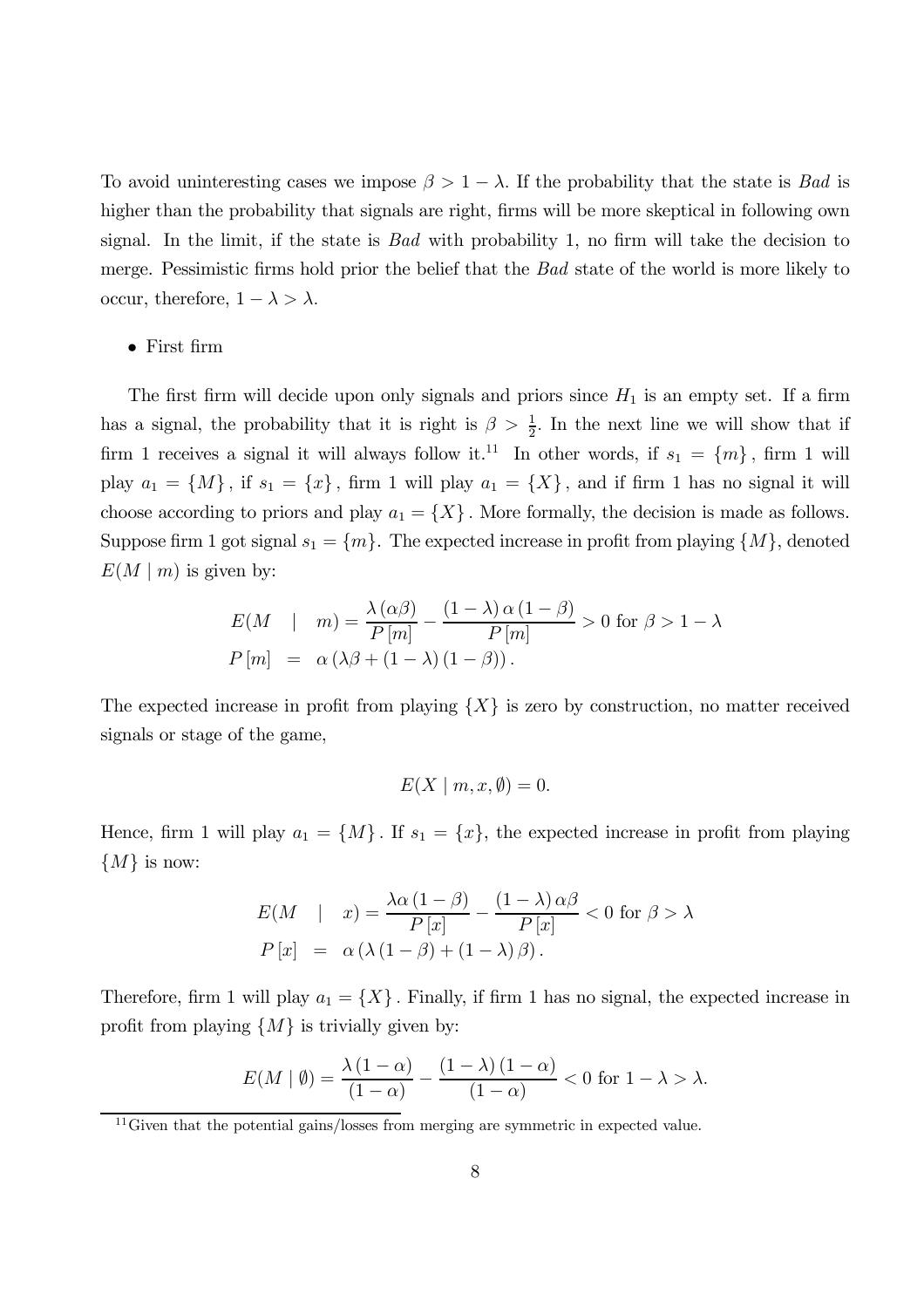The pessimistic firm will again decide not to merge.

If players knew the current state of the world, they would like to play  $\{M\}$  if the state is Good and  $\{X\}$  if the state is Bad. In later stages of the game, players analyze the probability that the state is *Good* given their information set and play  $\{M\}$  if it is higher than  $\frac{1}{2}$  $\frac{1}{2}$ , otherwise play  $\{X\}$ . Given the symmetry of payoffs it is as if firms for each decision would compare the probability that they are right with the probability that they are wrong and choose  $\{M\}$  or  ${X}$  accordingly. We will use this interpretation to simplify the exposition from now onwards.

#### $\bullet$  Second firm

The second firm can observe two possible histories,  $H_2 = \{M\}$  or  $H_2' = \{X\}$ . Take the first case,  $H_2 = \{M\}$ , firm 2 is sure that firm 1 got a signal and that it was  $\{m\}$ . If firm 2 got  $s_2 = \{m\}$ , it will follow own signal that is reinforced by firm 1's action. If firm 2 got no signal, it will follow firm 1 given that firm 1 is right with probability  $\beta$  which is higher than  $\frac{1}{2}$  $\frac{1}{2}$ . The interesting case is when firm 2 has the opposite signal,  $s_2' = \{x\}$ . In this case, firm 2 knows that firm 1 also had a signal but one of the two is wrong. The probability that firm 1 is right and the probability that 2 is right are given by:

$$
P[1 \text{ right} | H_2, s_2'] = \frac{\lambda \alpha \beta \alpha (1 - \beta)}{\alpha \beta \alpha (1 - \beta)} = \lambda
$$
  

$$
P[2 \text{ right} | H_2, s_2'] = \frac{(1 - \lambda) \alpha \beta \alpha (1 - \beta)}{\alpha \beta \alpha (1 - \beta)} = 1 - \lambda.
$$

Given that signals are of equal quality, firm 2 will follow the priors, will play  $a_2 = \{x\}$  and no herding occurs.<sup>12</sup>

Consider now the other possible history  $H_2' = \{X\}$ . Firm 2 learns that firm 1 either had no signal (and the choice was made based on priors) or had  $s_1 = \{x\}$ . If firm 1 has no signal, it follows priors and hence it is right with probability  $(1 - \lambda)$ . Both if firm 2 has no signal or if it has  $s_2 = \{x\}$ , firm 2's action will be  $a_2 = \{x\}$ . The interesting case arises when  $s_2 = \{m\}$ . More formally,

$$
P[1 \text{ right} | H_2', s_2] = \frac{(1 - \lambda) [\alpha \beta + (1 - \alpha)] \alpha (1 - \beta)}{P[H_2', s_2]},
$$
  

$$
P[2 \text{ right} | H_2', s_2] = \frac{\lambda [\alpha (1 - \beta) + (1 - \alpha)] \alpha \beta}{P[H_2', s_2]}.
$$
  

$$
P[2 \text{ right} | H_2', s_2] > P[1 \text{ right} | H_2', s_2] \text{ for } \frac{1}{2} > \lambda > f(\alpha, \beta).
$$

<sup>&</sup>lt;sup>12</sup>Other derivations can be found in the appendix.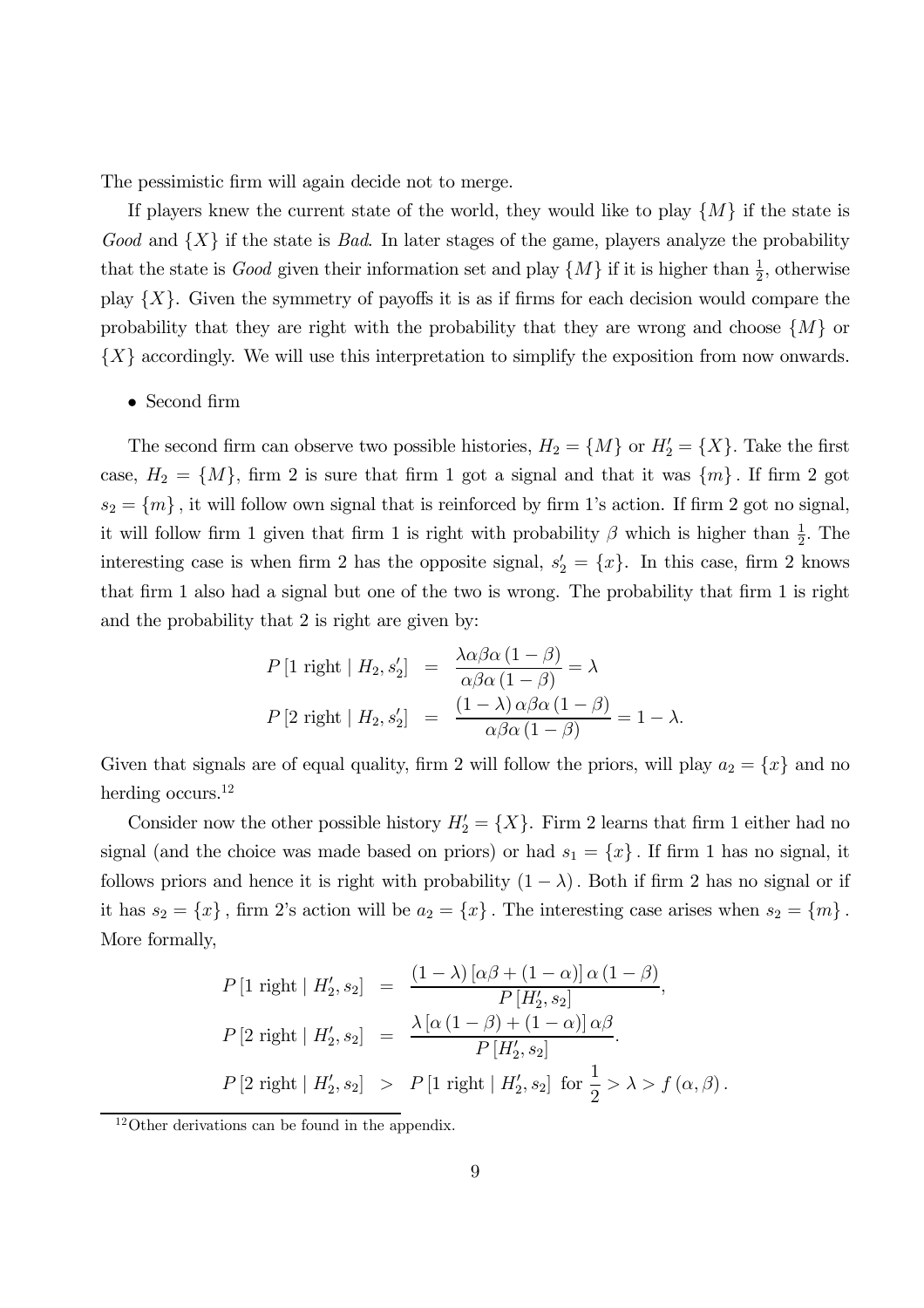In this case firm 2 will follow own signal and play  $a_2 = \{M\}$  and no herding occurs. Even though it might be possible that both firms 1 and 2 had opposite signals (in which case priors would decide for  $\{X\}$ , it also possible that firm 1 simply had no signal. Therefore, firm 2 will follow its own signal as long as  $\lambda$  is close to  $\frac{1}{2}$  $\frac{1}{2}$ . (See appendix for details).

#### • Third firm

The third firm can observe four different histories given that all combination of the two possible actions might occur. Consider the case in which  $H_3 = \{M, M\}$ . Firm 3 knows that firm 1 had signal  $\{m\}$  and that firm 2 had no signal or the same signal. If  $s_3 = \{m\}$  or  $s_3 = \{\emptyset\}$ , firm 3 will play  $a_3 = \{M\}$  and no herding occurs. If  $s'_3 = \{x\}$  then, as shown below, firm 3 ignores own signal and follows firm 1.

$$
P[1 \text{ right} | H_3, s_3'] = \frac{\lambda \alpha \beta [\alpha \beta + (1 - \alpha)] \alpha (1 - \beta)}{P[H_3, s_3']},
$$
  

$$
P[3 \text{ right} | H_3, s_3'] = \frac{(1 - \lambda) \alpha (1 - \beta) [\alpha (1 - \beta) + (1 - \alpha)] \alpha \beta}{P[H_3, s_3']},
$$
  

$$
P[3 \text{ right} | H_3, s_3'] < P[1 \text{ right} | H_3, s_3'] \text{ for } \lambda > \frac{1 - \alpha \beta}{2 - \alpha}.
$$

The condition on  $\lambda$  imposes that the Good state has to occur with a sufficiently high probability even though firms are pessimistic. In the extreme case where there are no signals  $(\alpha = 0)$  it has to occur as often as the Bad state. The condition corresponds to  $\lambda > 1 - \beta$  in the case of  $\alpha = 1$ . Hence, for  $\alpha > 0$  it allows the coexistence of herding under pessimistic beliefs. Under such conditions, the merging cascade is already created. From the third firm onwards, all firms will herd on the action  $\{M\}$  as will be shown by induction. First, I should clarify the concept of 'cascade' in the herding literature.

**Definition:** A cascade occurs when it is optimal for a decision maker, having observed the actions of those ahead of him, to follow the behavior of the preceding decision maker without regard to his own information.

Once this stage is reached, his decision is uninformative to others. Hence, the next decision maker draws the same inference from the history of past decisions provided that signals are independent.

**Proposition 1** If the first two firms decide to merge, all N firms will merge, independently of their signals.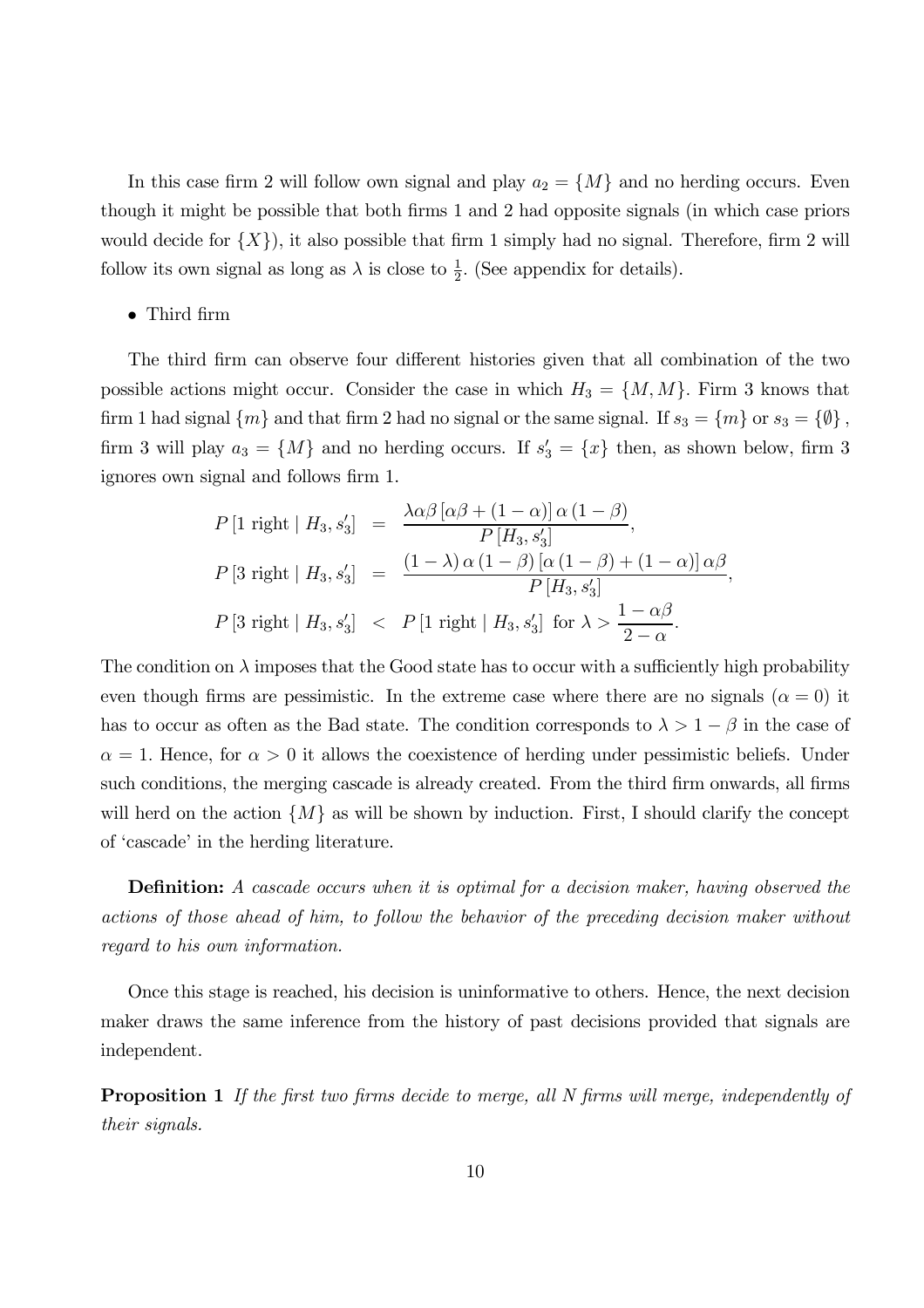**Proof:** Suppose that the fourth firm who is called upon to play receives signal  $s'_4 = \{x\}$ and faces history  $H_4 = \{M, M, M\}$ , (the solution is trivial in the case of other signals). Firm 4 can infer that the first firm received a signal to merge, the second firm might have had no signal or the also a signal to merge. Once this stage is reached, his decision is uninformative to others. No information can be inferred from third firm's behavior since it might have had no signal, a signal to merge and a signal not to merge. In any of the cases firm 3 would follow firm 1 and ignore own signal. More formally,

$$
P[1 \text{ right} | H_4, s'_4] = \frac{\lambda \alpha \beta [\alpha \beta + (1 - \alpha)] [\alpha \beta + \alpha (1 - \beta) + (1 - \alpha)] \alpha (1 - \beta)}{P[H_4, s'_4]}
$$
  
\n
$$
P[4 \text{ right} | H_4, s'_4] = \frac{(1 - \lambda) \alpha (1 - \beta) [\alpha (1 - \beta) + (1 - \alpha)] [\alpha \beta + \alpha (1 - \beta) + (1 - \alpha)] \alpha \beta}{P[H_4, s'_4]}
$$
  
\n
$$
P[3 \text{ right} | H_3, s'_3] = P[4 \text{ right} | H_4, s'_4].
$$

Note that the expression  $[\alpha\beta + \alpha(1-\beta) + (1-\alpha)]$  is equal to 1 and corresponds to the action of firm 3. Everything might have happened given that firm 3 herds. As a result, the fourth firm is exactly in the same situation as a third firm who receives signal  $s'_3 = \{x\}$ . Again, given that firm 1 has a higher probability of being right, the fourth firm will follow the herd disregarding its own signal. The  $k^{th}$  firm will then have  $k-3$  terms with value 1 on the numerator of the probabilities of being right or wrong. Given that firms after 3 draw the same inference from the history of past decisions, they will also ignore their private information and take the same action as the previous decision maker. And so do all later decision makers. :

More generally, if firm  $j$  is in a cascade, then its action conveys no information and firm  $j+1$  draws the same inference from all previous actions. Since the signal  $s_{j+1}$ , if it exists, has the same quality as signal  $s_j$ , firm  $j + 1$  is also in a cascade. Thus, by induction, all firms after j are in a cascade. As a result, a cascade once started will last forever.

Consider now the case in which  $H_3' = \{X, X\}$ . Again, if  $s_3' = \{x\}$  or  $s_3 = \{\emptyset\}$ , firm 3 will play  $a_3 = \{x\}$  and no herding occurs. The interesting case arises when  $s_3 = \{m\}$ .<sup>13</sup> After simple calculations it can be showed that firm 3 follows own signal  $\{m\}$  if

$$
(1 - \alpha)^2 \alpha [\beta - (1 - \lambda)] - 2\alpha \beta \alpha (1 - \beta) (1 - 2\lambda) (1 - \alpha) - \alpha \beta \alpha (1 - \beta) \alpha (\beta - \lambda) \ge 0.
$$

The case of equality corresponds to the situation in which both firms (1 and 3) have the same probability of being right. As was discussed before, firm 3 will act according to priors and will

<sup>&</sup>lt;sup>13</sup>In terms of information structure, this case corresponds to the one of optimistic firms,  $H_3 = \{M, M\}$  and  $s_3 = \{x\}$  studied in the next section. More details will be given there.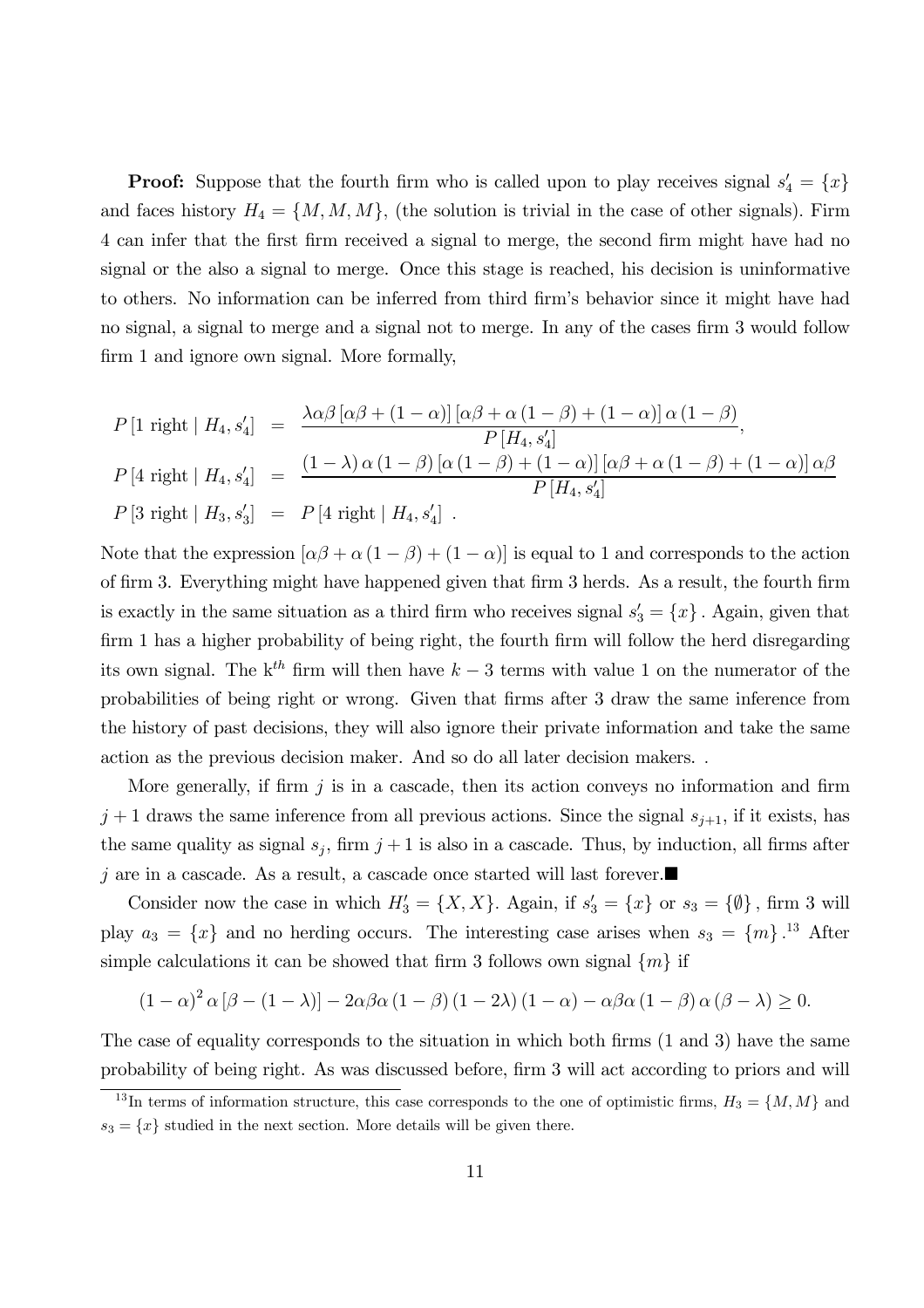also play  $\{X\}$ . Little intuition is provided by this expression. However, considering the case of equal probability of the two states  $\left(\lambda = \frac{1}{2}\right)$  $\frac{1}{2}$ ) it simplifies to the following one,

$$
(1 - \alpha)^2 - \alpha^2 \beta (1 - \beta) \geq 0 \Leftrightarrow
$$
  

$$
\alpha \leq \frac{1 - \sqrt{\beta (1 - \beta)}}{1 - \beta (1 - \beta)}.
$$

Therefore, firm 3 will herd for levels of  $\alpha$  above this threshold and will follow its own signal otherwise. The expression depends positively on  $\beta$ . One can interpret the result as follows, herding is likely to occur for high values of  $\alpha$  (probability of having a signal), given that with high probability both firms 1 and 2 chose according to a signal (which is the same) and did not simply followed priors. The relation with  $\beta$ , the signals' precision, is also clear. The higher the value of  $\beta$ , the more firm 3 trusts its own signal and therefore, the less likely the herding behavior is to start. As  $\beta$  approaches 1, the narrow the range of  $\alpha$  that can sustain the herding solution, in the limit, the condition to be satisfied would be  $\alpha > 1$ , which is impossible.

This result shows that the herding process in both actions is not symmetric. Surprisingly, firms start earlier herding on the action that is contrary to their beliefs than on the action that supports their beliefs. This point will be clarified in the next section.

## 3.2 Optimistic firms

This section illustrates the influence of priors in herding probability. Assume now that firms are 'optimistic' i.e., have the common prior belief that "a merger increases the value of the firm". Clearly, the first firm will play  $\{M\}$  both if it has no signal and if it received signal  $\{m\}$ , and will play  $\{x\}$  if it received a signal not to merge  $\{x\}$ . When observing history  $H_2 = \{M\}$ , firm 2 will play also  $\{M\}$ , both if it has no signal or if it received signal  $\{m\}$ . However, it will play  ${x}$  if it received signal  ${x}$ , as long as  $\beta > \lambda$ . Analogously, if  $H'_2 = {x}$ , firm 2 will play also  $\{x\}$ , both if it has no signal or if it received signal  $\{x\}$ . However, it will play  $\{M\}$  if it received signal  $\{m\}$  given that for signals of equal quality, firm 2 will act according to priors. Consider now a firm 3 that observes history  $H_3 = \{M, M\}$ , again, its action will be  $\{M\}$  in the case of no signal or signal  $\{m\}$ . The interesting case arises when firm 3 receives a signal not to merge  $s'_3 = \{x\}.$ 

$$
P[1 \text{ right} | H_3, s_3'] = \frac{\lambda [\alpha \beta + (1 - \alpha)] [\alpha \beta + (1 - \alpha)] \alpha (1 - \beta)}{P[H_3, s_3']},
$$
  

$$
P[3 \text{ right} | H_3, s_3'] = \frac{(1 - \lambda) [\alpha (1 - \beta) + (1 - \alpha)] [\alpha (1 - \beta) + (1 - \alpha)] \alpha \beta}{P[H_3, s_3']},
$$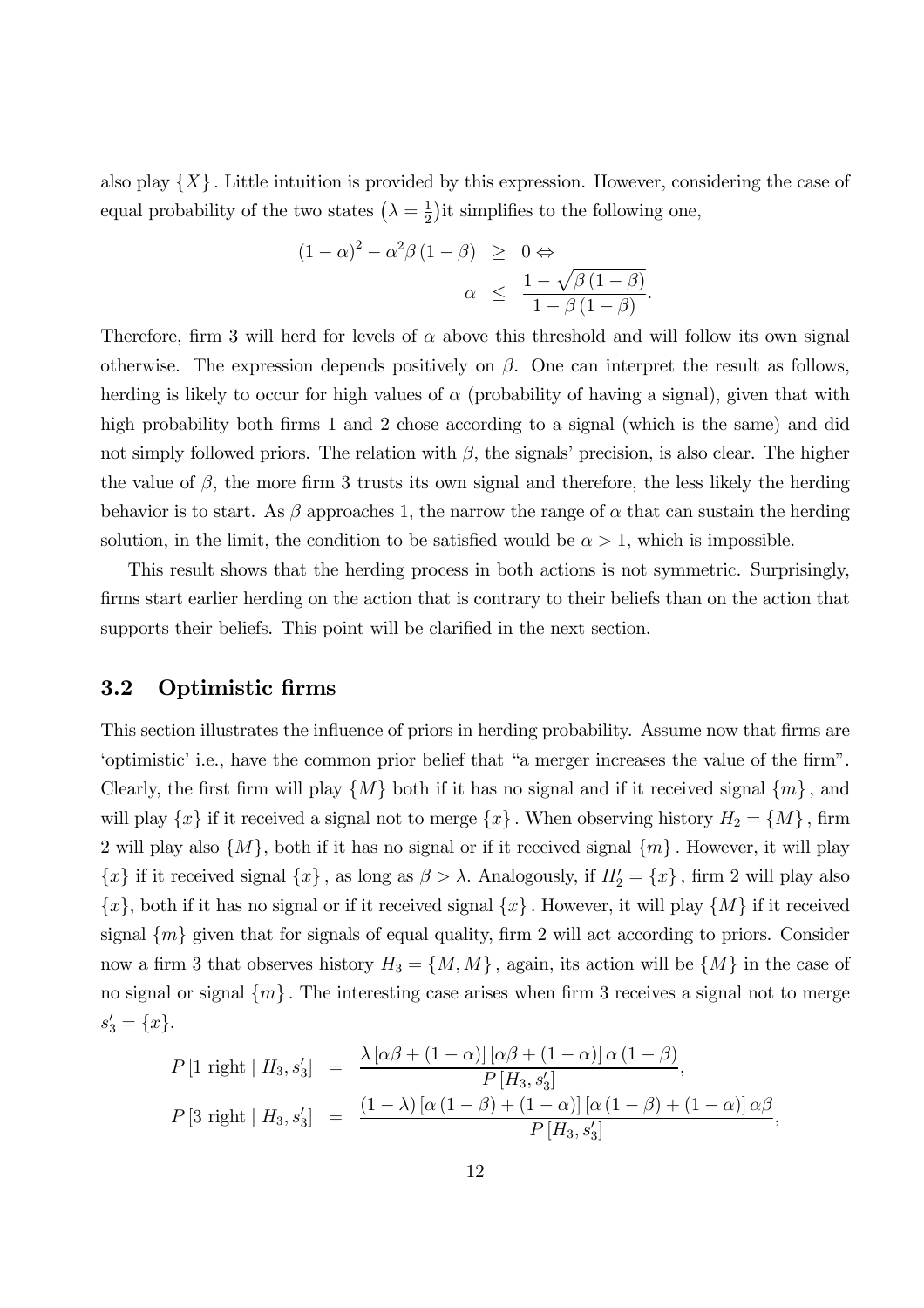By equating the expressions it can be shown that for  $\lambda = \frac{1}{2}$  $\frac{1}{2}$ ,

$$
\alpha \leq \overline{\alpha} \Rightarrow \text{No herding occurs, } a_3 = \{X\}
$$
  
\n
$$
\alpha > \overline{\alpha} \Rightarrow \text{Herding occurs, } a_3 = \{M\}
$$
  
\nwith,  $\overline{\alpha} = \frac{1 - \sqrt{\beta(1 - \beta)}}{1 - \beta(1 - \beta)}$ .

The function  $\overline{\alpha}(\beta)$  is increasing in  $\beta \in (\frac{1}{2})$  $(\frac{1}{2}, 1)$  and ranges from  $(0.66, 1)$ . The higher the  $\beta$ , the higher the upper bound of  $\overline{\alpha}(\beta)$ , and hence, the less likely that herding takes place. Hence, for high values of  $\alpha$  firm 3 ignores own signal and starts herding whereas for low values of  $\alpha$ firm 3 will follow own signal and decide not to merge. Contrasting this result with the one obtained in the previous section the following conclusion can be derived.

**Proposition 2** 'Pessimistic' firms are likely to start herding earlier on the action to merge than 'Optimistic' ones.

**Proof:** From proposition 1 and the result above. See appendix A.1 for a discussion of the general case  $\lambda \in (0,1)$ 

The result seems paradoxical since the skeptical firms who believe that a merger destroys value is the one that starts earlier a merger cascade. Note that the main difference between the two situations is the action of the first firm who is called play. In a pessimistic environment, if firm 1 decided to merge, all subsequent firms are sure that firm 1 had a signal  $\{m\}$ . On the contrary, an optimistic environment who sees the first firm deciding to merge cannot distinguish whether firm 1 really had a signal or is acting according to priors. Therefore, for low probability of getting a signal, (low  $\alpha$ , or more precisely,  $\alpha \leq \overline{\alpha}$ ) the third firm of an optimistic society who receives a signal not to merge, thinks that both firms 1 and 2 are acting according to beliefs. The result is not that surprising in the economic literature, it is deeply related to the argument of a paper by Cukierman and Tommasi  $(1997)$ .<sup>14</sup> As one would expect, the higher the value of  $\beta$ , the higher the signal's credibility and therefore, the less likely that firm 3 ignores own signal to follow the crowd. Note that as  $\beta$  approaches 1,  $(\beta \to 1)$ , the range of  $\alpha's$  for which the result

<sup>&</sup>lt;sup>14</sup>In a paper with the suggestive title "When does it take a Nixon to go to China?", about policy reversals, the authors show that extreme, but rarely proposed, policies are more likely to be implemented by "unlikely" actors. The intuition behind is that a leftwing policymaker has more credibility when he proposes a significant policy shift to the right than when he proposes a significant policy shift to the left. The opposite would occur with a rightwing policymaker.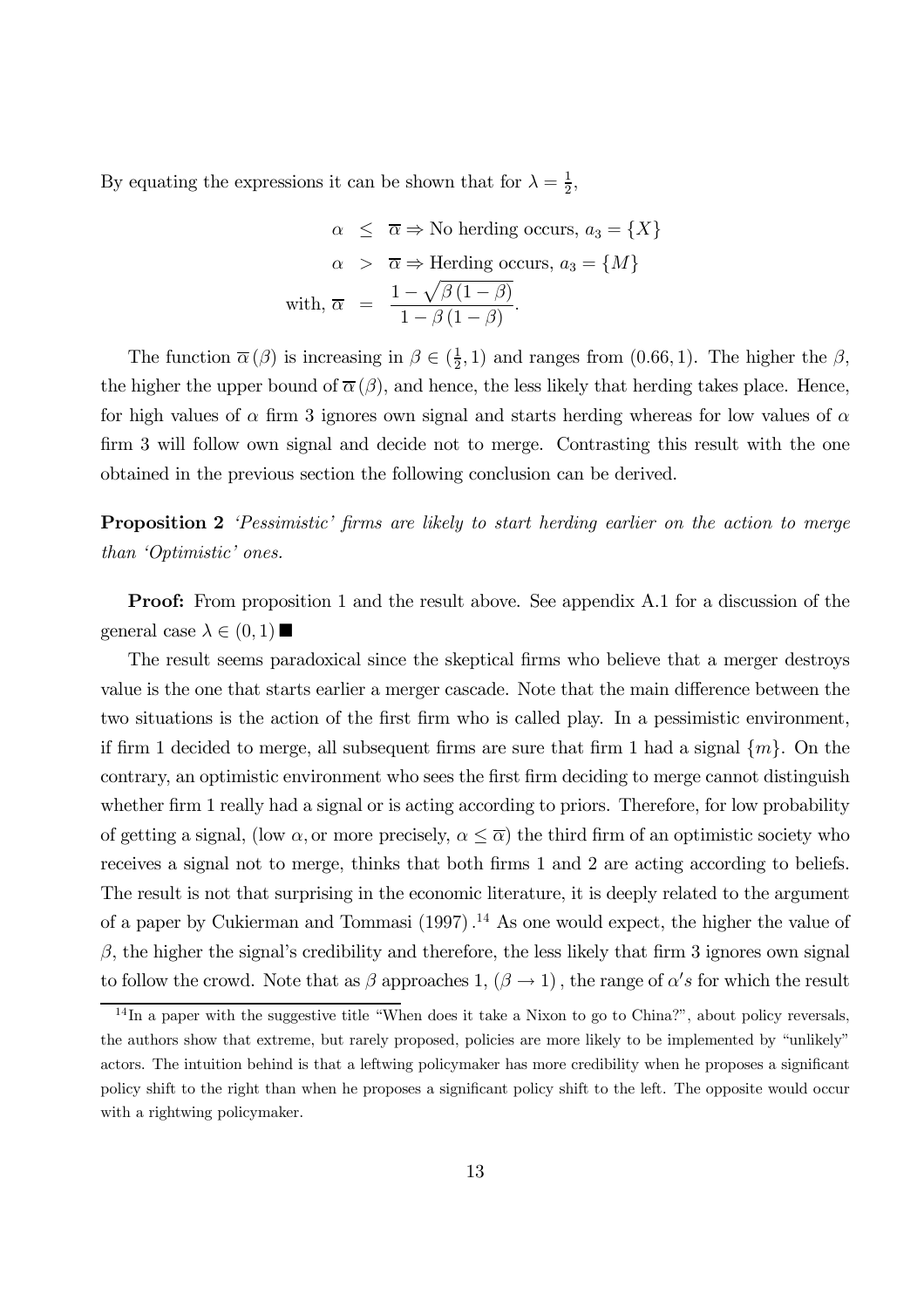holds also increases steadily until the point in which all values of  $\alpha$  sustain the no herding result. Now, the fact that herding in the merging action occurs earlier under the pessimistic society than under the optimistic one, does not mean that it occurs there with a higher probability. This point will be discussed in the next section.

Recall that for  $\alpha$  high, i.e.  $\alpha > \overline{\alpha}$ , herding starts with the third firm. As a result, its decision is uninformative to others. When the fourth firm is called upon to play, it draws the same inference from the history of past decisions. Consider again the situation in which firms 1 to 3 took the decision to merge and the fourth firm gets a signal  $\{x\}$ . Firm 4 it will also decide to ignore own signal and 'follow the crowd'. Now, for  $\alpha$  low, herding might not yet start with the fourth firm, even if all previous firms decided to merge. However it will start at some point in a later stage.

**Proposition 3** Herding behavior will eventually start among 'optimistic' firms when all previous firms decided to merge.

**Proof:** Consider the case of low enough  $\alpha$  and history  $H_l = \{M, M, ..., M\}$ . If  $l-1$  firms have followed the first firm and decided to merge, and the *l*th firm has a different signal  $s'_{l} = \{x\}$ , the ratios of probabilities are given by

$$
P\left[1 \text{ right} \mid H_l, s'_l\right] = \frac{\lambda \left[\alpha \beta + (1 - \alpha)\right] \left[\alpha \beta + (1 - \alpha)\right]^{l-2} \alpha \left(1 - \beta\right)}{P\left[H_l, s'_l\right]},
$$
  

$$
P\left[l \text{ right} \mid H_l, s'_l\right] = \frac{(1 - \lambda) \left[\alpha \left(1 - \beta\right) + (1 - \alpha)\right] \left[\alpha \left(1 - \beta\right) + (1 - \alpha)\right]^{l-2} \alpha \beta}{P\left[H_l, s'_l\right]}.
$$

Note that from the terms to the power of  $l-2$ ,

$$
\alpha\beta + (1 - \alpha) > \alpha (1 - \beta) + (1 - \alpha).
$$

Therefore, as  $l$  increases, the ratio of the first probability to the second also increases (no matter the values of the parameters). Hence, for large enough  $l$ , the decision maker will decide to ignore own signal and also follow firm  $1.\blacksquare$ 

This result is derived for history  $H_l = \{M, M, ..., M\}$ . The  $l-2$  firms who played before  $l$  had either no signal or the same signal as firm 1. Hence, the higher the number of these 'herding' firms, the more the *l*th decision maker tends to think: 'they can not be all wrong'.<sup>15</sup> It can be shown that for uniform priors, herding behavior starts with the fourth firm. Therefore, one is tempted to claim that parameter  $l$  does not need to increase 'too much'.

<sup>&</sup>lt;sup>15</sup>See Banerjee, 1992, for a more general discussion.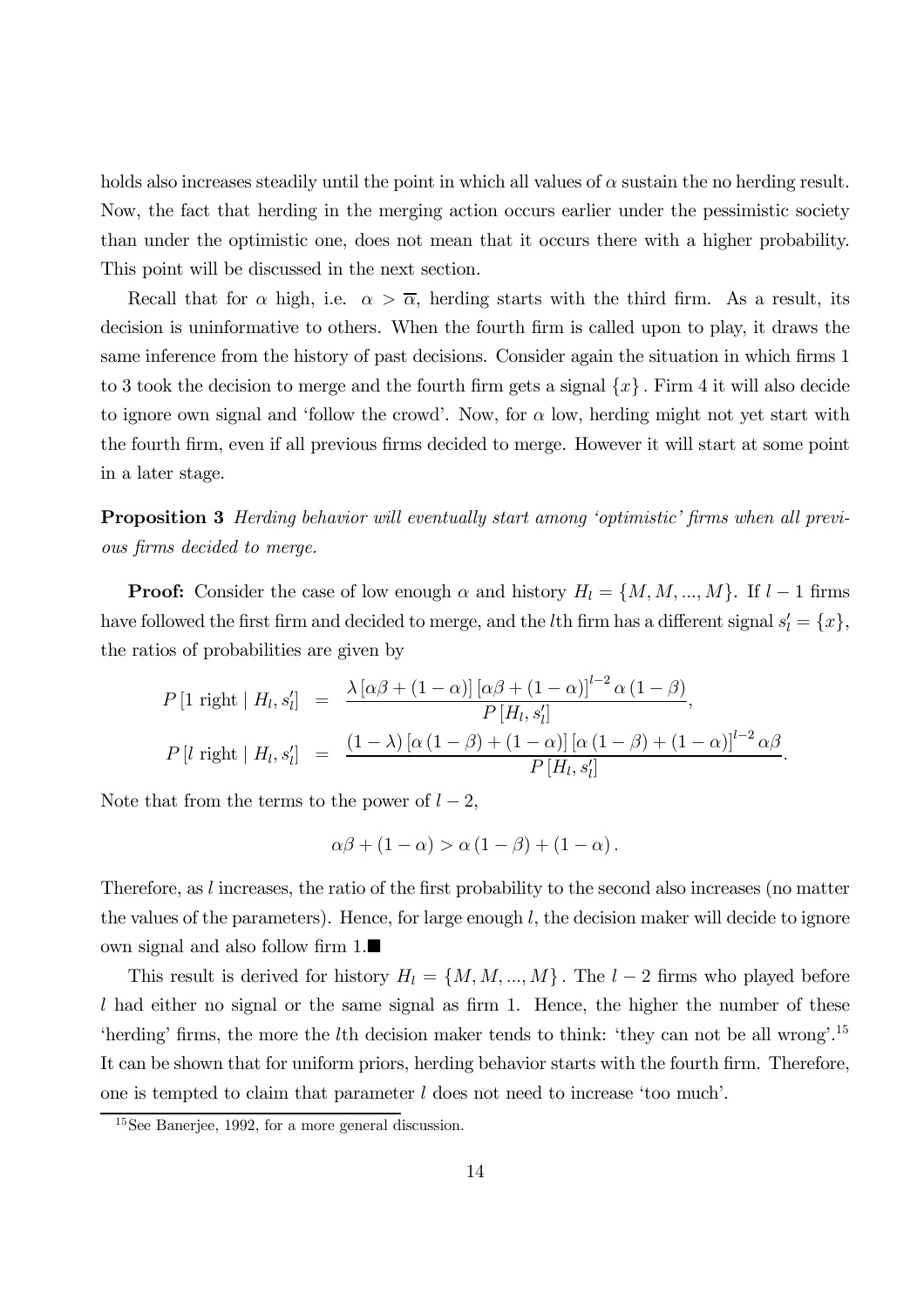# 4 Merger cascades

This section shows that the probabilities associated to cascades are quite substantial. Section 3 proved that history  $H_3 = \{M, M\}$  under the pessimistic environment is enough to generate a merger cascade starting in firm 3. The probability of this event when the state of the world is Good is given by:

$$
P\left[\{M,M\}\mid Good\right] = \alpha\beta\left(\alpha\beta + 1 - \alpha\right).
$$

Recall that  $\alpha$  is the probability of receiving information and  $\beta$  corresponds to the precision of that information. It is easy to check that  $P[\{M, M\} | Good]$  depends positively on both parameters  $\alpha$  and  $\beta$ , and can take values in the interval [0, 1]. Figure 1 below plots this function for given values of  $\beta$ . Now let the state be *Bad.* As expected, the probability of a merger cascade is smaller, even though not irrelevant for a wide range of the parameters:

$$
P\left[\{M,M\}\mid Bad\right]=\alpha\left(1-\beta\right)\left[\alpha\left(1-\beta\right)+1-\alpha\right].
$$

Figure 1 (left) -  $P[\{M, M\} | Good]$  and Figure 2 (right) -  $P[\{M, M\} | Bad]$ 



 $\beta = 0.55$  dotted line,  $\beta = 0.7$  thin,  $\beta = 0.9$  thick

In this case, the probability depends negatively on  $\beta$  and non monotonically on  $\alpha$ , i.e., the derivative with respect to  $\alpha$  is positive for  $0 < \alpha \leq \frac{1}{2(1-\alpha)}$  $\frac{1}{2(1-\beta)}$ , and negative for  $\frac{1}{2(1-\beta)} < \alpha < 1$ . Hence, the probability of a merger cascade in the wrong state decreases in the interval  $\frac{1}{2(1-\beta)}$  <  $\alpha$  < 1. For high levels of  $\alpha$  and  $\beta$  it is not likely that the two first firms both receive a signal which is wrong.

However, the probability of a merger cascade in the bad state increases in  $\alpha$  for  $0 < \alpha \leq$ 1  $\frac{1}{2(1-\beta)}$ . Given priors, firm 3 knows that firm 1 must have had a signal  $\{m\}$  to play  $\{M\}$ . The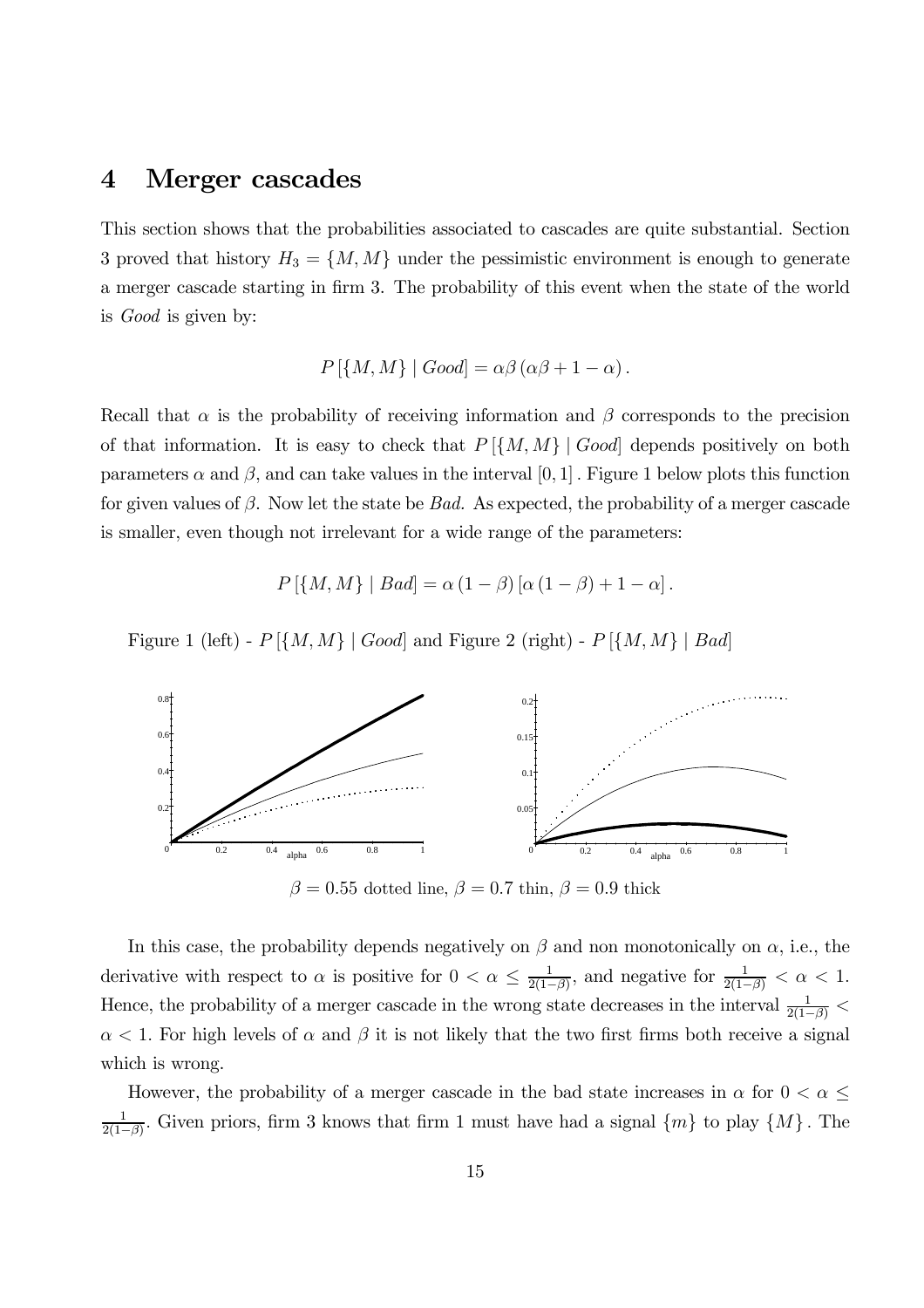higher the parameter  $\alpha$ , the more likely that firm 2 also had a signal. But if firm 2 had a signal it must have been  $\{m\}$  otherwise firm 2 would not follow 1. This enhances credibility of the first two players decision and makes it possible to generate herding behavior leading to the merger cascade.

To sum up, whereas information precision reduces the probability of herding in the adverse state of the world, the probability of getting information has a non monotonic impact on herding behavior when the state of the world is adverse to merger activity. Intuitively, what happens is that if  $\alpha$  is not too high, in a history of two past mergers, there is a high probability that a cascade is started based on a wrong signal of the first firm. For high values of  $\alpha$ , (almost all firms get a signal), the probability that both firms (one and two) are acting upon a wrong signal is clearly smaller.

**Proposition 4** Consider firms who received no signal or a signal not to merge under the 'pessimistic environment'. A merger cascade imposes a positive externality on those firms if the state of the world is Good and imposes a negative externality on those firms if the state of the world is Bad.

**Proof:** The assumption about the distribution of payoffs according to the states of the world implies this result. If firms could not observe other firms actions there would be  $\alpha\beta N$ firms merging in the Good state of the world. However, if firms can observe previous players choices, with the probabilities of the first table all N firms will merge.  $N - \alpha \beta N$  firms are on average better off, given that get payoff  $(+1)$  on average, whereas by following own signal or priors the payoff would be zero.

On the contrary, if the *Bad* state of the world occurs, there are  $N - \alpha (1 - \beta) N$  firms that decide to merge without having a signal suggesting that strategy and acting against own priors. These firms are on average worse off, given that they on average get payoff  $(-1)$ , whereas by following own signal or priors the payoff obtained would be zero.  $\blacksquare$ 

Note that the probability with which the negative externality is imposed is not negligeable and can reach 20% for low values of signal precision  $\beta$ . This result may shed some light on the merger unprofitability puzzle described in section 1. If 'pessimistic' priors are correct and the Bad state occurs indeed more often in a repeated scenario, the overall losses are even higher.

**Corollary:** Consider firms who received no signal or a signal to merge under the 'optimistic environment'. A cascade on the action not to merge imposes a negative externality on those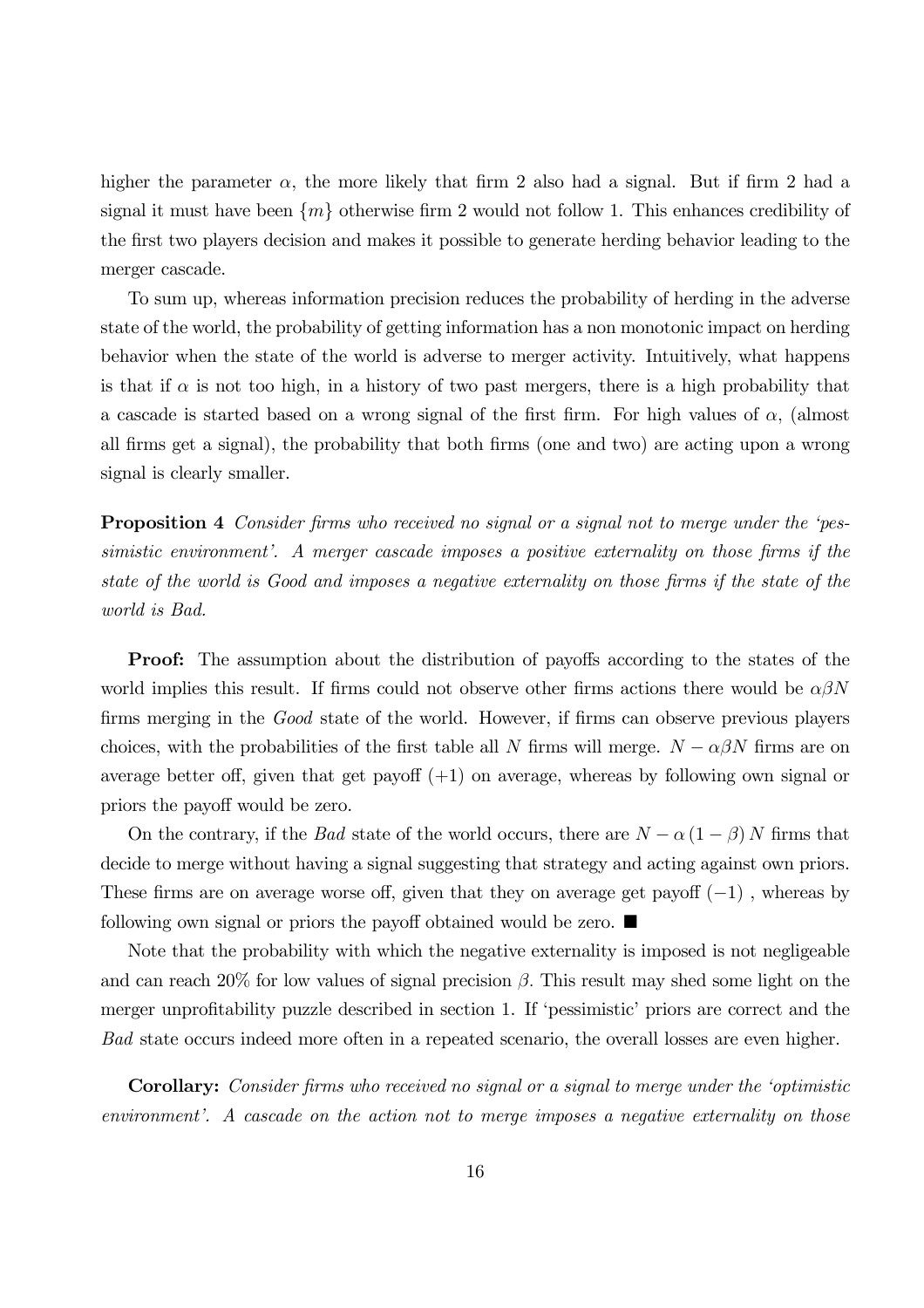firms if the state of the world is Good and imposes a positive externality on those firms if the state of the world is Bad.

**Proof:** The result follows from the fact that the herding process on the action to merge among 'pessimistic' firms is equal to the herding process on the action not to merge among 'optimistic firms'.  $\blacksquare$ 

## 4.1 Complete herding histories

In this section the complete set of histories that are able to generate a merger cascade and their respective probabilities are computed. Again, the focus is on the 'pessimistic' environment. Note that in the previous tables only history  $H = \{M, M\}$  is taken into account. By covering all possible histories the results of the previous section can only be reinforced.

In Table 1 those histories are enumerated. Since signals are of equal quality, a sequence of alternating signals in any history provides no information for the current decision maker. Parameter k represents the number of times the pair is repeated in a particular history. Given that the focus is on the pessimistic setting, the herding histories of the optimistic side are not exhausted.

|                                                                                                                                      | Herding histories                                                                  |
|--------------------------------------------------------------------------------------------------------------------------------------|------------------------------------------------------------------------------------|
| $0 \leq \lambda \leq \frac{1-\alpha\beta}{2-\alpha}$                                                                                 | Ø                                                                                  |
| $\frac{1-\alpha\beta}{2-\alpha}<\lambda<\frac{1}{2}$                                                                                 | $\{MM\},\;\; \begin{cases} \left( MX\right)^kMM\\ \left(XM\right)^kMM \end{cases}$ |
|                                                                                                                                      | ${XMM}, {XXMM}^*$                                                                  |
| $\frac{1}{2} < \lambda \leq \frac{\alpha\beta + (1-\alpha)}{2-\alpha}$                                                               | ${MMM}$                                                                            |
| $\frac{\alpha\beta+(1-\alpha)}{2-\alpha}<\lambda\leq\frac{\alpha\beta(1-\alpha\beta)}{2\alpha\beta\alpha(1-\beta)+\alpha(1-\alpha)}$ | $\{MM\}$                                                                           |
| $\frac{\alpha\beta(1-\alpha\beta)}{2\alpha\beta\alpha(1-\beta)+\alpha(1-\alpha)} < \lambda \leq \beta$                               | $\{M\}, \{XM\}$                                                                    |
| $\beta < \lambda \leq 1$                                                                                                             | Α                                                                                  |

Table 1 - Histories generating merger cascades

\* indicates that it is also valid for  $\{(MX)^k XXXMM\}, \{(XM)^k XXXMM\}$ (k stands for the number of times the pair is repeated).

The probability of a cascade is a step function and not a continuous function in the parameter  $\lambda$ . This is due to the discreteness of herding decisions for any given set of parameters. For  $\lambda$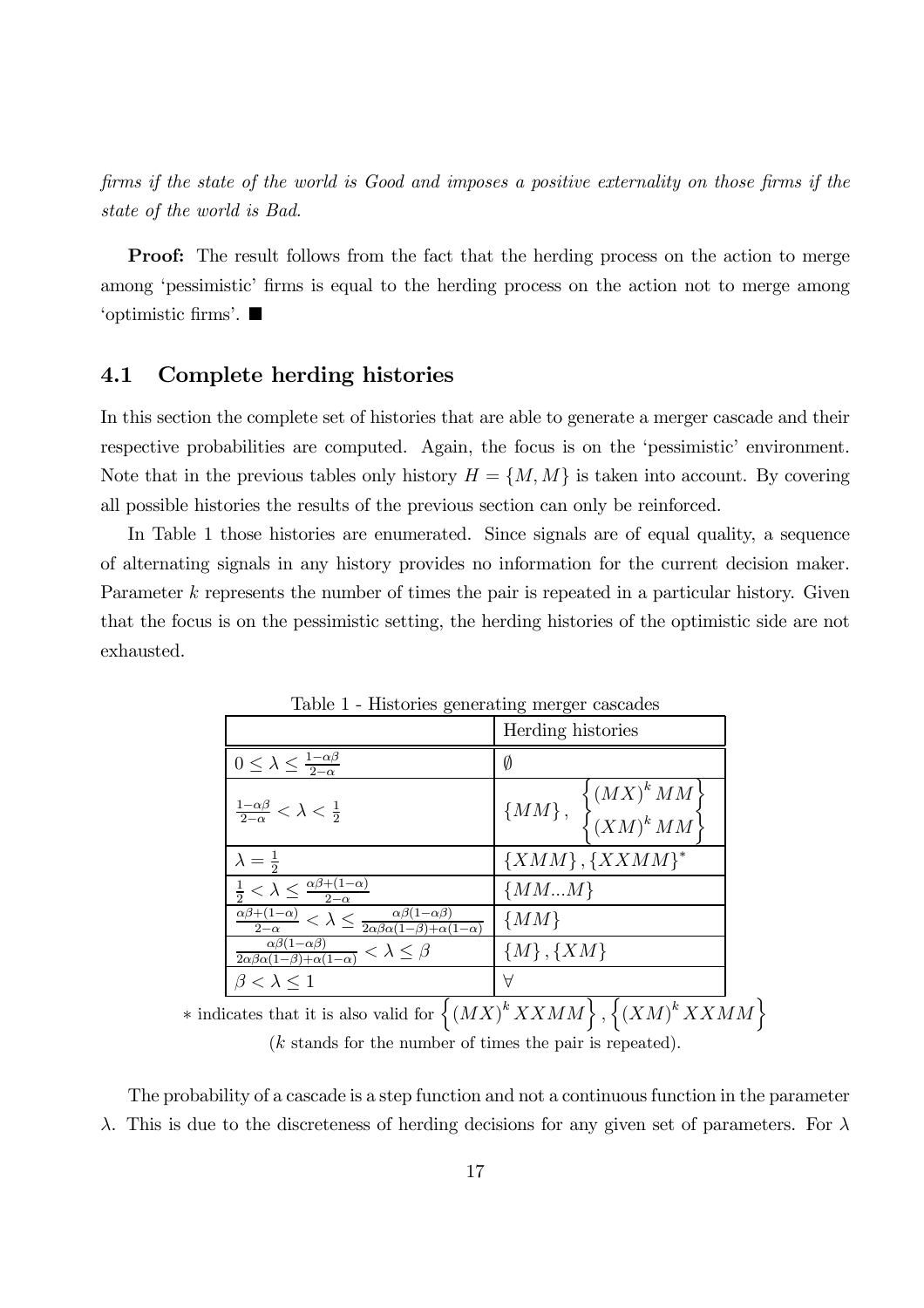close to zero, we are in the world of pessimistic firms and the Bad state of the world occurs too often. As a result, no herding history in sustainable. Clearly, there may be a history where all firms decide to merge (no one gets a signal not to merge) but the chain of mergers is not due to herd behavior but to firms following its own signal. The threshold corresponds to the condition on the behavior of the third firm that faces a history of two past mergers.

The second range of values is the interesting one. Firms are still pessimistic  $(\lambda < \frac{1}{2})$  $(\frac{1}{2})$  but the Good state occurs with probability high enough to induce herding. Herding will be triggered if the history starts with two consecutive mergers or if firms alternate actions  $M, X$  until two consecutive merger decisions take place. Superscript  $k$  stands for the number of times the pair is repeated. A cascade can start with the third firm or with a firm in the position  $2k + 3$ . Alternate actions require that firms had opposite signals (except for the first firm that may be acting according to priors), as a result, because signals have equal quality, this conveys little information to the current decision maker. It is as if these actions cancel out and play no role in the information game.

When both states are equally likely to occur, not only the previous history  $\{MM\}$  but histories  $\{XMM\}$ ,  $\{XXXM\}$  are able to generate a cascade. Again, alternated actions M, X or  $X, M$  preserve the herding mechanism.

The fourth range of values of  $\lambda$  belongs already to the optimistic environment. No specific histories are indicated because one can refine this range indefinitely to find herding mechanisms on the action to merge. As it was shown theoretically, two consecutive mergers cannot trigger a cascade however, one can refine the interval of  $\lambda$  under which histories  $\{MMM\}$ ,  $\{MMMM\}$ , ... are able to generate herding. Histories that do not contain two consecutive 'no mergers' are able to generate a merger cascade.

The fifth interval corresponds to the one in which two consecutive mergers are enough to trigger a merger cascade. The higher the  $\lambda$ , the lower the number of consecutive mergers needed to start the herding process. As  $\lambda$  approaches one, the probability that the state is Good is so high that firms will play X in less and less situations. The sixth range of values of  $\lambda$ , requires only one merger to start a cascade. Recall that action  $M$  played by the first firm may occur both if the firm had a signal  $\{m\}$  or had no signal. Nevertheless, a second firm that receives a signal not to merge will ignore it and play M. Note that because  $\lambda$  is still smaller than  $\beta$ , if firm one gets a signal not to merge it will follow the signal and play  $X$ .

The last interval corresponds to the extreme case: the Good state occurs with a probability that is higher than the precision of the signals. As expected, all firms will ignore signals (in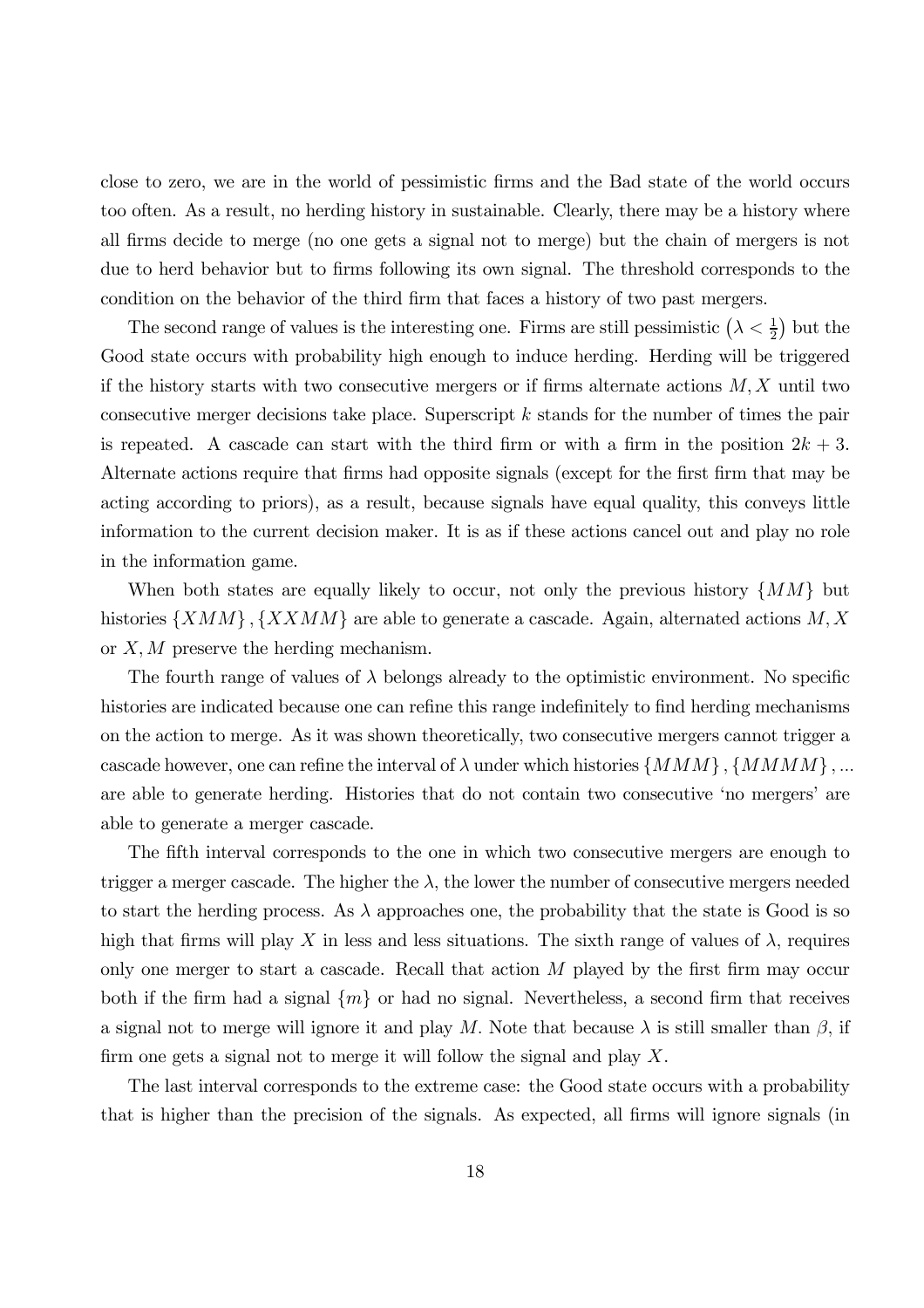particular a signal not to merge) and play M:

Tables 2 and 3 compute the probabilities of a merger cascade for the parametrization  $\beta = 0.75, \alpha = 0.6$  and 500 firms (belonging to different industries). The first table computes the probability that the herding mechanism starts with the first firm. For these values of the parameters, a history of three consecutive mergers is enough to generate a cascade under optimistic beliefs. Table 3 computes the overall probability of a cascade starting at any point in the queue. 16

Results are not very sensitive to the total number of firms given that histories with many actions occur with insignificant probabilities. As expected, the probability of a merger cascade depends positively on parameter  $\lambda$ , i.e., the probability that the state is *Good*. However, it can occur with positive probability for low levels of  $\lambda$ .

| $\alpha$ and $\alpha = 0.1$ and $\alpha = 0.0$ and $\alpha = 0.0$ and $\alpha = 0.0$ and $\alpha = 0.0$ |                 |                        |       |  |  |  |  |  |
|---------------------------------------------------------------------------------------------------------|-----------------|------------------------|-------|--|--|--|--|--|
| <b>Beliefs</b>                                                                                          | History         | Good state   Bad state |       |  |  |  |  |  |
| Pessimistic: $\frac{1-\alpha\beta}{2-\alpha} < \lambda < \frac{1}{2}$                                   | $\{MM\}$        | .3825                  | .0825 |  |  |  |  |  |
| Optimistic: $\frac{1}{2} < \lambda \leq \frac{\alpha\beta + (1-\alpha)}{2-\alpha}$                      | $\{MMM\}$ .6141 |                        | .1664 |  |  |  |  |  |

Table 2 - 'Simple' probabilities of a merger cascade (for  $\beta = 0.75, \alpha = 0.6$ )

| Table 3 - Complete probabilities of a merger cascade (for $\beta = 0.75$ , $\alpha = 0.6$ , $N = 500$ ) |  |  |  |  |  |  |
|---------------------------------------------------------------------------------------------------------|--|--|--|--|--|--|
|---------------------------------------------------------------------------------------------------------|--|--|--|--|--|--|

| <b>Beliefs</b>                                                        | Good state   Bad state |       |
|-----------------------------------------------------------------------|------------------------|-------|
| Pessimistic: $\frac{1-\alpha\beta}{2-\alpha} < \lambda < \frac{1}{2}$ | .5117                  | .0997 |
| Optimistic: $\frac{1}{2} < \lambda < \frac{\alpha\beta + (1)}{2}$     | 7425                   | -2226 |

Hence, even though herding may start later than under 'optimistic' beliefs, it starts with a higher probability. Clearly, a merger cascade in the Bad state of the world occurs with lower probability than one in the Good one given that it would involve many firms with wrong signals. However, note that Optimistic firms are more vulnerable to 'Bad' cascades. Due to their positive beliefs about mergers, optimistic firms are less skeptical to merge and therefore run a higher risk of unprofitable deals than pessimistic firms.

**Proposition 5** The probability of a merger cascade is higher under optimistic beliefs than under pessimistic ones.

Proof: See appendix.

 $16A$  herding cascade on the merging action among 'optimistic' firms may be generated by the following histories  $H = \{M, M, M\}, H = \{(X, M)_k, M, M, M\}$  or  $H = \{(M, X)_k, M, M, M\}$  for  $\alpha < \overline{\alpha}$ .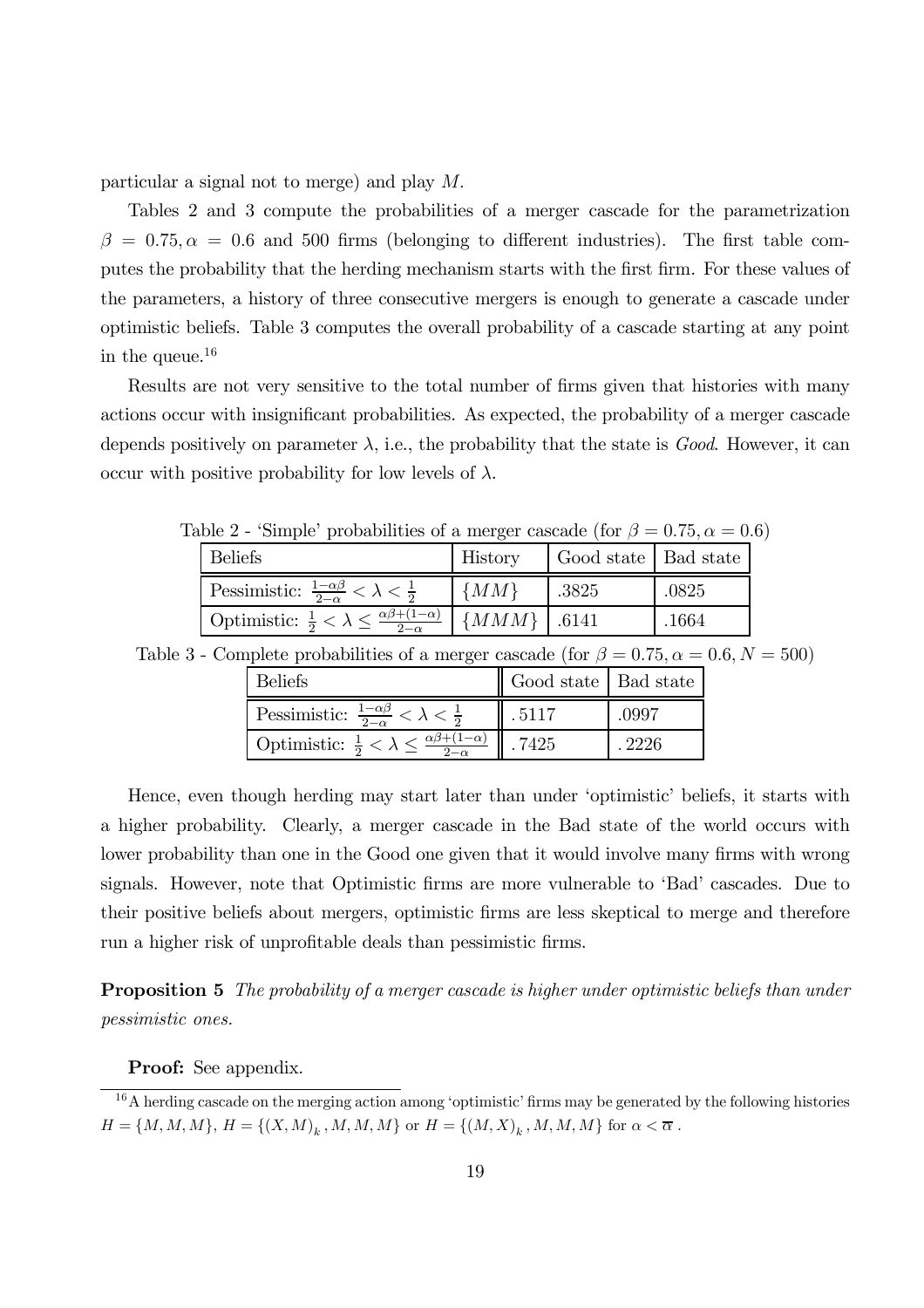#### 4.1.1 Waves

The following paragraphs explore the link between prior beliefs and merger waves. Herding, can occur in both actions: to merge or not to merge. Once started, herding is irreversible as long as there are no changes on the priors  $(\lambda, 1 - \lambda)$ . The wave shape is precisely generated by such changes in priors, i.e., changes in the parameter  $\lambda$ . Hence, there is no need to introduce memory loss or other mechanisms to generate the merger waves. The idea is that firms believe in a certain value of  $\lambda$  that generates a specific behavior, and, after a time lag (some years or a decade), it changes. Underlying these changes of prior beliefs can be new anti-trust concerns (or lack of them), changes in interest rates expectations, or changes in expected behavior of stock markets that affect investors' decisions, for example. The important fact is that these are not fundamentals of the economy but beliefs.

Stock prices seem to play an important role in merger activity. However, the same movement in stock prices can both intensify and refrain merger activity, showing that it can not be considered as an economic fundamental. The example below shows how stock prices can have totally opposite effects in merger activity in different points in time. About the most recent wave, peeking in 2000 and with signs of decay already at the beginning of 2001 one can read: " When the stock market is booming, managers are more emotionally ready to take big decisions. When the market is down, deals seem much riskier".<sup>17</sup> Similarly, speculative motives are also considered to be possible triggers of the first merger wave 1887-1904: "By exciting false expectations, the promoters were able to sell the stocks of newly consolidated firms at prices far exceeding their true economic value".<sup>18</sup>

On the contrary, the merger wave of the eighties was more related to a slump than to a boom in the stock market. Stock prices were so low that it was often less expensive to buy other companies than to build new plants. Another relevant belief was related to expectations: "If we don't make that [...] acquisition soon, it will cost us more next year because of rising stock prices". To sum up, priors have to do with the expectations of decision makers, and not so much with fundamentals of the economy.

It is important to note that our model suggests a contagion mechanism based on herding to explain the phenomenon of merger waves. Nevertheless, it does not elaborate much on the way a cascade is started or ends. This is the role of the beliefs that are assumed to be exogenous and change over years or decades.

<sup>&</sup>lt;sup>17</sup>The Economist, January 27th 2001, pp.67.

<sup>18</sup>Scherer and Ross, Industrial Market Structure and Economic Performance, 3rd Ed., pp.158.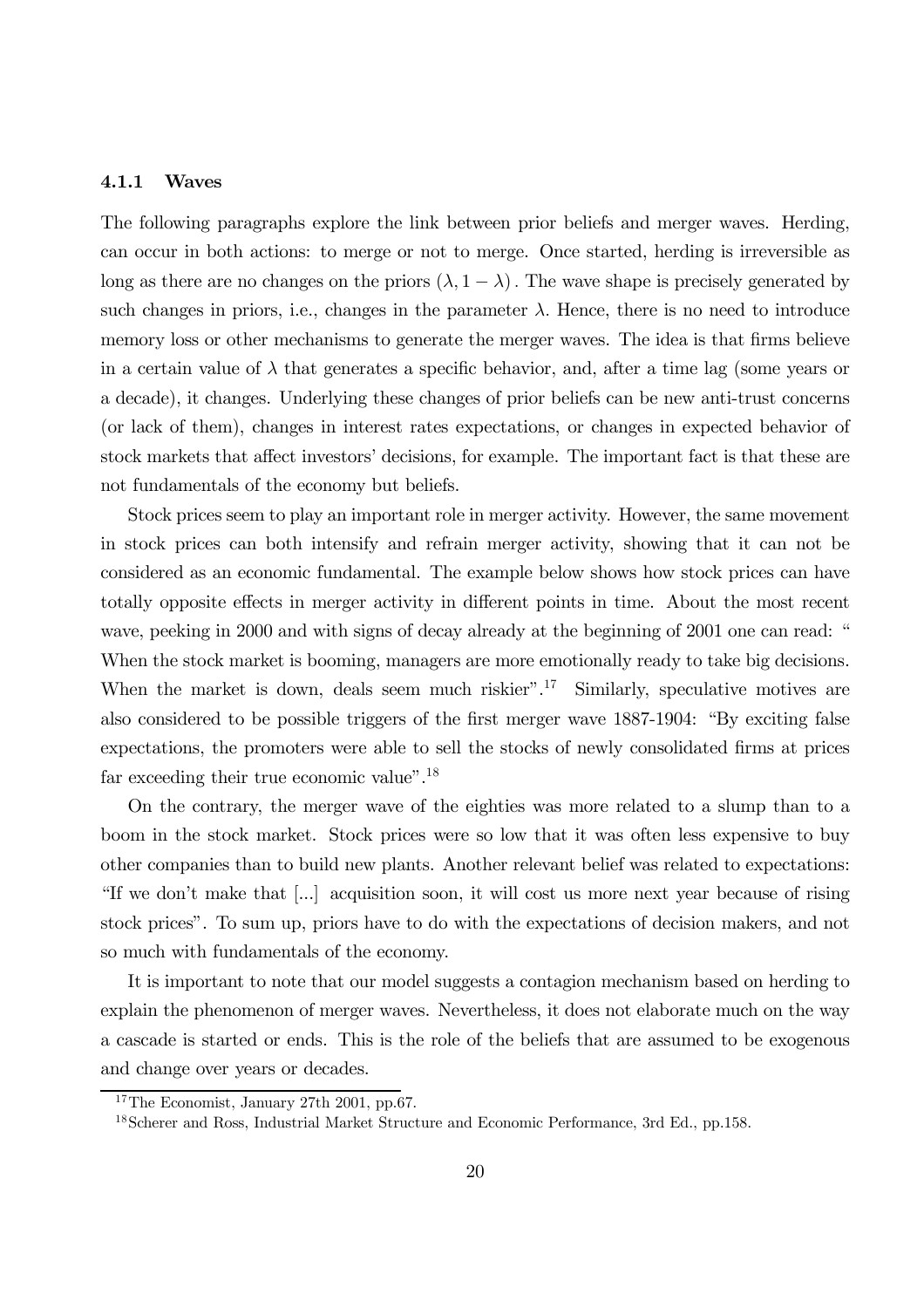# 5 Strategic interaction

In the basic model firms are assumed to have no influence on each other payoffs, (as they belong to different industries), so that herding can be isolated from other possible justification for the merger waves. This section studies the herding argument when firms belong to the same industry. When allowing for strategic effects due to mergers between firms in the same industry, it is possible to evaluate the impact of both herding and competition effects.

Recall that in quantity setting games, like in the Cournot game, a firm has incentives to free ride on other firms decision to merge since benefits from being an outsider are higher than from being a merging party (see Salant, Switzer and Reynolds (1983), Farrell and Shapiro (1990)).

In this second part of the paper, the herding model is reinterpreted in the following way. A decision to merge is risky given that it may bring efficiency gains or efficiency losses depending on the realization of the state of the world. In case of a negative payoff, firms are allowed to shut down and make zero profit. Once again, firms receive signals about the likelihood of states of the world and sequentially decide to merge or not. Whereas in the simple herding model the option not to merge delivers the same payoff to all firms, in the intra-industry setting, the option not to merge delivers a non-negative payoff that is increasing in the total number of mergers. Therefore, even if the information available supports a decision to merge, the benefits from the already high concentration in the market may lead the firm to decide not to do so. As a result, herding is likely to be more difficult to arise in this setting.

We consider an industry of six firms competing on quantities from which three are called at random and sequentially to choose between the actions to merge  $\{M\}$ , or not to merge  $\{X\}$ . The other three firms have a passive role, they can be picked as a partner or otherwise remain independent. For simplicity, demand is linear with intercept normalized to one and firms face constant marginal cost  $c$ . The fact that mergers are not profitable in a Cournot setting legitimizes firms' pessimistic beliefs. Hence, without a signal firms would never take a decision to merge. When a firm decides to merge, it chooses one partner that will accept any offer as long as it covers at least its opportunity cost.

In stage one firms make their choices after observing all previous actions. As in the basic model, firms may receive a signal, before choosing an action, that conveys information about merger profitability. A signal  $\{m\}$  tells a firm that a merger enhances efficiency by reducing the cost of production. On the contrary, a signal  $\{x\}$  tells a firm that a merger brings inefficiencies by increasing the cost of production. Let  $\epsilon \in [0, 1]$  be the potential cost reduction from a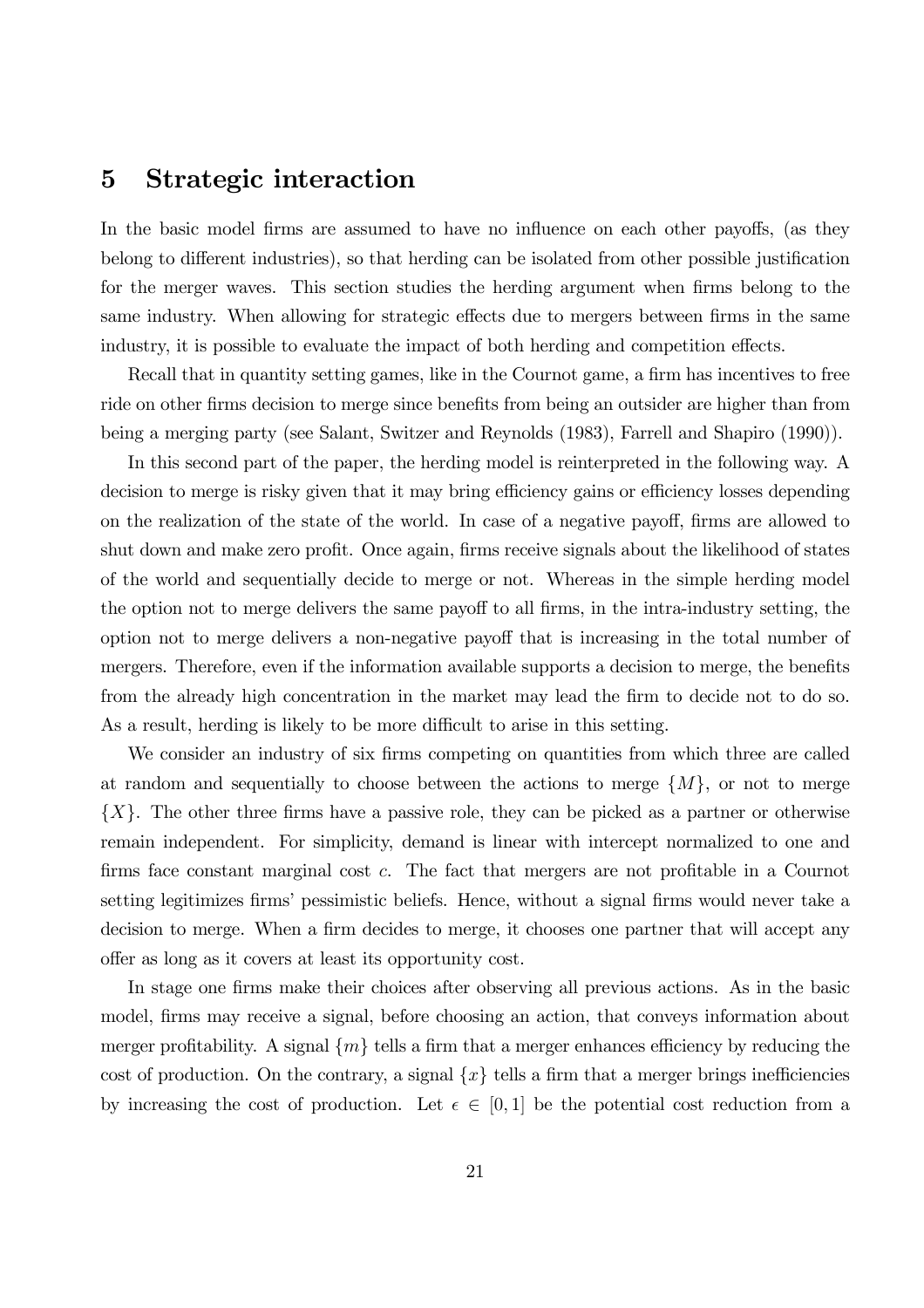merger in the good state of the world. With no merger,  $\epsilon = 1$ , and when the state of the world is adverse costs can increase by  $\frac{1}{6}$  $\frac{1}{\epsilon}$ . The signal  $\{m\}$  indicates that  $(\epsilon c)$  is likely to be the marginal cost if the firm decides to merge whereas signal  $\{x\}$  indicates that  $\left(\frac{1}{\epsilon}\right)$  $\frac{1}{\epsilon}c$  is more likely to be the marginal cost if the firm decides to merge. The pair  $(\epsilon, \frac{1}{\epsilon})$  $\frac{1}{\epsilon}$ ) tries to approximate the symmetry in payoffs we had in chapter three to allow for a reasonable comparison between inter and intra-industry merger waves. Before the game starts, players believe that states are equally likely to occur. Again,  $\alpha$  is the probability of a firm receiving a signal, and  $\beta$  is the probability that the signal is right.

In the second stage of the game, Nature reveals the state of the world and finally, firms choose quantities. Firms can always set quantity to zero and exit the market if its profits would be negative under the current state of the world. Hence, in the last stage of the game, firms compete in quantities given the number of operative firms in the market.

Payoffs are given in the table below. Recall that profits are distributed at the end of the game. The notation  $\pi(M \mid MM)$  represents profits from merging given that the other firms also merged and hence there are three firms with equal costs in the post merger market. Payoff  $\pi(X \mid MM)$  represents profits from not merging given that the other firms have merged. In this case there are 4 firms in the post merger market: the two merged ones with cost  $\epsilon c$  or  $\frac{1}{\epsilon}$  $\frac{1}{\epsilon}c,$ and the two non-merged ones with cost  $c$ . If no firm decides to merge, payoffs are not affected by the state of the world.

| Payoffs          | Good State $(G)$                            | Bad State $(B)$                                                 |
|------------------|---------------------------------------------|-----------------------------------------------------------------|
| $\pi(M \mid MM)$ | $\left(\frac{1-\epsilon c}{4}\right)^2$     | $\frac{1-\frac{1}{\epsilon}c}{\frac{1}{\epsilon}}$              |
| $\pi(M \mid MX)$ | $\left(\frac{1-3\epsilon c+2c}{5}\right)^2$ | $\left( \frac{1-3\frac{1}{\epsilon}c+2c}{\epsilon} \right)$     |
| $\pi(M \mid XX)$ | $\left(\frac{1-5\epsilon c+4c}{6}\right)^2$ | $\left( \frac{1 - 5\frac{1}{\epsilon}c + 4c}{\epsilon} \right)$ |
| $\pi(X \mid MM)$ | $\left(\frac{1-3c+2\epsilon c}{5}\right)^2$ | $\frac{1-3c+2\frac{1}{\epsilon}c}{1-\frac{1}{\epsilon}}$        |
| $\pi(X \mid MX)$ | $\left(\frac{1-2c+\epsilon c}{6}\right)^2$  | $\left( \frac{1-2c+\frac{1}{\epsilon}c}{\epsilon} \right)$      |
| $\pi(X XX)$      | $\left(\frac{1-c}{7}\right)^2$              | $\left(\frac{1-c}{7}\right)^2$                                  |

Table 4 - Payoffs of the Strategic Game for  $\frac{5}{6} \leq \epsilon \leq 1$ .

Note that quantities are chosen after Nature has revealed the state of the world. Therefore, losses are bounded from below since firms can always set quantities to zero and become inoperative. The higher potential gains/losses, the most likely this is to occur. For  $\epsilon < \frac{5}{6}$  $\frac{5}{6}$  a single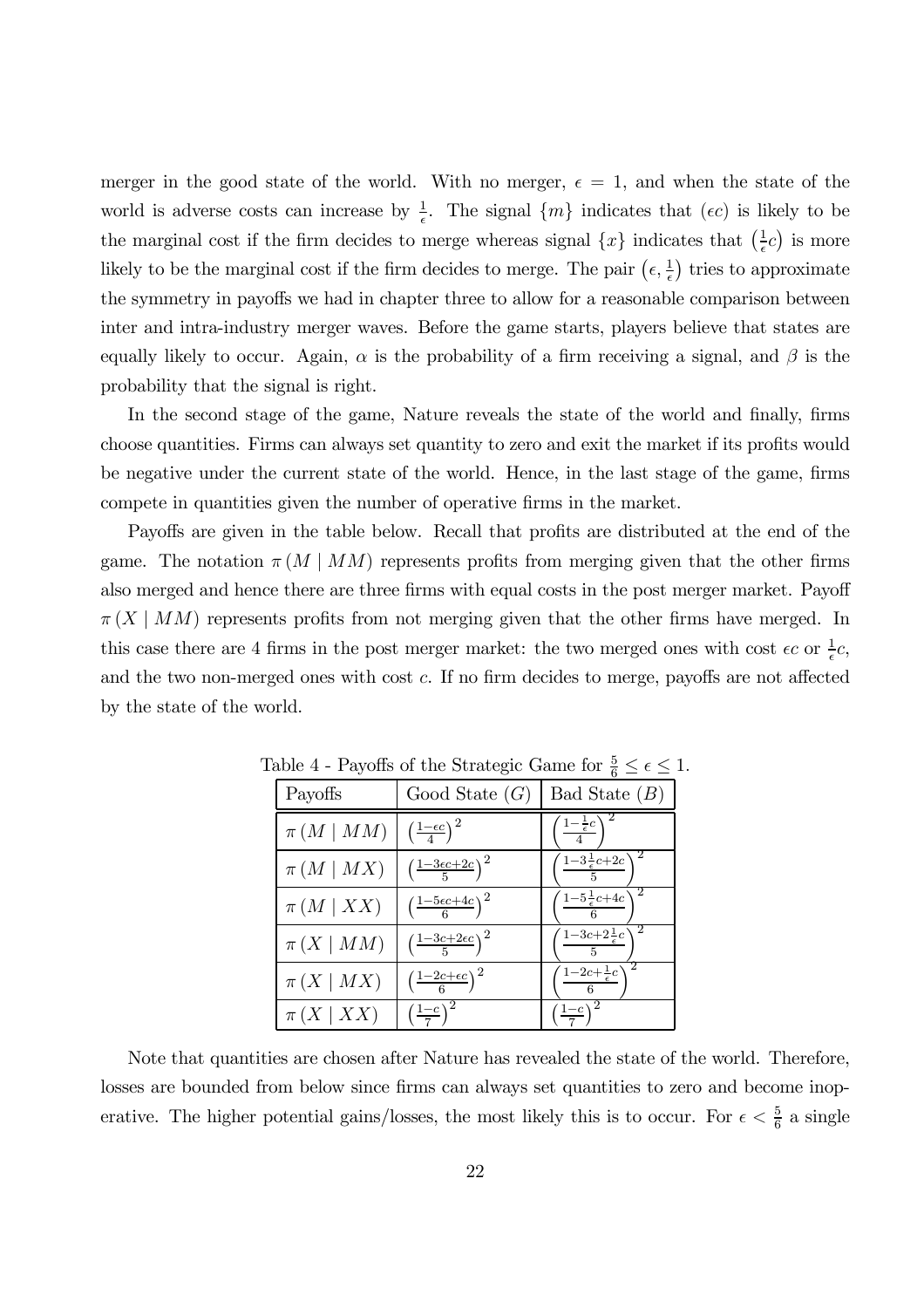merger in the market would make losses in the bad state of the world and if  $\epsilon < \frac{3}{4}$  $\frac{3}{4}$  a merger would make losses even if there is another merger in the market. In these cases, it is assumed that loss-making firms set quantities to zero and become inoperative. The case of  $\epsilon < \frac{1}{2}$  $rac{1}{2}$  is not studied given that it implies radical cost changes and would raise other questions by turning all firms inoperative in the bad state of the world.

Figure 3 - Payoffs from Merging :  $\frac{5}{6} < \epsilon < 1$ 



3 Mergers - thick line, 2 Mergers - thin line, 1 Merger - dotted line Negative slope if state is Good, positive slope if state is Bad.

When  $\epsilon$  is close to one payoffs in the Good and Bad state of the world coincide. The highest payoff corresponds to the profit of a merged firm in a market with two other mergers, followed by the profit of a merged firm in a market with another merger and finally, the profit of a merged firm in a market with no other mergers. Note that such order is inverted for  $\frac{6}{7} > \epsilon$ .

Figure 4 - Payoffs from Not Merging :  $\frac{5}{6} < \epsilon < 1$ 



2 Mergers - thick line, 1 Merger - thin line, No Mergers - dotted line Negative slope if state is Bad, positive slope if state is Good.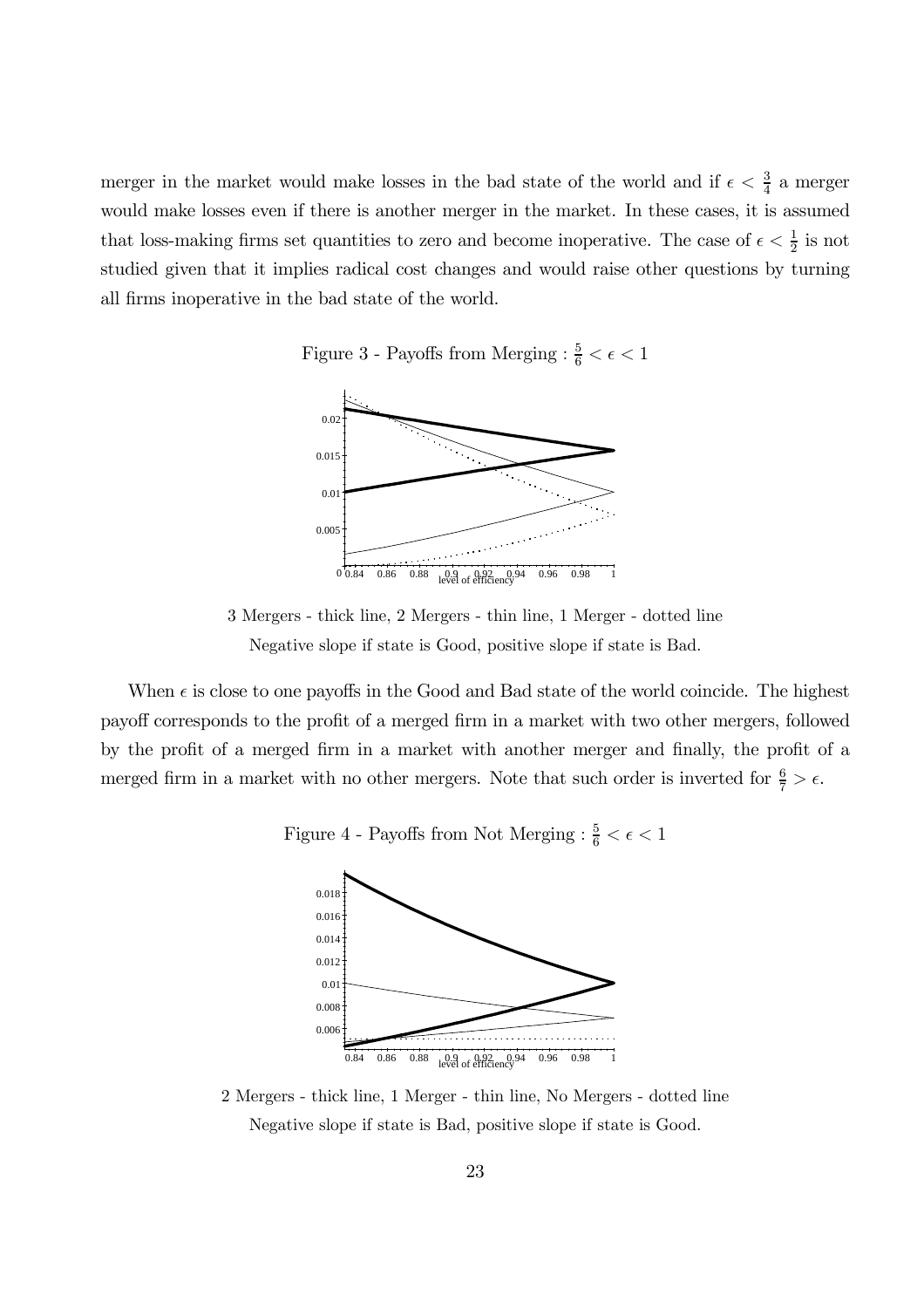Payoffs for smaller values of  $\epsilon$  are given by the following tables:

|                   |                                             | b                                                           |
|-------------------|---------------------------------------------|-------------------------------------------------------------|
| Payoffs           | Good                                        | Bad                                                         |
| $\pi (M \mid MM)$ | $\left(\frac{1-\epsilon c}{4}\right)^2$     | $\left(\frac{1-\frac{1}{\epsilon}c}{\epsilon}\right)$       |
| $\pi(M \mid MX)$  | $\left(\frac{1-3\epsilon c+2c}{5}\right)^2$ | $\left(\frac{1-3\frac{1}{\epsilon}c+2c}{5}\right)$          |
| $\pi(M \mid XX)$  | $\left(\frac{1-5\epsilon c+4c}{c}\right)^2$ |                                                             |
| $\pi(X \mid MM)$  | $\left(\frac{1-3c+2\epsilon c}{5}\right)^2$ | $\left( \frac{1-3c+2\frac{1}{\epsilon}c}{\epsilon} \right)$ |
| $\pi(X \mid MX)$  | $\left(\frac{1-2c+\epsilon c}{6}\right)^2$  | $\left(\frac{1-c}{5}\right)^2$                              |
| $\pi(X \mid XX)$  | $\left(\frac{1-c}{7}\right)^2$              | $\left(\frac{1-c}{7}\right)^2$                              |

Table 5 (left) - Payoffs for  $\frac{3}{4} \leq \epsilon < \frac{5}{6}$  $\frac{5}{6}$  and Table 6 (right) - Payoffs for  $\frac{1}{2} \leq \epsilon < \frac{3}{4}$ 4

| Payoffs           | Good                                            | Bad                                                     |
|-------------------|-------------------------------------------------|---------------------------------------------------------|
| $\pi (M \mid MM)$ | $\left(\frac{1-\epsilon c}{4}\right)^2$         | $\left( \frac{1-\frac{1}{\epsilon}c}{\epsilon} \right)$ |
| $\pi(M \mid MX)$  | $(\frac{1-3\epsilon c+2c}{2})^2$                | ∩                                                       |
| $\pi(M \mid XX)$  | $\left( \frac{1-5\epsilon c+4c}{2} \right)^2$   |                                                         |
| $\pi(X \mid MM)$  | $\left( \frac{1-3c+2\epsilon c}{2} \right)^2$   | $\left(\frac{1-c}{3}\right)^2$                          |
| $\pi(X \mid MX)$  | $\left(\frac{1-2c+\epsilon c}{\epsilon}\right)$ | $\left(\frac{1-c}{5}\right)^2$                          |
| $\pi(X \mid XX)$  | $\left(\frac{1-c}{7}\right)^2$                  | $\left(\frac{1-c}{7}\right)^2$                          |

In Table 5, the exit of the single merger in case of a Bad state of the world, leaves a market of four equal firms with payoff:  $\left(\frac{1-c}{5}\right)^2$ . In Table 6, the exit of two loss making mergers leaves a duopoly of identical firms with payoff:  $\left(\frac{1-c}{3}\right)^2$ .

## 5.1 Equilibrium

Before proceeding, a brief description of the equilibrium refinement needed to solve this game is presented. The concept of subgame perfection is not applicable in games of incomplete information, even if players observe one another's actions at the end of each period. Given that players do not know each other's types, the beginning of a period does not form a well defined subgame until the players' posterior beliefs are specified, and so it is not possible to test whether the continuation strategies are a Nash-equilibrium. The Perfect Bayesian equilibrium concept extends subgame perfection to games of incomplete information. It results from combining the notions of subgame perfection, Bayesian equilibrium and Bayesian inference.

We now look for the Perfect Bayesian Equilibrium (PBE) of the game. In this setting of incomplete information with observable actions, a PBE consists of a pair  $(\sigma_i, \mu_i)$  where  $\sigma_i$  is the behavioral strategy and  $\mu_i$  is the system of posterior beliefs for each player *i*. Beliefs must be consistent with the strategies which have to be optimal given the beliefs. As it was said before, because of this circularity, the PBE can not be determined by backward induction, even when players move one at a time.

**Definition 6** A Perfect Bayesian Equilibrium is a set of strategies and beliefs such that at any stage of the game, strategies are optimal given the beliefs and the beliefs are obtained from equilibrium strategies and observed actions using Bayes' rule.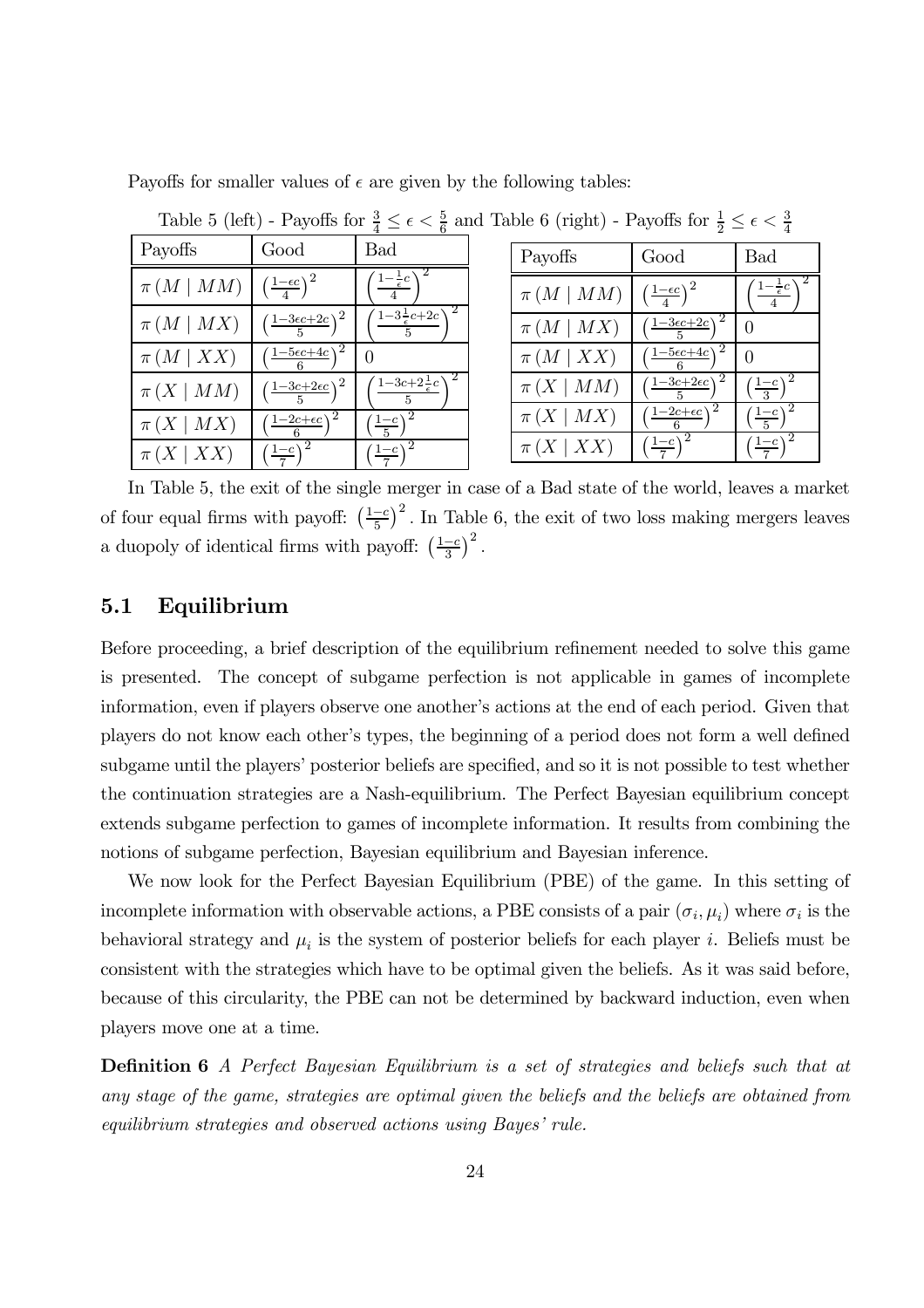Denote by  $\theta_i$  the type of player i. More formally, each pair of strategies and beliefs  $(\sigma_i, \mu_i)$ of each player i has to satisfy the four following conditions:

(1) Sequential rationality: strategy  $\sigma_i(\theta_i)$  is optimal for each type  $\theta_i$  after every sequence of events.

(2) Initial beliefs are correct for each player i.

(3) Action-determined beliefs: only a players' actions influence the other players' beliefs about his type.

(4) Bayesian updating: player is action at history h is consistent with the other players' beliefs about player *i* at *h*, given  $\sigma_i$ . Players' beliefs are derived using Bayes' rule from their observation of player i's action.

In our game each firm can receive signals  $\{m\}$ ,  $\{x\}$  or no signal  $\{\emptyset\}$  and these constitute its possible set of types. The states of the world can be Good or Bad. Even with only three players (only three firms are called upon to choose an action) that have to decide between actions  $\{M\}$ or  $\{X\}$ , the game tree ends up with 432 terminal nodes ( $6<sup>3</sup>$  times the two states of the world). We will then make the simplifying assumption that all three firms get a signal ( $\alpha = 1$ ) which reduces the number of terminal nodes to  $128 \left(4^3 \times 2\right)$ . The game is solved for signal precision  $\beta$  equal to 0.75 (the parameterization used in the previous chapter for comparative statics) and marginal cost  $c$  equal to 0.5.

Proposition 7 The following behavioral strategies are the Perfect Bayesian Equilibrium in pure strategies of the game for parameters:  $\alpha = 1, \beta = 0.75, c = 0.5$ .

Recall the herding mechanism of section two. After observing two previous mergers, the third firm would also decide to merge even with the signal supporting the non-merging strategy. The following exercise identifies cases under which herding can occur as an equilibrium strategy for each level of efficiency gains.

The optimal decision rules for each player are organized in four cases according to the risk involved in the action to merge. The first case, called ' $High Risk'$ , corresponds to the lowest interval of values of  $\epsilon$ . The smaller is  $\epsilon$ , the higher the potential gains can be, and consequently, the higher the potential losses. The fourth case, called 'Cournot' corresponds to almost no risk given that  $\epsilon$  is very close to one.

The solution of the game is presented with the help of tables indicating the action of each player given possible past histories  $H_i$  and signals  $s_i$ . The whole derivation with the corresponding beliefs is can be found in the appendix.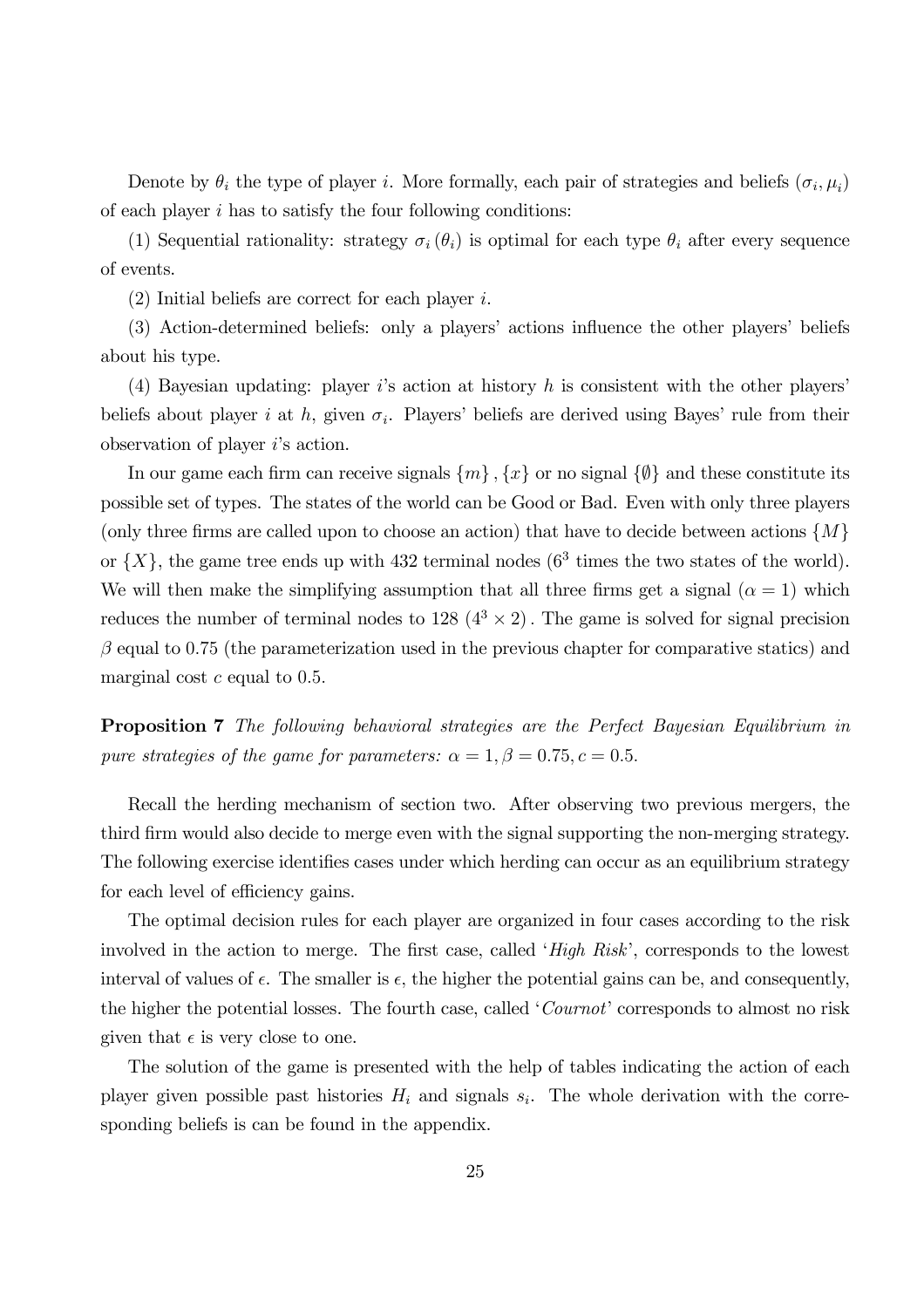#### $\bullet$  High Risk

|                      | FIRM 1               |  | FIRM 2 $H_2 = \{M\}$ $H_2 = \{X\}$                                  |                  |   |   |  |
|----------------------|----------------------|--|---------------------------------------------------------------------|------------------|---|---|--|
|                      | $s_1 = \{m\} \mid M$ |  | $s_2 = \{m\}$   M                                                   |                  | М |   |  |
|                      | $s_1 = \{x\}$   M    |  | $s_2 = \{x\}$   X                                                   |                  |   |   |  |
| FIRM 3               |                      |  | $H_3 = \{M, M\}$ $H_3 = \{M, X\}$ $H_3 = \{X, M\}$ $H_3 = \{X, X\}$ |                  |   |   |  |
| $s_3 = \{m\} \mid M$ |                      |  | М                                                                   | М                |   | М |  |
| $s_3 = \{x\}$   X    |                      |  | X                                                                   | $\boldsymbol{X}$ |   | X |  |

 $0.5 < \epsilon \leq 0.60164$ 

For high potential efficiency gains, firm 1 decides to merge irrespective of its signal. Gains from merging are very high if the state of the world is Good. If the state of the world turns out to be Bad, and the other two firms did not choose the action to merge, firm 1 will exit the market. Given that action of firm 1 is uninformative, firms 2 and 3 will act according to their signals and no herding occurs.

In this case, there is no herding on the action to merge because firm 1's action is uninformative. Potential gains are so high that firm 1 takes the risk to merge no matter its signal. It can be shown that a different type of herding emerges for values of  $\epsilon$  smaller than 33%. For such high potential efficiency gains, all firms would decide to merge irrespectively of their own signal. The result relies on the fact that losses are bounded from below since a firm can always exit the market in case it took the wrong action.

### $\bullet$  Intermediate Risk

The "Intermediate risk" category includes three ranges of  $\epsilon$  values. The first table represents the equilibrium for still high efficiency gains or losses where firms may want to exit the market if the Bad state occurs. The other tables illustrates herding when gains are moderate enough not to drive any firm out of the market.

 $0.60164 < \epsilon \leq 0.8\overline{3}$ 

| FIRM 1               |  |                            | FIRM 2   $H_2 = \{M\}$   $H_2 = \{X\}$ |  |
|----------------------|--|----------------------------|----------------------------------------|--|
| $s_1 = \{m\} \mid M$ |  | $\perp s_2 = \{m\} \mid M$ |                                        |  |
| $s_1 = \{x\}$   X    |  | $s_2 = \{x\}$   X          |                                        |  |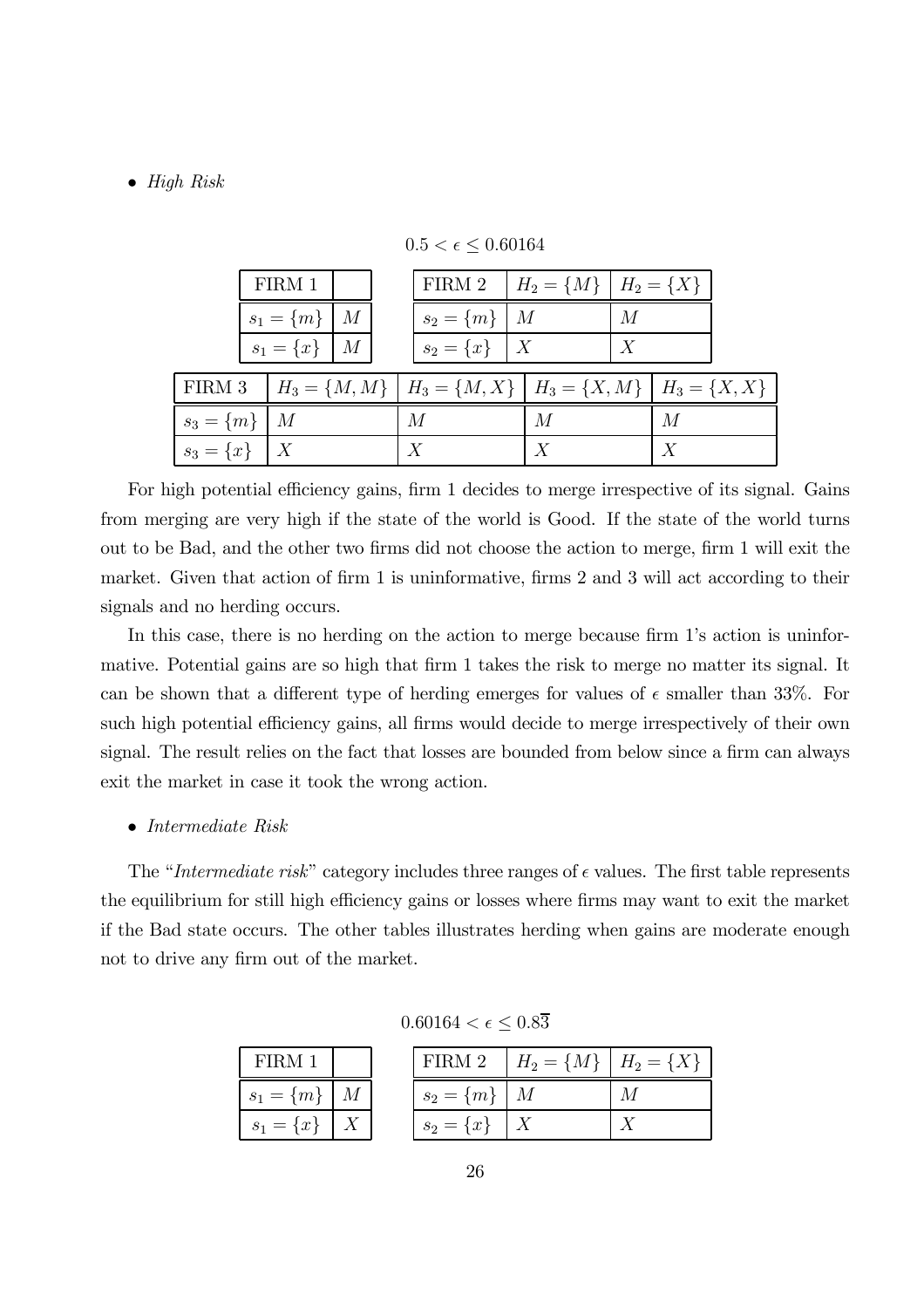|                   | FIRM 3 $H_3 = \{M, M\}$ $H_3 = \{M, X\}$ $H_3 = \{X, M\}$ $H_3 = \{X, X\}$ |   |   |   |
|-------------------|----------------------------------------------------------------------------|---|---|---|
| $s_3 = \{m\}$   M |                                                                            | М | М | М |
| $s_3 = \{x\}$   M |                                                                            |   |   |   |

Potential gains are however not anymore so high so as to induce firm 1 to make a bet and then shut down in case of a Bad state. After observing history  $\{M, M\}$ , firm 3 believes that both firms 1 and 2 had a signal to merge and therefore it will herd. By doing this firm  $3$  is forgoing the benefits from being an outsider in a highly concentrated market. Moreover, if the Bad state would occur, firms 1 and 2 could exit leaving firm 3 and its partner as duopolists. Nevertheless, firm 3 believes that the previous firms are more likely to be right and follows the herd.

 $0.8\overline{3} < \epsilon \leq 0.86847$ 

|                   | FIRM 1               |  | FIRM 2   $H_2 = \{M\}$   $H_2 = \{X\}$                              |                  |   |                  |  |
|-------------------|----------------------|--|---------------------------------------------------------------------|------------------|---|------------------|--|
|                   | $s_1 = \{m\} \mid M$ |  | $s_2 = \{m\}$   M                                                   |                  | M |                  |  |
|                   | $s_1 = \{x\}$   X    |  | $s_2 = \{x\}$   X                                                   |                  |   |                  |  |
| FIRM 3            |                      |  | $H_3 = \{M, M\}$ $H_3 = \{M, X\}$ $H_3 = \{X, M\}$ $H_3 = \{X, X\}$ |                  |   |                  |  |
| $s_3 = \{m\}$   M |                      |  | М                                                                   | M                |   | $\boldsymbol{X}$ |  |
| $s_3 = \{x\}$   M |                      |  |                                                                     | $\boldsymbol{X}$ |   |                  |  |

In this one and the following tables, no firm will decide to exit the market in any contingency. Gains are not so high and therefore losses can not be that dramatic to lead firms to shut down. The herding argument from above holds. Firm 3 will again act irrespective of its signal and herd after history  $\{M, M\}$  but will now also herd on the action  $\{X\}$  after a history with no mergers.

 $0.86847 < \epsilon \leq 0.90552$ 

|                   | FIRM 1               |  | FIRM 2   $H_2 = \{M\}$   $H_2 = \{X\}$                                             |   |   |                  |  |
|-------------------|----------------------|--|------------------------------------------------------------------------------------|---|---|------------------|--|
|                   | $s_1 = \{m\} \mid M$ |  | $s_2 = \{m\}$   M                                                                  |   | X |                  |  |
|                   | $s_1 = \{x\}$   X    |  | $s_2 = \{x\}$   X                                                                  |   |   |                  |  |
|                   |                      |  | FIRM 3   $H_3 = \{M, M\}$   $H_3 = \{M, X\}$   $H_3 = \{X, M\}$   $H_3 = \{X, X\}$ |   |   |                  |  |
| $s_3 = \{m\}$   M |                      |  | М                                                                                  | M |   | $\boldsymbol{X}$ |  |
| $s_3 = \{x\}$   M |                      |  | $\boldsymbol{X}$                                                                   | X |   |                  |  |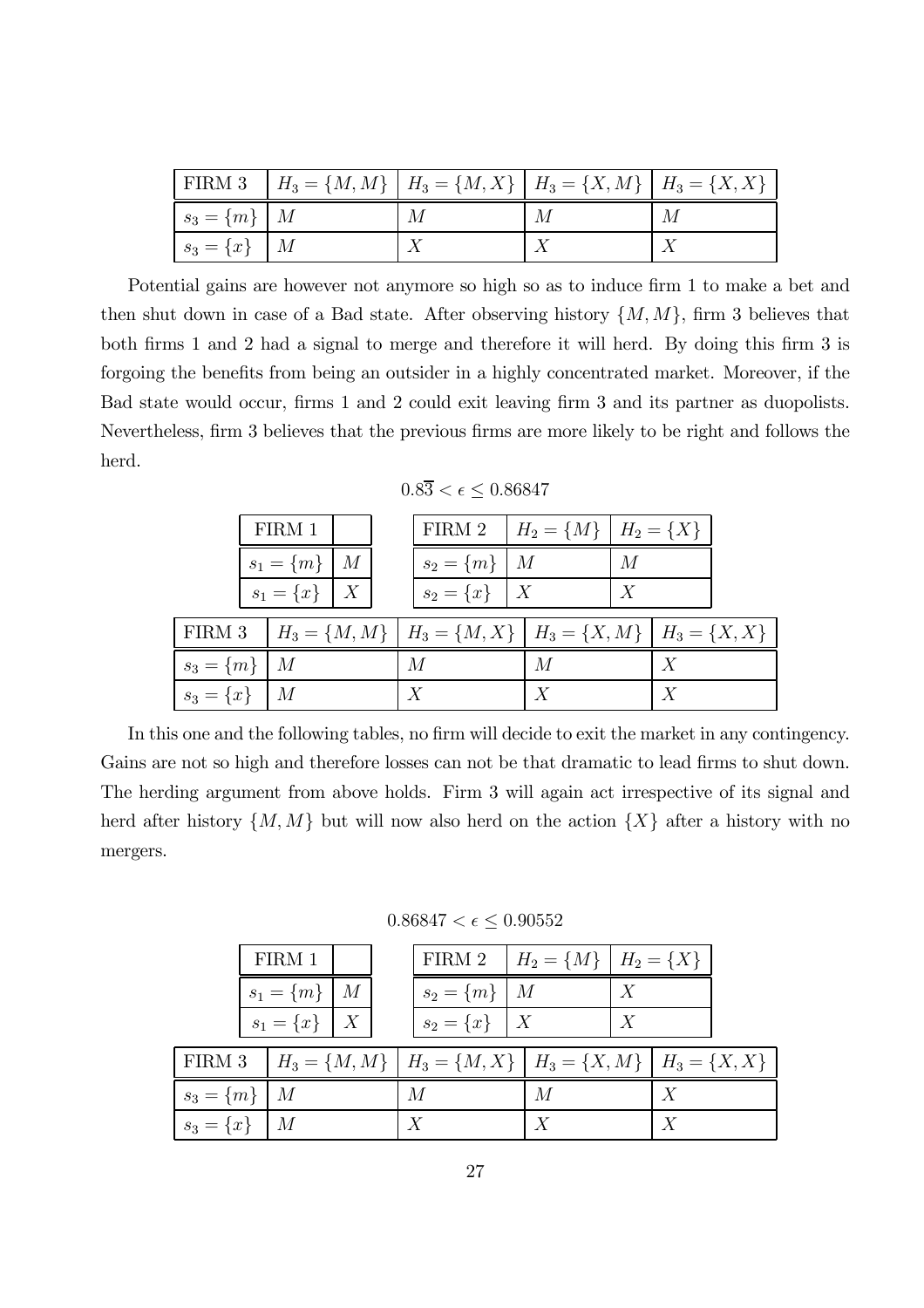The herding behavior of firm 3 still holds in this table, but now firm 2 will also herd on the action not to merge. Given that potential gains from merging are now more modest, benefits from being an outsider start to be more relevant.

In all cases, firm 3 decides to merge after history  $\{M, M\}$  even if it gets a signal not to merge because it believes that both previous decision makers had signals to merge. Given that signals have equal quality, firm 3 believes it must have received a wrong signal and decides to ignore it. This is particularly interesting in the strategic case because the outside option of firm 3 is now also very attractive. Recall that in the basic model the decision not to merge would involve no risk and no variation of profit. In the strategic case though, firm 3 now faces a highly concentrated market and is able to make high profits as an outsider, especially if the merging firms are wrong. Due to this reason, firm 3 will not follow the herd for higher values of  $\epsilon$  (as shown in the first case).

 $\bullet$  Low Risk

 $0.90552 < \epsilon \leq 0.91959$ 

|                   | FIRM 1               |  | FIRM 2   $H_2 = \{M\}$   $H_2 = \{X\}$                              |   |   |                  |  |
|-------------------|----------------------|--|---------------------------------------------------------------------|---|---|------------------|--|
|                   | $s_1 = \{m\} \mid M$ |  | $s_2 = \{m\}$   M                                                   |   | X |                  |  |
|                   | $s_1 = \{x\}$   X    |  | $s_2 = \{x\}$   X                                                   |   | X |                  |  |
| FIRM 3            |                      |  | $H_3 = \{M, M\}$ $H_3 = \{M, X\}$ $H_3 = \{X, M\}$ $H_3 = \{X, X\}$ |   |   |                  |  |
| $s_3 = \{m\}$   M |                      |  | М                                                                   | М |   |                  |  |
| $s_3 = \{x\}$   X |                      |  | $\boldsymbol{X}$                                                    | X |   | $\boldsymbol{X}$ |  |

For low efficiency gains, the herding result can no longer be sustained. To be an outsider on a market with two mergers is now more attractive to firm 3, even though firm 3 believes the other firms had a signal to merge. Nevertheless, firm 3 will still follow its signals to merge unless it observes a history with no mergers.

 $0.91959 < \epsilon \leq 0.95638$ 

| FIRM 1               |  |                   | FIRM 2   $H_2 = \{M\}$   $H_2 = \{X\}$ |  |
|----------------------|--|-------------------|----------------------------------------|--|
| $s_1 = \{m\} \mid M$ |  | $s_2 = \{m\}$   M |                                        |  |
| $s_1 = \{x\}$   X    |  | $s_2 = \{x\}$   X |                                        |  |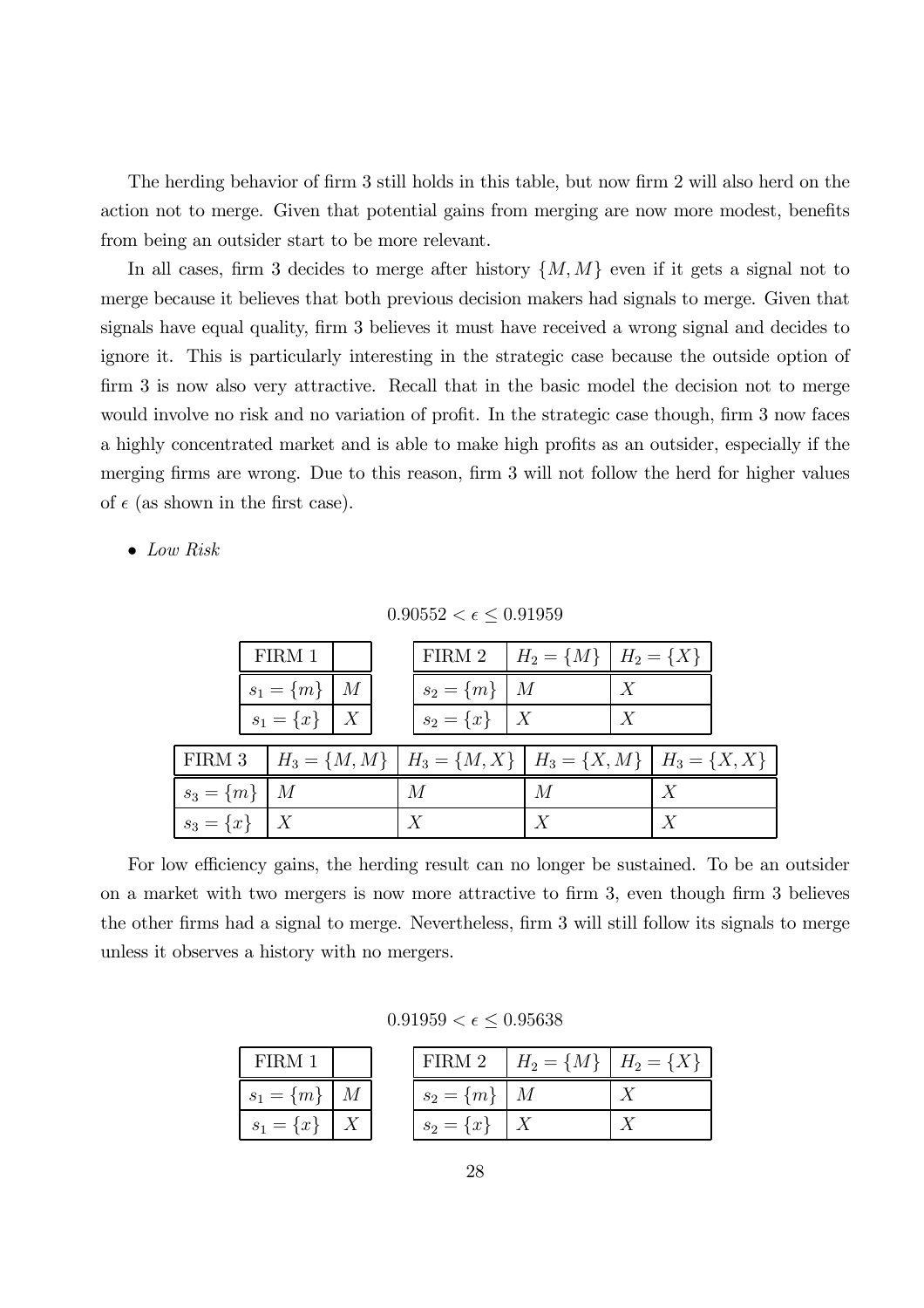|                   | FIRM 3 $\left  H_3 = \{M, M\} \right  H_3 = \{M, X\}$ $\left  H_3 = \{X, M\} \right  H_3 = \{X, X\}$ |  |  |
|-------------------|------------------------------------------------------------------------------------------------------|--|--|
| $s_3 = \{m\}$   M |                                                                                                      |  |  |
| $s_3 = \{x\}$   X |                                                                                                      |  |  |

Payoffs from merging both in the Good or Bad states get significantly close. Profits from being an outsider get more relevant and therefore firm 3 will play always  $\{X\}$  unless all three firms had a signal to merge.

The "Low risk" case illustrates the situation in which firm 3's outside option facing history  $\{M, M\}$  is so high compared to the benefits from merging, that firm 3 will decide not to merge unless it gets signal  $\{m\}$ . If it gets signal  $\{x\}$ , firm 3 will decide not to merge and will get significant profits from being an outsider even if it took the wrong decision.

• The Cournot Case

 $0.95638 < \epsilon \leq 1$ 

|                   | FIRM 1               |  | FIRM 2   $H_2 = \{M\}$   $H_2 = \{X\}$                              |                  |                  |  |
|-------------------|----------------------|--|---------------------------------------------------------------------|------------------|------------------|--|
|                   | $s_1 = \{m\} \mid X$ |  | $s_2 = \{m\}$   X                                                   |                  |                  |  |
|                   | $s_1 = \{x\}$   X    |  | $s_2 = \{x\}$   X                                                   |                  |                  |  |
| FIRM 3            |                      |  | $H_3 = \{M, M\}$ $H_3 = \{M, X\}$ $H_3 = \{X, M\}$ $H_3 = \{X, X\}$ |                  |                  |  |
| $s_3 = \{m\}   X$ |                      |  |                                                                     | $\boldsymbol{X}$ |                  |  |
| $s_3 = \{x\}$   X |                      |  | $\boldsymbol{X}$                                                    | $\boldsymbol{X}$ | $\boldsymbol{X}$ |  |

The "Cournot case" illustrates the classical result that there are no incentives to merge in quantity setting games (with small or no efficiency gains) unless more than  $80\%$  of the market is involved on the merger (see Salant Switzer and Reynolds). All firms would like to free ride on others decisions to merge since being an outsider is always more advantageous than becoming a merging party. Hence, firms would free ride on others decisions to merge and not incur the costs of 'buying' a competitor. When efficiency gains are very small, firm 1 knows that if it decides to merge, no other firm will follow, even if they get signal  $\{m\}$ . The fact that payoffs from the *Bad* and *Good* state almost coincide makes firm 1 worse off if it is the only merger and therefore it will play always  $\{X\}$ . Due to the free rider problem, no firm will decide to merge both in the static Cournot game and in the sequential move game that is represented in this last case.

**Proof:** See appendix. $\blacksquare$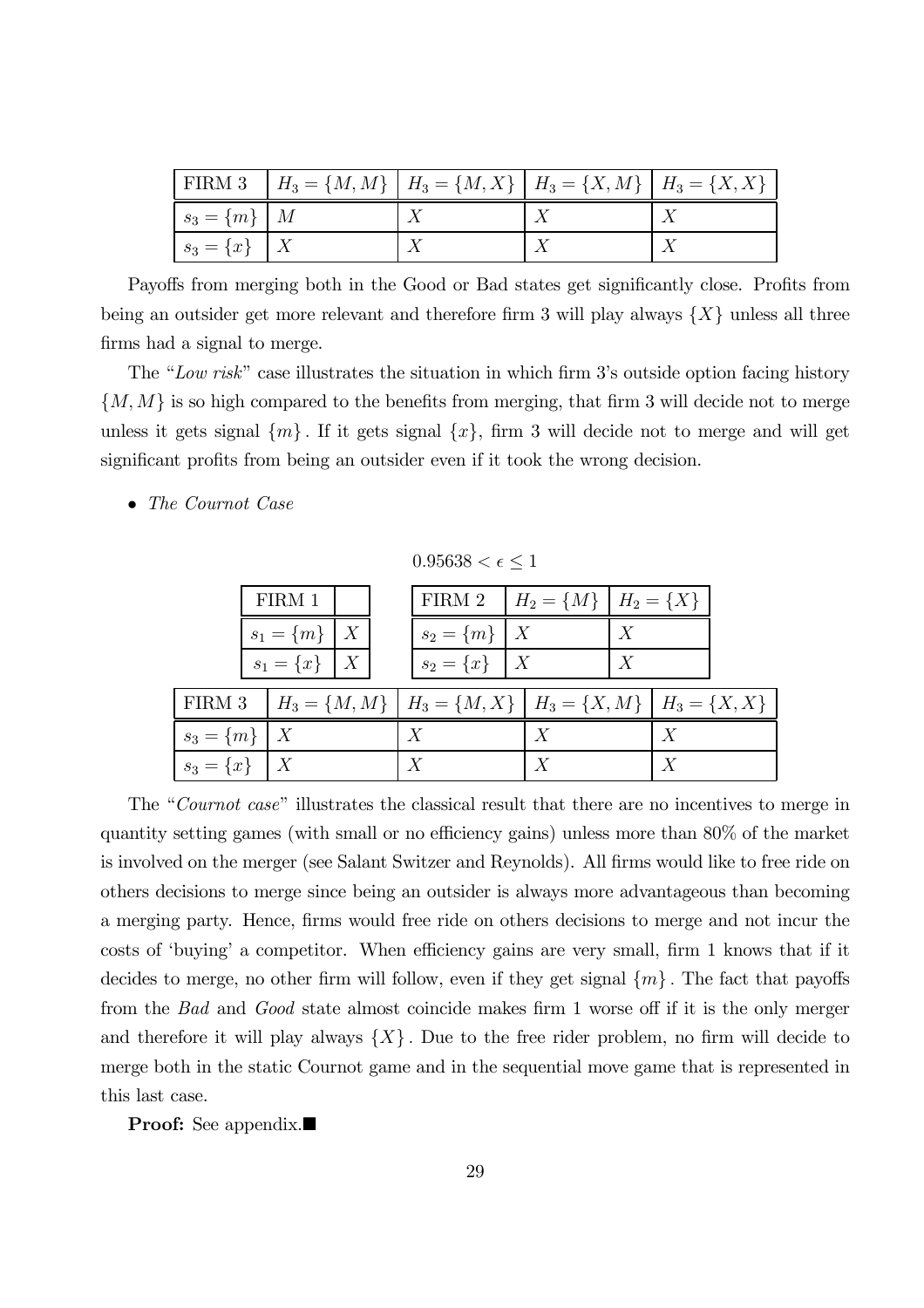**Corollary 8** Merger waves may also occur when allowing for strategic interaction among firms of the same industry, for intermediate levels of efficiency gains/losses.

Tedious calculations to find the equilibrium for  $\alpha = 0.6$  show that a similar pattern of equilibrium exists, based on the levels of risk, and that herding occurs with positive probability. However, for some values of  $\epsilon$ , in the region where all firms remain operative in the market, there is no equilibrium in pure strategies. We believe that the analysis of the game for  $\alpha = 1$ simplifies significantly the calculations and provides a good intuition for what happens if  $\alpha < 1$ .

This exercise shows that the herding argument holds when allowing for strategic interaction among firms as long as potential efficiency gains or losses are moderate. Despite being artificial, the model is able to identify herding behavior in the Cournot framework which is *per se* adverse to merger activity. Note that the range of efficiency gains under which herding (in the action to merge) occurs with positive probability is the largest  $(0.60164 < \epsilon < 0.90552)$ , and maybe the most plausible one given that gains are neither outstanding nor negligeable. This simple model reveals the basic intuition, which we conjecture extends to a larger number of firms. With a higher number of firms, the range of potential gains and losses compatible with herding would shift downwards (towards smaller values of  $\epsilon$ ) but the herding mechanism should arise with positive probability.

## 5.2 Sequentiality

In the Perfect Bayesian equilibria of the game, each firm takes into account the effect its action has on the follower decision makers. This corresponds to the condition 'action-determined beliefs' in which players' actions influence the other players' beliefs about their type. In this context, players who received a signal to merge are one type and players who received a signal not to merge are the other type. Hence, a firm may decide upon an action, not only based on its direct impact in payoffs, but in order to strategically induce a particular behavior of others.

In this section we drop the Perfect Bayesian Equilibrium conditions and we solve the game for myopic firms. When called upon to chose an action, a myopic firm takes into account only the impact of its choice on the payoffs. It disregards the effect its decision may have on the choices of future decision makers. By contrasting results with the ones obtained in the non-myopic example, we can disentangle the effects of sequentiality from informational ones.

In the theoretical literature on mergers a strategic explanation for merger waves that relies on sequentiality was put forward (Caves, 1991). Firms find it profitable to merge only if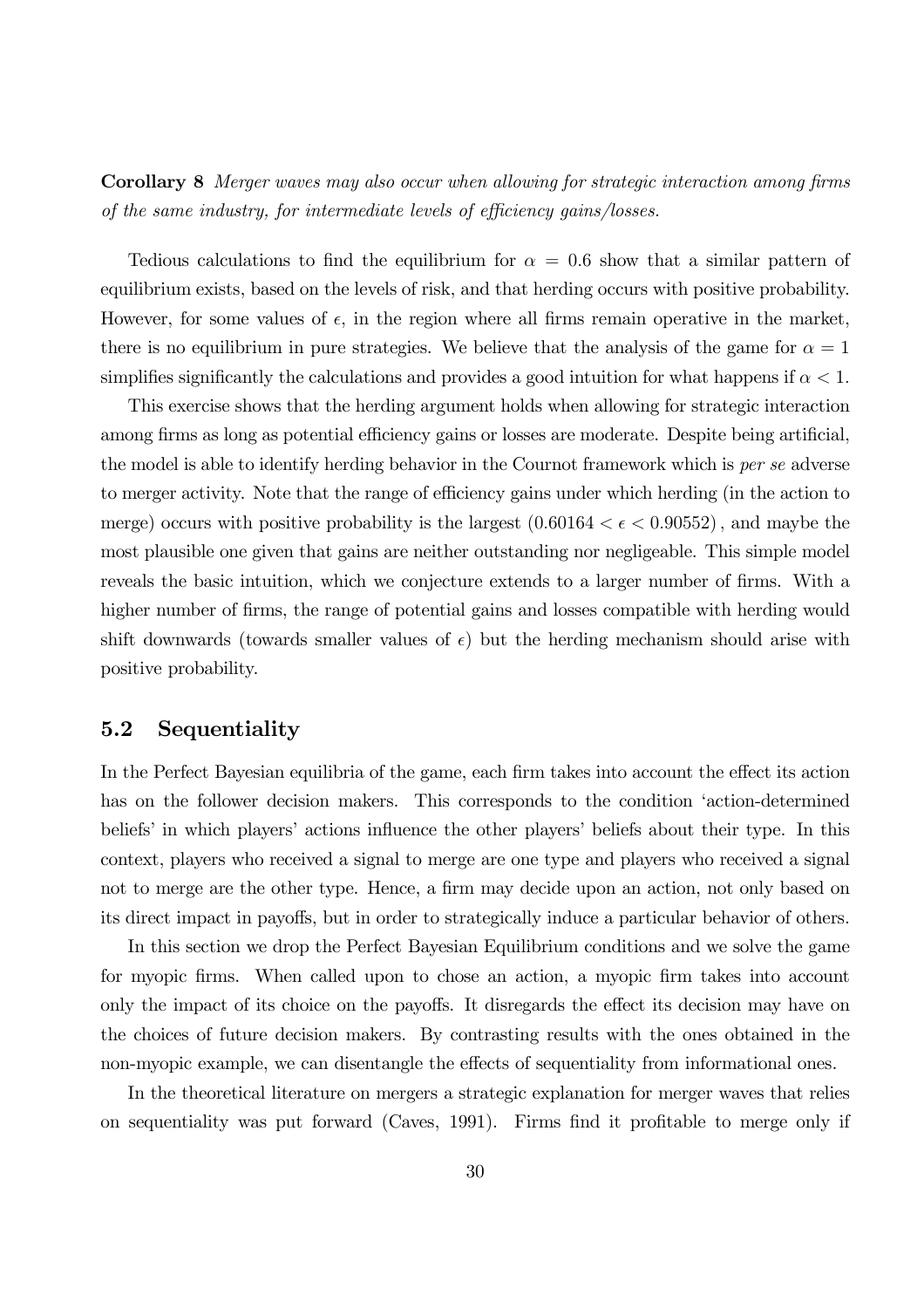competitors also merge. In a recent paper by Fauli-0ller (2000) it is shown, in a simple Cournot setting, that previous mergers stimulate future mergers. Analogously, in a setting of endogenous mergers, Kamien and Zang (1993) analyze the impact of sequential acquisition on industry concentration. Therefore, it is relevant to ask whether the results from last section are due to herding behavior or sequentiality of the merger decisions. When facing a history of two past mergers, firm 3 can merge because it is on average profitable to do so, disregarding inference made on other firms' behaviour.

The behavior of firm 3 is analyzed next given past history but disregarding the information game. Firms observe actions of previous firms but are myopic. As before, firms get a signal  $\{m\}$ or  $\{x\}$  that is wrong with probability  $(1 - \beta)$ , states are equally likely to occur and  $\beta = 0.75$ .

Since no inference is made about other firms' actions, the order of moves plays no role in this setting. Like in Fauli-Oller  $(2000)$ , firms buying in the first place pay a lower price for their targets. The optimal decision rule can be summarized as follows:

• After signal  $\{x\}$  play  $\{X\}$ 

play  $\{M\}$  if there are no past mergers and  $\epsilon < 0.92937$ 

• After signal  $\{m\}$ : play  $\{M\}$  if there is one past merger and  $\epsilon < 0.9196$ play  $\{M\}$  if there are two past mergers and  $\epsilon < 0.90552$ otherwise play  $\{X\}$ .

Note that for all levels of  $\epsilon$  there will never be herding after history  $H_3 = \{M, M\}$ . Furthermore, the free riding effect seems to dominate for high values of  $\epsilon$  such that firm 3 will not even follow a signal to merge. For the interval  $\frac{5}{6} < \epsilon < 1$ , the profitability of a merger is increasing in the number of mergers. Hence, a market with three mergers would yield the highest payoff per firm. Nevertheless, note that we obtain the opposite results about the incentives to merge. The higher the number of already existing mergers, the less likely the third firm is to merge (with signal  $\{m\}$ ).

Contrasting with the non-myopic environment, the increase in the threshold of  $\epsilon$ , under which firm 3 plays  $M$  after a signal to merge, is due to a sharp decrease in the outside option as we move from history  $\{M, M\}$  to  $\{X, X\}$ . The benefits from being an outsider in a market with two mergers are so high that potential cost reductions to convince firm  $3$  to merge have to be higher than in any other case.

For intermediate values of  $\epsilon$ , firms follow their own signals (see appendix). It is interesting to note though, that when  $\epsilon$  approaches its lower bound  $\left(\frac{1}{2}\right)$  $(\frac{1}{2})$ , it is optimal to merge when firms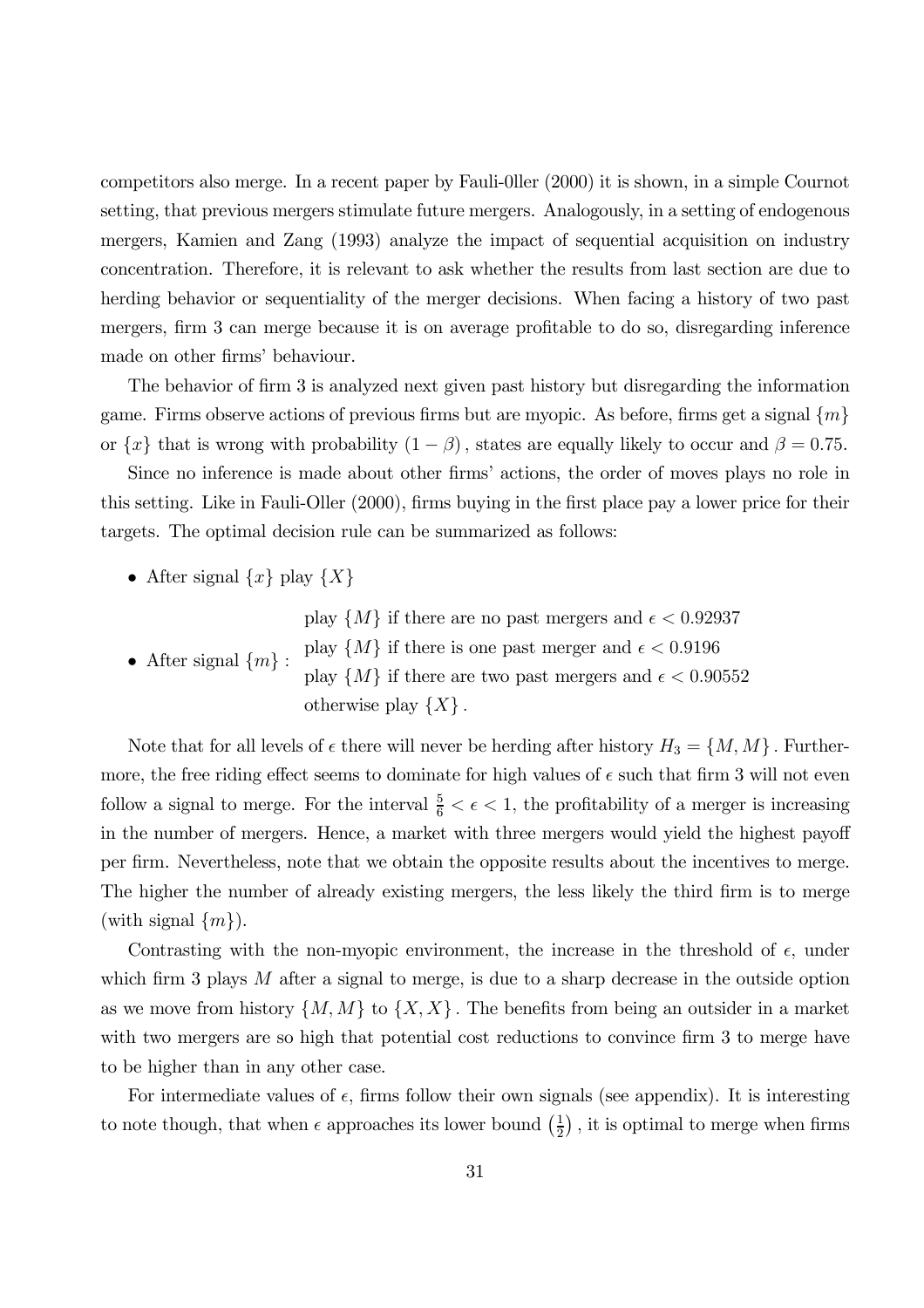have a signal  $\{x\}$  as long as there are no past mergers. This happens because for  $\frac{1}{2} < \epsilon < \frac{5}{6}$ 6 the pattern of merger profitability is reversed. Under this range of  $\epsilon$ , a single merger in the industry is more profitable than two or three mergers.<sup>19</sup> Clearly, a firm is willing to take this risk given the possibility to shut down in the case of a Bad state of the world.

**Proposition 9** Herding behavior never occurs if firms are myopic.

**Proof:** From the discussion above and the tables in appendix.

# 6 Concluding remarks

This paper attempts to make sense out of two facts concerning merger activity. First, mergers tend to occur in waves and second, profits of merging companies often decline after the merger is completed. A herding model is able to connect these two empirical findings showing that herding behavior can generate merger waves in which all firms lose value.

In the first part of the paper, Banerjee's herding model is adopted to explain decisions to merge in a setting of firms belonging to different industries. Firms are sequentially called upon to choose between 'merge' or 'not merge' and hold 'pessimistic' or 'optimistic' beliefs about the impact of a merger on the firm's value. States of the world can be favorable or unfavorable to merger activity. Firms observe the choices of previous decision makers and may receive a signal about the likelihood of the states.

One of the main results is that a merger cascade under 'optimistic' beliefs occurs with higher probability than when firms hold pessimistic beliefs. However, a merger wave starts earlier under pessimistic beliefs than under optimistic ones. Intuitively, in the optimistic environment, when firms observe the first decision maker deciding to merge, they do not know whether such chosen action is based on priors or on a signal to merge. On the contrary, among 'pessimistic' firms, the first firm who decides to merge must have had a signal to do so. As a result, given that a merger decision by a pessimistic firm is more trustworthy, two firms merging sequentially are enough to generate the cascade.

The analysis is then extended to the setting of firms belonging to the same industry, hence allowing for strategic effects. The Cournot framework is chosen for its simplicity and for being adverse to merger activity (due to the so called 'free-rider effect'). As a result, herding is more

 $19$ However, the ranking of industry profits does not change: the highest industry profit is achieved when there are three mergers, followed by two mergers and finally one merger.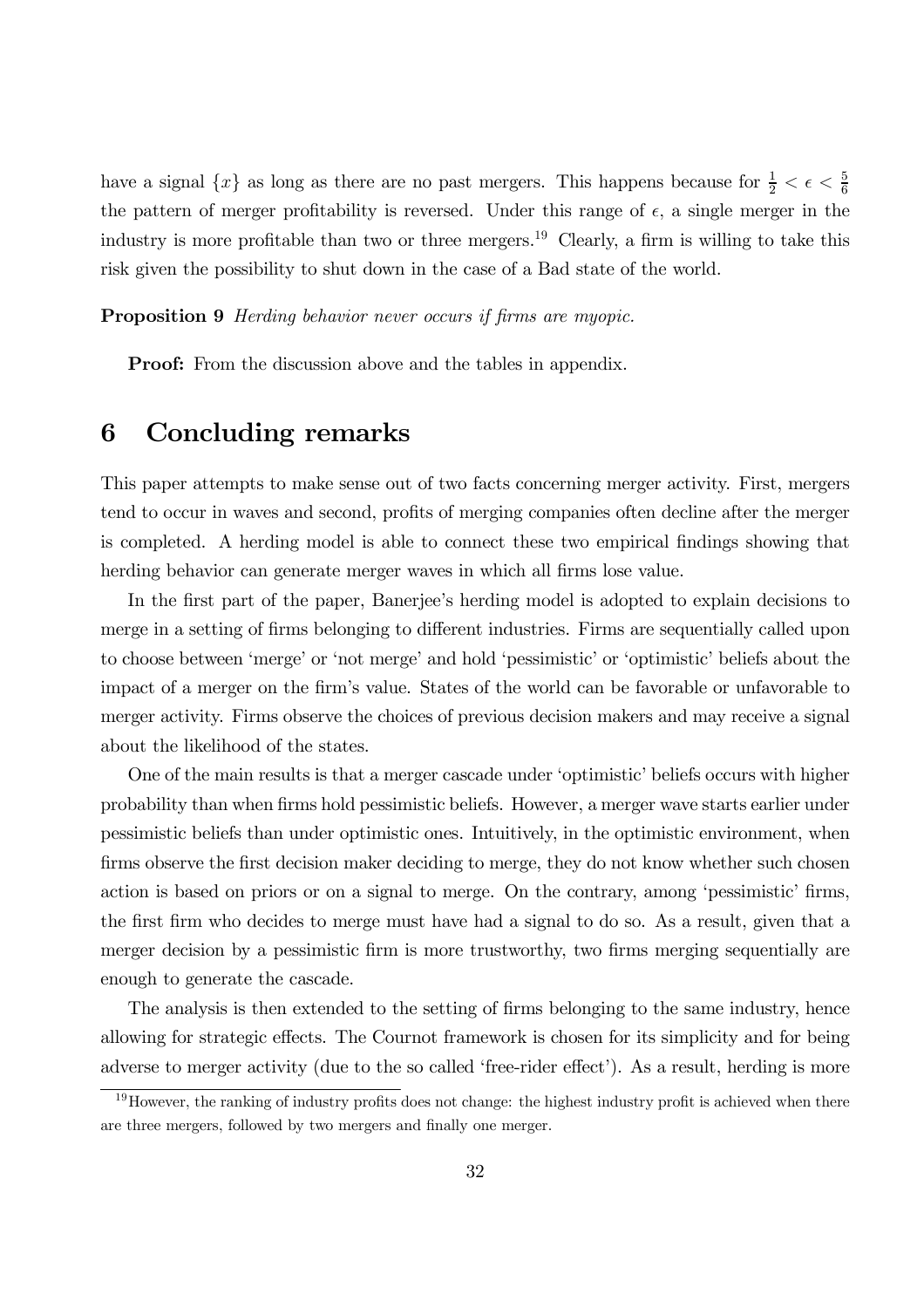difficult to arise in this setting. The Bad and Good states of the world are reinterpreted in terms of potential efficiency gains or losses from merging. In the Good state of the world, a merger brings cost reductions due to synergies or cost savings, and in the Bad state of the world, a merger increases the costs of the merging parties. It is shown that for intermediate risks (defined as a moderate spread between potential gains and losses) herding behavior can arise despite the existence of a high outside option, and hence the herding result holds when allowing for strategic effects.

By solving the game under a myopic environment (in which actions of others firms do not influence beliefs of the decision maker), it is then clear that the herding mechanism is entirely due to the information game and not to the sequentiality of the decisions.

Herding on the action to merge may arise both across industries and when firms belong to the same industry. In both settings, under certain conditions, it may be optimal for firms to ignore private information and to follow the herd. This result may help understanding of merger waves characterized by "widespread failure, considerable mediocrity and occasional successes"<sup>20</sup> that so much puzzle economists.

### 6.1 Future work

A strong simplifying assumption of the model is the one that the distribution of payoffs is the same across industries in the inter-industry framework. The introduction of a more general payoff distribution, with a stochastic term in the definition of the payoffs, could be an improvement to this setting. It would then be possible to allow for differences across industries.

The herding model developed in this paper is not explaining what triggers or stops a cascade. An exogenous change in the underlying beliefs is responsible for the reversion of the mechanism and the descending part of the wave. By endogenising the behavior of the underlying common beliefs the alternation of peaks and dips could be backed by players expectations, for example.

This work claims that firms may take the decision to merge just because they observe other firms deciding to merge. As a result, many deals can be pursued precipitately and without a clear future plan that may lead to failure. A test of the model would be to check whether mergers carried outside the historical waves are more profitable (on average) than merger deals settled during a merger wave, given a time span after the merger took place. Mergers settled

 $20$ Scherer and Ross (1990) on results of empirical studies about post merger performance of companies during the third and fourth merger waves.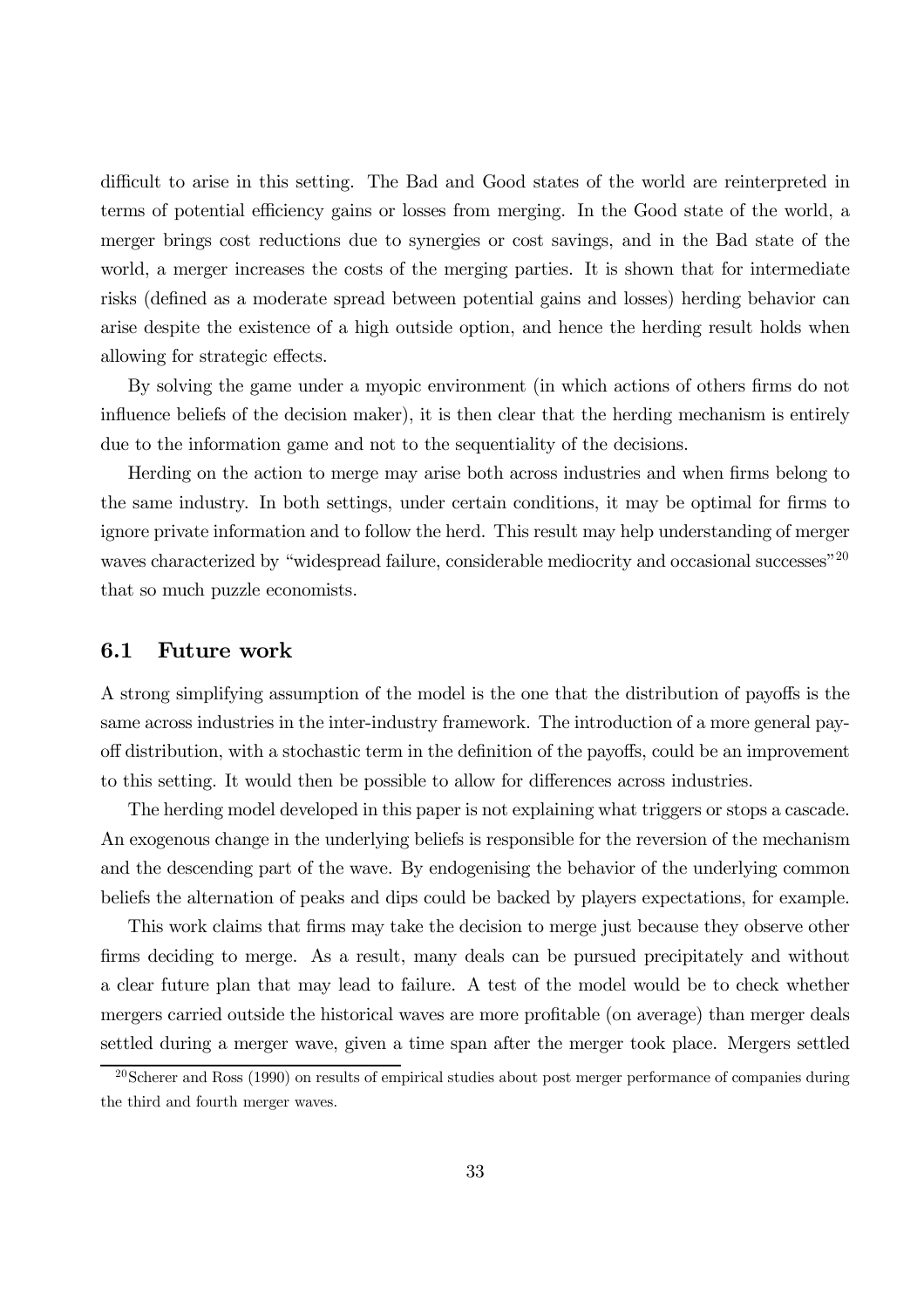outside waves, could suggest more planning before the completion of the deal, would not be the result of herding and should therefore show better performance.

Another prediction of the model is that firms with more confidence in own signals are more likely to merge. Hence, more mergers should be observed in a  $Good$  state when the confidence indicator of managers is higher. By finding a proxy for managerial confidence (or an index of market confidence like debt ratings if suitable for some industries) one could test empirically such implication of the model.

The fact that the herding result holds when allowing strategic interaction among firms is an interesting result. Nevertheless, the model is oversimplified in order to solve for the perfect bayesian equilibrium. A natural extension would be to allow  $n$  firms in the strategic game and to solve the model without imposing restrictions in parameters  $\alpha$  and  $\beta$ .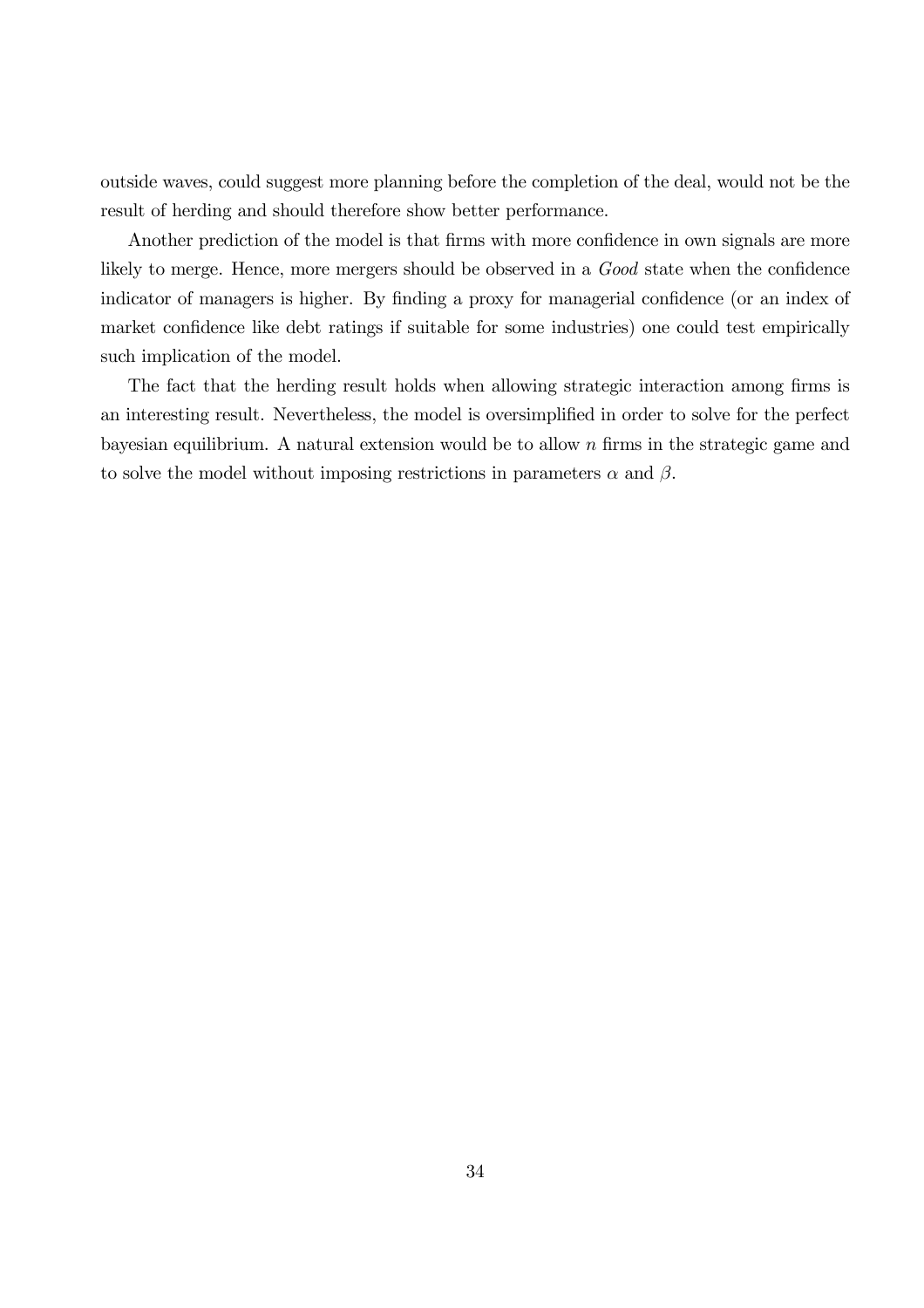# 7 Appendix

## A.1. - Pessimistic Firms

Recall that  $\beta > 1 - \lambda > \lambda$ . Expressions are not simplified to allow the reader to easily follow the computations.

 $\bullet$  Firm 2

 $H_2 = \{M\}, s_2 = \{m\}$  $P[1, 2 \text{ right} | H_2, s_2] = \frac{\lambda (\alpha \beta)^2}{\lambda (\alpha \beta)^2 + (1 - \lambda)}$  $\lambda (\alpha \beta)^2 + (1 - \lambda) (\alpha (1 - \beta))^2$  $P[1, 2 \text{ wrong} | H_2, s_2] = \frac{(1 - \lambda) (\alpha (1 - \beta))^2}{\lambda (\alpha \beta)^2 + (1 - \lambda) (\alpha (1 - \beta))^2}$  $\lambda (\alpha \beta)^2 + (1 - \lambda) (\alpha (1 - \beta))^2$  $P[1, 2 \text{ right} | H_2, s_2] > P[1, 2 \text{ wrong} | H_2, s_2] \Rightarrow \{M\}$ 

 $H_2 = \{M\}, s_2 = \{\emptyset\}$ 

 $P\left[1 \text{ right} \mid H_2, s_2\right] = \frac{\lambda \alpha \beta \left(1 - \alpha\right)}{\left(1 - \alpha\right) \alpha \left[\lambda \beta + \left(1 - \alpha\right)\right]}$  $(1 - \alpha) \alpha \left[ \lambda \beta + (1 - \lambda) (1 - \beta) \right]$  $P\left[1 \text{ wrong} \mid H_2, s_2\right] = \frac{\left(1-\lambda\right) \alpha \left(1-\beta\right) \left(1-\alpha\right)}{\left(1-\alpha\right) \alpha \left[\lambda \beta + \left(1-\lambda\right) \left(1-\beta\right)\right]}$  $(1 - \alpha) \alpha [\lambda \beta + (1 - \lambda) (1 - \beta)]$ This case is equivalent to the one of firm 1 with  $s_1 = \{m\}$  $P [1 \text{ right} | H_2, s_2] > P [1 \text{ wrong} | H_2, s_2] \Rightarrow \{M\}$ 

$$
H_2' = \{X\}, s_2 = \{m\}
$$

Expressions are in the text. Firm 2 will follow own signal if  $\lambda > f(\alpha, \beta)$  where  $f(\alpha, \beta) = \frac{\alpha \beta \alpha (1-\beta) - (1-\alpha) \alpha \beta + \alpha (1-\alpha)}{2 \alpha (1-\beta) + (1-\alpha)}$  $2\alpha\beta\alpha\left(1-\beta\right)+\alpha\left(1-\alpha\right)$ : Note that  $f(\alpha, \beta) < \frac{1-\alpha\beta}{2}$  $2 - \alpha$ for  $(1 - \alpha)^2 - \alpha \beta \alpha (1 - \beta) \ge 0$ . The ratio  $\left(\frac{1 - \alpha \beta}{2 - \alpha}\right)$  $2 - \alpha$  $\setminus$ is the lower bound of  $\lambda$  for the case  $H_3 = \{M, M\}$ . The inequality  $(1 - \alpha)^2 - \alpha \beta \alpha (1 - \beta) \ge 0$  defines  $\bar{\alpha}$  of the Optimistic firms section.

Repeat the exercise for  $H_2' = \{X\}$ ,  $s_2' = \{x\}$  and  $H_2' = \{X\}$ ,  $s_2 = \{\emptyset\}$  in which firm 2 will play  $\{X\}$ .

 $\bullet$  Firm 3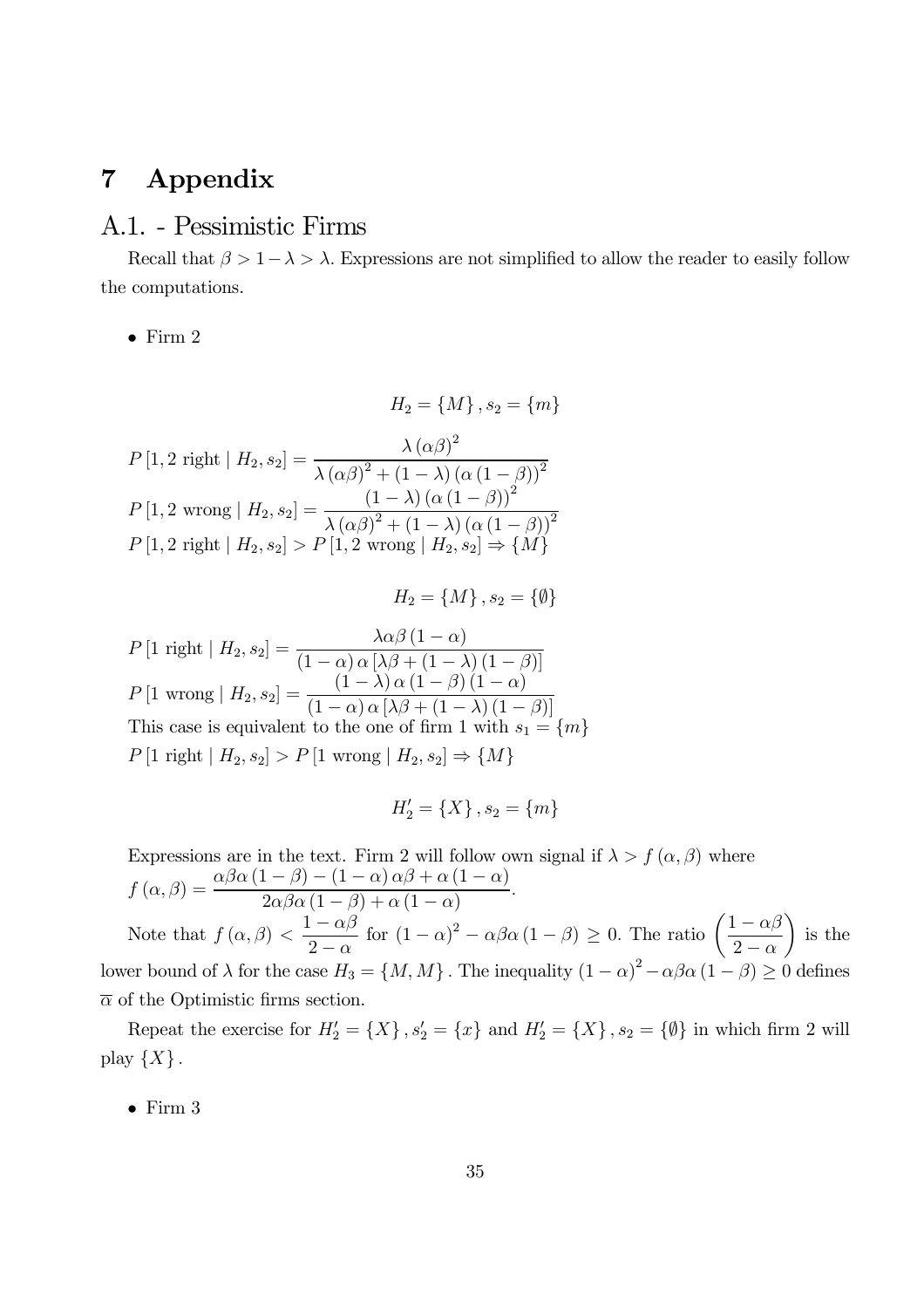$H_3 = \{M, M\}$ 

In the text it is shown that for  $\lambda > \frac{1-\alpha\beta}{2}$  $2-\alpha$ firm 3 will herd and play  $\{M\}$  if  $s_3 = \{x\}$ . It is then obvious that firm 3 will play also  $\{M\}$  after signals  $s_3 = \{m\}, s_3 = \{\emptyset\}.$ 

Condition  $\lambda > \frac{1-\alpha\beta}{2}$  $2 - \alpha$ is trivially satisfied for  $\lambda = \frac{1}{2}$  $\frac{1}{2}$  since  $\beta > \frac{1}{2}$  $\frac{1}{2}$ .

$$
H_3 = \{M, X\}, s_3 = \{m\}
$$

 $P[3 \text{ right} | H_3, s_3] = \frac{\lambda \alpha \beta \alpha (1 - \beta) \alpha \beta}{\alpha (1 - \beta) \alpha \beta [\lambda \alpha \beta + (1 - \lambda)]}$  $\alpha(1-\beta)\alpha\beta[\lambda\alpha\beta+(1-\lambda)\alpha(1-\beta)]$  $P[3 \text{ wrong} | H_3, s_3] = \frac{(1-\lambda) \alpha (1-\beta) \alpha \beta \alpha (1-\beta)}{\alpha (1-\beta) \alpha \beta [\lambda \alpha \beta + (1-\lambda) \alpha (1-\beta)]}$  $\alpha (1-\beta) \alpha \beta [\lambda \alpha \beta + (1-\lambda) \alpha (1-\beta)]$ Equivalent to case of firm 1 with  $s_1 = \{m\}$ .  $P[3 \text{ right} | H_3, s_3] > P[3 \text{ wrong} | H_3, s_3] \Rightarrow \{M\}$ For  $H_3 = \{M, X\}$ ,  $s_3 = \{x\}$  and  $H_3 = \{M, X\}$ ,  $s_3 = \{\emptyset\}$  firm 3 will play  $\{X\}$ . Similarly, for  $H_3 = \{X, M\}$ ,  $s_3 = \{m\}$  and  $H_3 = \{X, M\}$ ,  $s_3 = \{\emptyset\}$  firm 3 will play  $\{M\}$ 

and for  $H_3 = \{X, M\}$ ,  $s_3 = \{x\}$ , firm 3 will play $\{X\}$ .

$$
H_3 = \{X, X\}, s_3 = \{m\}
$$
  
\n
$$
P[3 \text{ right} | H_3, s_3] = \frac{\lambda [\alpha (1 - \beta) + (1 - \alpha)]^2 \alpha \beta}{\lambda [\alpha (1 - \beta) + (1 - \alpha)]^2 \alpha \beta + (1 - \lambda) [\alpha \beta + (1 - \alpha)]^2 \alpha (1 - \beta)}
$$
  
\n
$$
P[3 \text{ wrong} | H_3, s_3] = \frac{(1 - \lambda) [\alpha \beta + (1 - \alpha)]^2 \alpha (1 - \beta)}{\lambda [\alpha (1 - \beta) + (1 - \alpha)]^2 \alpha \beta + (1 - \lambda) [\alpha \beta + (1 - \alpha)]^2 \alpha (1 - \beta)}
$$
  
\n
$$
P[3 \text{ right} | H_3, s_3] > P[3 \text{ wrong} | H_3, s_3] \Leftrightarrow
$$
  
\n
$$
(1 - \alpha)^2 \alpha [\beta - (1 - \lambda)] - 2\alpha \beta \alpha (1 - \beta) (1 - 2\lambda) (1 - \alpha) - \alpha \beta \alpha (1 - \beta) \alpha (\beta - \lambda) \ge 0.
$$
  
\nFor  $\lambda = \frac{1}{2}$ , it simplifies to:  $(1 - \alpha)^2 - \alpha \beta \alpha (1 - \beta) \ge 0$ .

# A.2 Probability of merger cascades

**Proof of proposition 3.5:** For  $1 > \alpha > \frac{1-\sqrt{\beta(1-\beta)}}{1-\beta(1-\beta)}$  $\frac{-\sqrt{\beta(1-\beta)}}{1-\beta(1-\beta)}$  optimistic firms herd on the action to merge after history  $\{MM\}$ . Under optimistic beliefs, the probability of two consecutive mergers in the Good state is given by:  $P[MM] = (\alpha \beta + 1 - \alpha)^2$ . Under pessimistic beliefs, the probability of two consecutive mergers in the Good state is given by:  $P[MM] = \alpha\beta(\alpha\beta + 1 - \alpha)$ . Clearly,  $(\alpha\beta + 1 - \alpha) > \alpha\beta$ . The same is true for the Bad state of the world.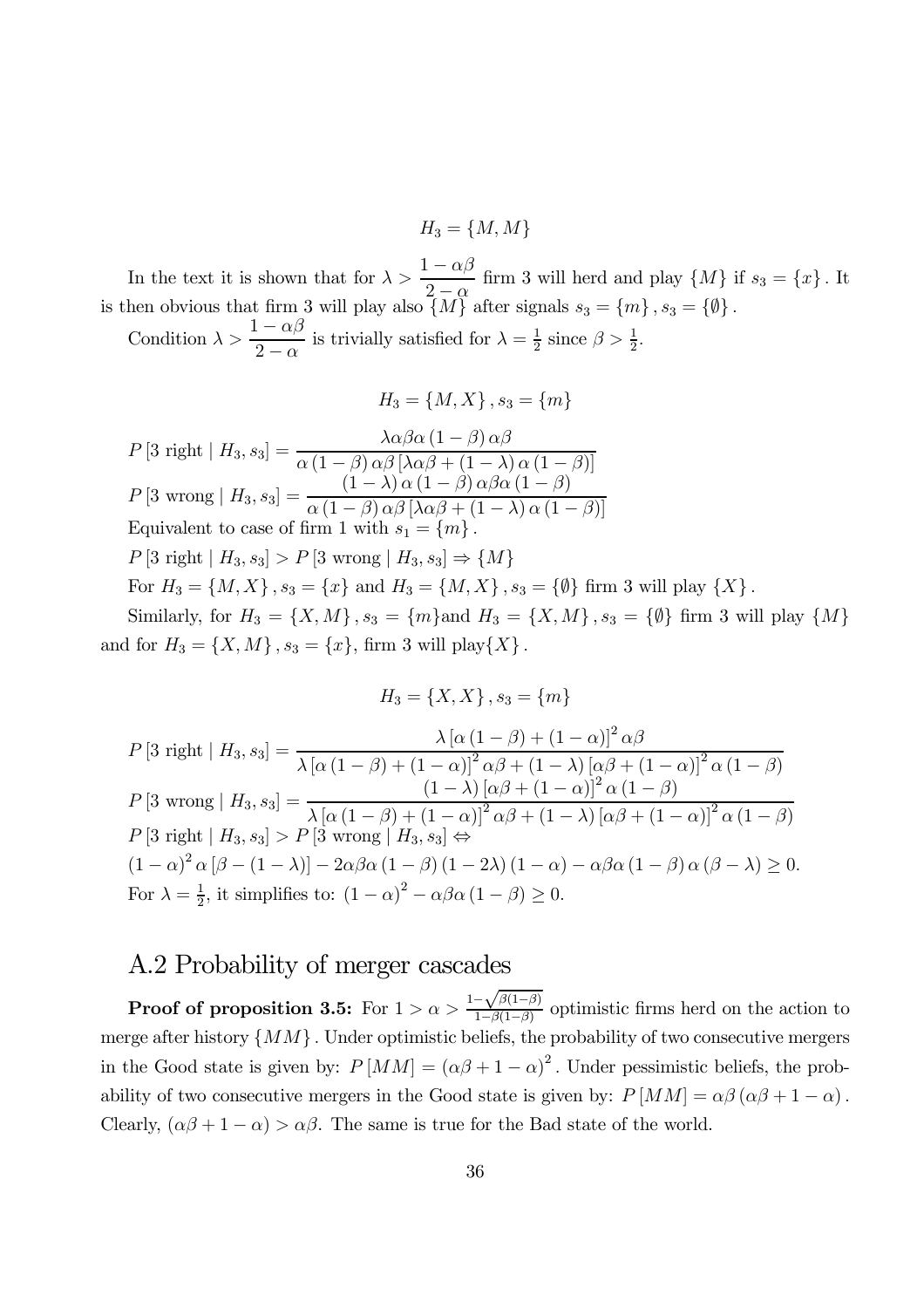For  $\alpha \leq \frac{1-\sqrt{\beta(1-\beta)}}{1-\beta(1-\beta)}$  $\frac{-\sqrt{\rho(1-\rho)}}{1-\beta(1-\beta)}$  optimistic firms need at least three consecutive mergers to trigger the cascade. Hence,  $P[MMM...M] = (\alpha\beta + 1 - \alpha)^m$ ,  $m \ge 3$  where m is the number of consecutive mergers: Under pessimistic beliefs, the probability of two consecutive mergers in the Good state is given by:  $P[MM] = \alpha\beta(\alpha\beta + 1 - \alpha)$ . The first expression is greater than the latter one if  $m < \frac{\ln(\alpha\beta(\alpha\beta+1-\alpha))}{\ln(\alpha\beta+1-\alpha)}$  $\frac{\alpha p(\alpha p+1-\alpha)}{\ln(\alpha p+1-\alpha)}$ . Note that both nominator and denominator are negative numbers.

Now, after an history of l mergers, herding (among optimistic firms) will start in round  $l+1$ if

$$
l > \frac{\ln\left(\frac{(1-\lambda)\beta}{\lambda(1-\beta)}\right)}{\ln\left(\frac{(\alpha\beta+1-\alpha)}{(\alpha(1-\beta)+1-\alpha)}\right)}
$$
. Both ratios are greater than one. In this setting,  $\beta >$   

$$
\frac{\alpha\beta+(1-\alpha)}{2-\alpha} \ge \lambda > \frac{1}{2}
$$
 and  $\alpha \le \frac{1-\sqrt{\beta(1-\beta)}}{1-\beta(1-\beta)}$ .

We want to show that for these values of the parameters,  $l < m$ .

Take  $\lambda \to \frac{1}{2}$  that maximizes l (the numerator is decreasing in  $\lambda$ ) and denote the expression by  $l^{\max}$ .

$$
l^{\max} = \ln\left(\frac{\beta}{(1-\beta)}\right) / \ln\left(\frac{(\alpha\beta+1-\alpha)}{(\alpha(1-\beta)+1-\alpha)}\right)
$$
  

$$
m > l^{\max} \text{ if}
$$

$$
|\ln(\alpha\beta(\alpha\beta+1-\alpha))| \ln\left(\frac{(\alpha\beta+1-\alpha)}{(\alpha(1-\beta)+1-\alpha)}\right) > |\ln(\alpha\beta+1-\alpha)| \ln\left(\frac{\beta}{(1-\beta)}\right)
$$
  
The inequality is satisfied for  $1 > \beta > \frac{1}{2}$  and  $\frac{1-\sqrt{\beta(1-\beta)}}{1-\beta(1-\beta)} \ge \alpha > 0$ .

# A.3 - Strategic effects : checking equilibria Proof of Proposition 7:

Verify that each pair of behavioral strategies and beliefs for each player  $i$  satisfies the following conditions:

1) Sequential rationality: check that for each level of  $\epsilon$  players have no incentives to deviate

2) Correct initial beliefs: before the game starts, all players believe that the states of the world (Good and Bad) are equally likely to occur.

3) Action-determined beliefs: only a player's action influences the other players beliefs about his "type" (the signal he received).

4) Bayesian updating: players update beliefs about other players using Bayes' rule. When the behavior of a certain player contradicts his strategy, a new conjecture about his type is formed, which is the basis for future Bayesian updating.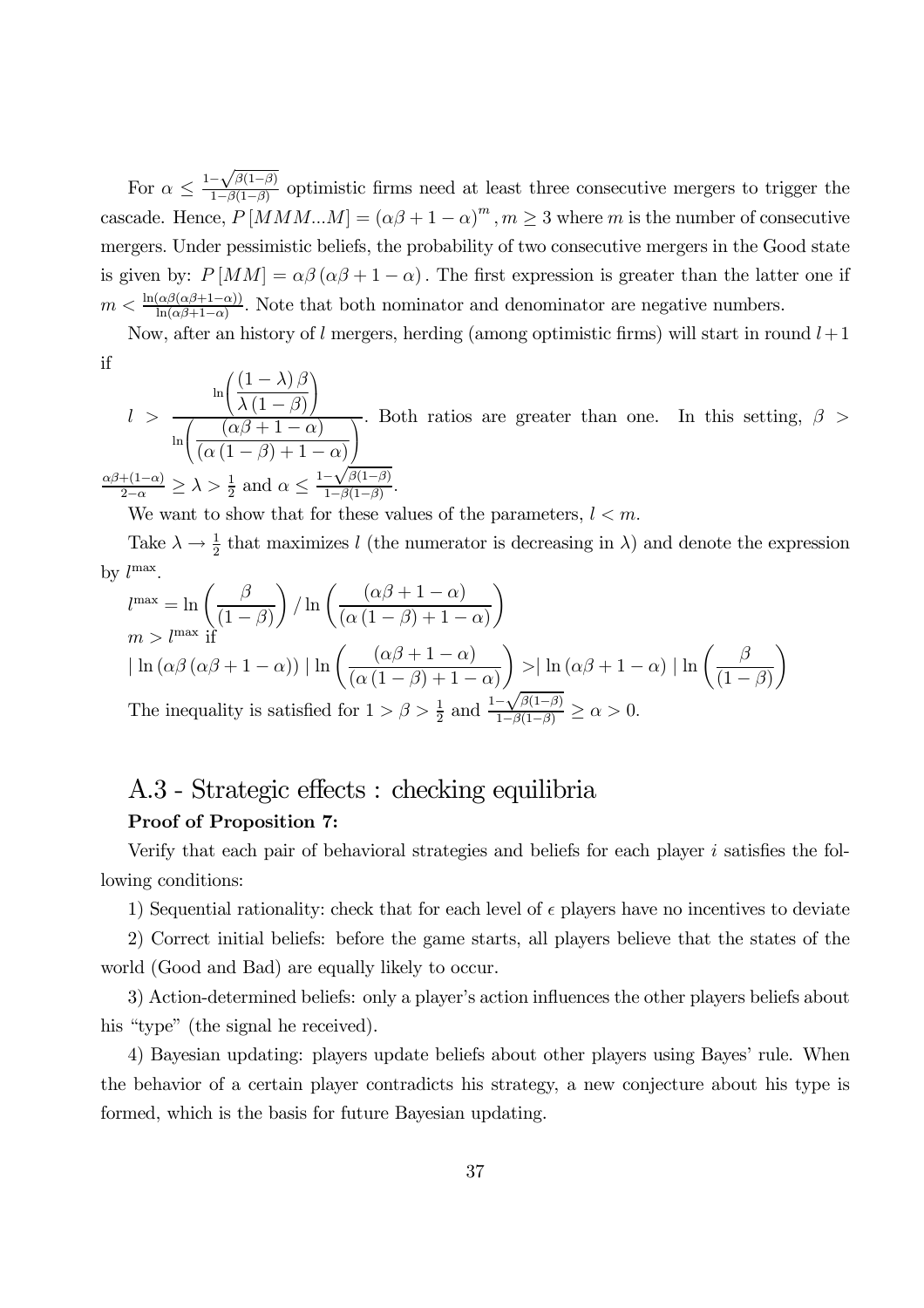The following expressions verify that the pure-strategy equilibria satisfies such conditions for one particular range of parameters given that it would be tedious to describe all cases.

Consider the following interval under which there is herding and all firms are operative in equilibrium.

$$
\frac{5}{6} < \epsilon \le 0.86847
$$

#### • Firm 1:

Suppose that firm 1 receives signal  $s_1 = \{x\}$ . The expected value from playing M is given by:

$$
E(M) = \frac{(1-b)b}{k} \left(\frac{1-\epsilon c}{4}\right)^2 + \frac{b(1-b)}{k} \left(\frac{1-\frac{1}{\epsilon}c}{4}\right)^2 + \frac{(1-b)^2b}{k} \left(\frac{1-3\epsilon c+2c}{5}\right)^2 + \frac{b^2(1-b)}{k} \left(\frac{1-3\frac{1}{\epsilon}c+2c}{5}\right)^2 + \frac{(1-b)^3}{k} \left(\frac{1-5\epsilon c+4c}{6}\right)^2 + \frac{b^3}{k} \left(\frac{1-5\frac{1}{\epsilon}c+4c}{6}\right)^2 + \frac{b^3}{k} \left(\frac{1-5\frac{1}{\epsilon}c+4c}{6}\right)^2 + \frac{b^3}{k} \left(\frac{1-b}{6}\right)^2 + \frac{b^2(1-b)}{k} \left(\frac{1-b}{6}\right)^2 + \frac{b^2(1-b)}{k} \left(\frac{1-3\frac{1}{\epsilon}c+2c}{5}\right)^2 + \frac{b^3(1-b)}{k} \left(\frac{1-b}{6}\right)^2 + \frac{b^2(1-b)}{k} \left(\frac{1-b}{6}\right)^2 + \frac{b^2(1-b)}{k} \left(\frac{1-3\frac{1}{\epsilon}c+2c}{5}\right)^2 + \frac{b^2(1-b)}{k} \left(\frac{1-3\frac{1}{\epsilon}c+2c}{5}\right)^2 + \frac{b^3(1-b)}{k} \left(\frac{1-3\frac{1}{\epsilon}c+2c}{5}\right)^2 + \frac{b^2(1-b)}{k} \left(\frac{1-3\frac{1}{\epsilon}c+2c}{5}\right)^2 + \frac{b^2(1-b)}{k} \left(\frac{1-3\frac{1}{\epsilon}c+2c}{5}\right)^2 + \frac{b^2(1-b)}{k} \left(\frac{1-3\frac{1}{\epsilon}c+2c}{5}\right)^2 + \frac{b^3(1-b)}{k} \left(\frac{1-3\frac{1}{\epsilon}c+4c}{5}\right)^2 + \frac{b^2(1-b)}{k} \left(\frac{1-3\frac{1}{\epsilon}c+4c}{5}\right)^2 + \frac{b^3(1-b)}{k} \left(\frac{1-3\frac{1}{\epsilon}c+4c}{5}\right)^2 + \frac{b^2(1-b)}{k} \left(\frac{
$$

The odd terms correspond to probabilities if the state of the world is Good whereas even terms correspond to probabilities in the Bad state. A signal is wrong with probability  $(1 - b)$ . By playing M, the possible histories are :  $MMM, MXM, MXX$ . Firm 1 believes that firm 3 will herd after observing  $\{MM\}$  and therefore, the two first fractions are a product of two and not three terms. All terms are multiplied by the initial beliefs (probability  $\frac{1}{2}$ )  $\frac{1}{2}$  for each state of nature) that cancel out with the denominator.

The expected value from playing X is given by:  
\n
$$
E(X) = \frac{(1-b)b^2}{x} 2 \left(\frac{1-3c+2\epsilon c}{5}\right)^2 + \frac{b(1-b)^2}{x} 2 \left(\frac{1-3c+2\frac{1}{\epsilon}c}{5}\right)^2 + \frac{(1-b)^2 b}{x} 2 \left(\frac{1-2c+\epsilon c}{6}\right)^2 + \frac{b^2(1-b)}{x} 2 \left(\frac{1-2c+\frac{1}{\epsilon}c}{6}\right)^2 + \frac{(1-b)^2}{x} 2 \left(\frac{1-c}{7}\right)^2 + \frac{b^2}{x} 2 \left(\frac{1-c}{7}\right)^2
$$
\nwhere  $x = 2(1-b)b^2 + 2b(1-b)^2 + (1-b)^2 + b^2$ .

Payoffs are multiplied by two because there are two potential merging firms remain independent. The possible histories are now:  $XMM, XMX, XXX$ .

For the chosen values of the parameters it is easy to check that  $E(X) > E(M)$  and hence firm 1 will play  $X$ .

Analogously, for 
$$
s_1 = \{m\}
$$
:  
\n
$$
E(M) = \frac{(b)^2}{D} \left(\frac{1-\epsilon c}{4}\right)^2 + \frac{(1-b)^2}{D} \left(\frac{1-\frac{1}{\epsilon}c}{4}\right)^2 + \frac{(1-b)(b)^2}{D} \left(\frac{1-3\epsilon c+2c}{5}\right)^2 + \frac{b(1-b)^2}{D} \left(\frac{1-3\frac{1}{\epsilon}c+2c}{5}\right)^2 + \frac{(1-b)^2b}{D} \left(\frac{1-5\epsilon c+4c}{6}\right)^2 + \frac{b^2(1-b)}{D} \left(\frac{1-5\frac{1}{\epsilon}c+4c}{6}\right)^2
$$
\n
$$
D = b^2 + (1-b)^2 + 2(1-b)^2b + 2b^2(1-b)
$$
\n
$$
E(X) = \frac{b^3}{Q} 2 \left(\frac{1-3c+2\epsilon c}{5}\right)^2 + \frac{(1-b)^3}{Q} 2 \left(\frac{1-3c+2\frac{1}{\epsilon}c}{5}\right)^2 + \frac{(1-b)b^2}{Q} 2 \left(\frac{1-2c+\epsilon c}{6}\right)^2 + \frac{b(1-b)^2}{Q} 2 \left(\frac{1-2c+\frac{1}{\epsilon}c}{6}\right)^2 + \frac{b(1-b)^2}{Q} 2 \left(\frac{1-2c}{6}\right)^2 + \frac{(1-b)b^2}{Q} 2 \left(\frac{1-c}{7}\right)^2 + \frac{(1-b)b^2}{Q} 2 \left(\frac{1-c}{7}\right)^2
$$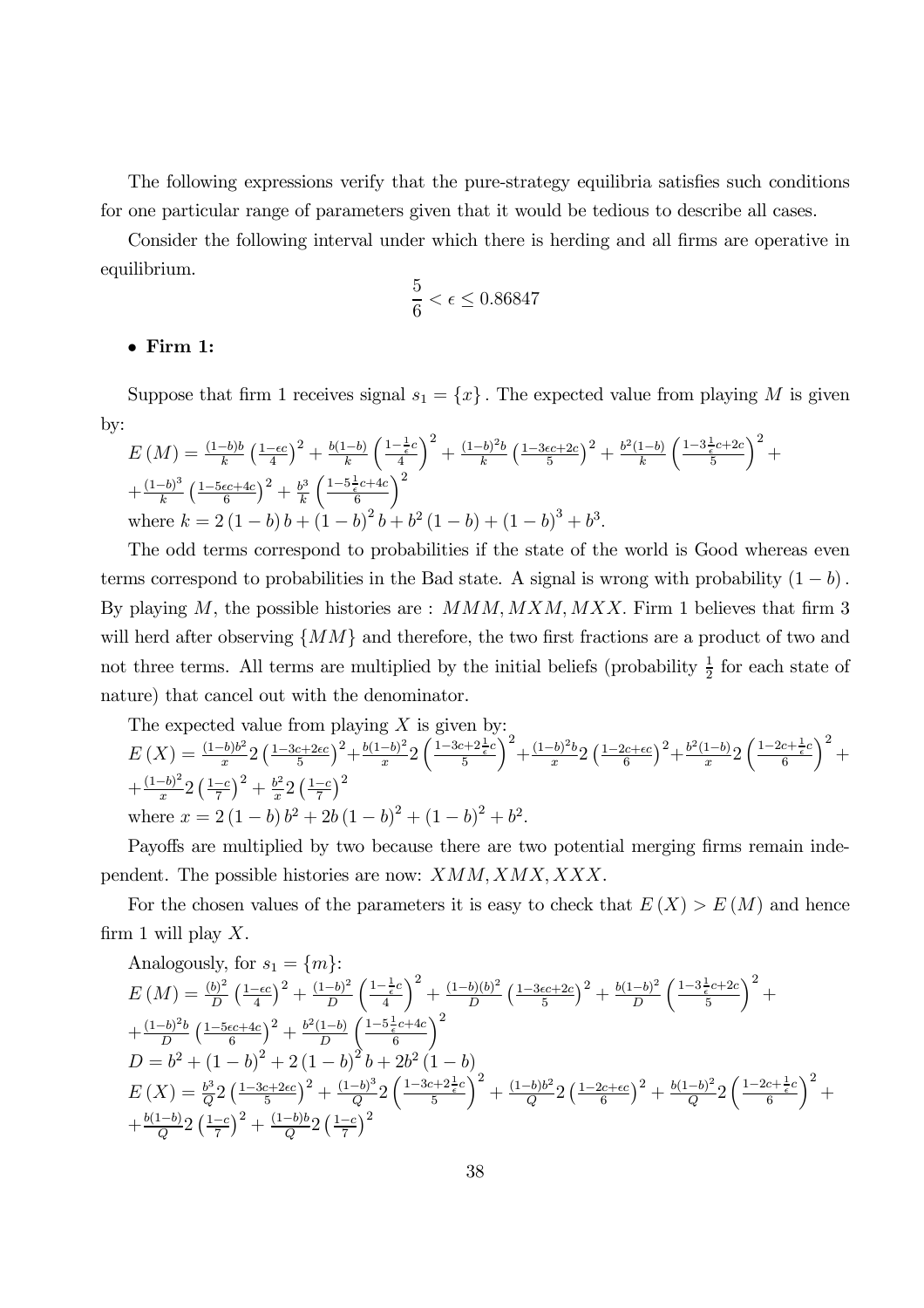$Q = (1-b)^3 + b^3 + b^2(1-b) + b(1-b)^2 + 2b(1-b)$ For the values of the parameters,  $E(M) > E(X) \Rightarrow$  Play M.

#### $\bullet$  Firm 2:

The second firm can observe two possible histories:  $H_2 = \{M\}, H_2 = \{X\}$  and for each case might get a signal  $\{m\}$  or  $\{x\}$ .

$$
H_2 = \{M\}, s_2 = \{x\}
$$

$$
E(M) = \frac{b(1-b)}{2b(1-b)} \left(\frac{1-\epsilon c}{4}\right)^2 + \frac{b(1-b)}{2b(1-b)} \left(\frac{1-\frac{1}{\epsilon}c}{4}\right)^2
$$
  
\n
$$
E(X) = \frac{b(1-b)^2}{q} 2 \left(\frac{1-2c+\epsilon c}{6}\right)^2 + \frac{(1-b)b^2}{q} 2 \left(\frac{1-2c+\frac{1}{\epsilon}c}{6}\right)^2 + \frac{b^2(1-b)}{q} 2 \left(\frac{1-3c+2\epsilon c}{5}\right)^2 + \frac{b(1-b)^2}{q} 2 \left(\frac{1-3c+2\frac{1}{\epsilon}c}{5}\right)^2
$$
  
\n
$$
E(X) > E(M) \Rightarrow \text{Play } X.
$$

$$
H_2 = \{M\}, s_2 = \{m\}
$$

$$
E(M) = \frac{b^2}{b^2 + (1 - b)^2} \left(\frac{1 - \epsilon c}{4}\right)^2 + \frac{(1 - b)^2}{b^2 + (1 - b)^2} \left(\frac{1 - \frac{1}{\epsilon}c}{4}\right)^2
$$
  
\n
$$
E(X) = \frac{b^2(1 - b)}{d} 2 \left(\frac{1 - 2c + \epsilon c}{6}\right)^2 + \frac{(1 - b)^2 b}{d} 2 \left(\frac{1 - 2c + \frac{1}{\epsilon}c}{6}\right)^2 + \frac{b^3}{d} 2 \left(\frac{1 - 3c + 2\epsilon c}{5}\right)^2 + \frac{(1 - b)^3}{d} 2 \left(\frac{1 - 3c + 2\frac{1}{\epsilon}c}{5}\right)^2
$$
  
\n
$$
d = b^2 (1 - b) + (1 - b)^2 b + b^3 + (1 - b)^3
$$
  
\n
$$
E(M) > E(X) \Rightarrow \text{Play } M.
$$
  
\nAnalogously for  $H_2 = \{M\}$  and  $s_2 = \{x\}$ ,  $s_2 = \{m\}$ .

One finds that firm 2 will follow its own signal independently of the history.

## $\bullet$  Firm 3:

The third firm can observe four possible histories:  $H_3 = \{M, M\}$ ,  $H_3 = \{M, X\}$ ,  $H_3 =$  $\{X, M\}$ ,  $H_3 = \{X, X\}$  and for each case might get a signal  $\{m\}$  or  $\{x\}$ .

$$
H_3 = \{M, M\}, s_3 = \{x\}
$$

$$
E(M) = \frac{(1-b)b^2}{(1-b)b^2 + b(1-b)^2} \left(\frac{1-\epsilon c}{4}\right)^2 + \frac{b(1-b)^2}{(1-b)b^2 + b(1-b)^2} \left(\frac{1-\frac{1}{\epsilon}c}{4}\right)^2
$$
  
\n
$$
E(X) = \frac{(1-b)b^2}{(1-b)b^2 + b(1-b)^2} 2 \left(\frac{1-3c+2\epsilon c}{5}\right)^2 + \frac{b(1-b)^2}{(1-b)b^2 + b(1-b)^2} 2 \left(\frac{1-3c+2\frac{1}{\epsilon}c}{5}\right)^2
$$
  
\n
$$
E(M) > E(X) \Rightarrow \text{Play } M.
$$

This result implies that firm 3 will also play M when  $H_3 = \{M, M\}$ ,  $s_3 = \{m\}$ .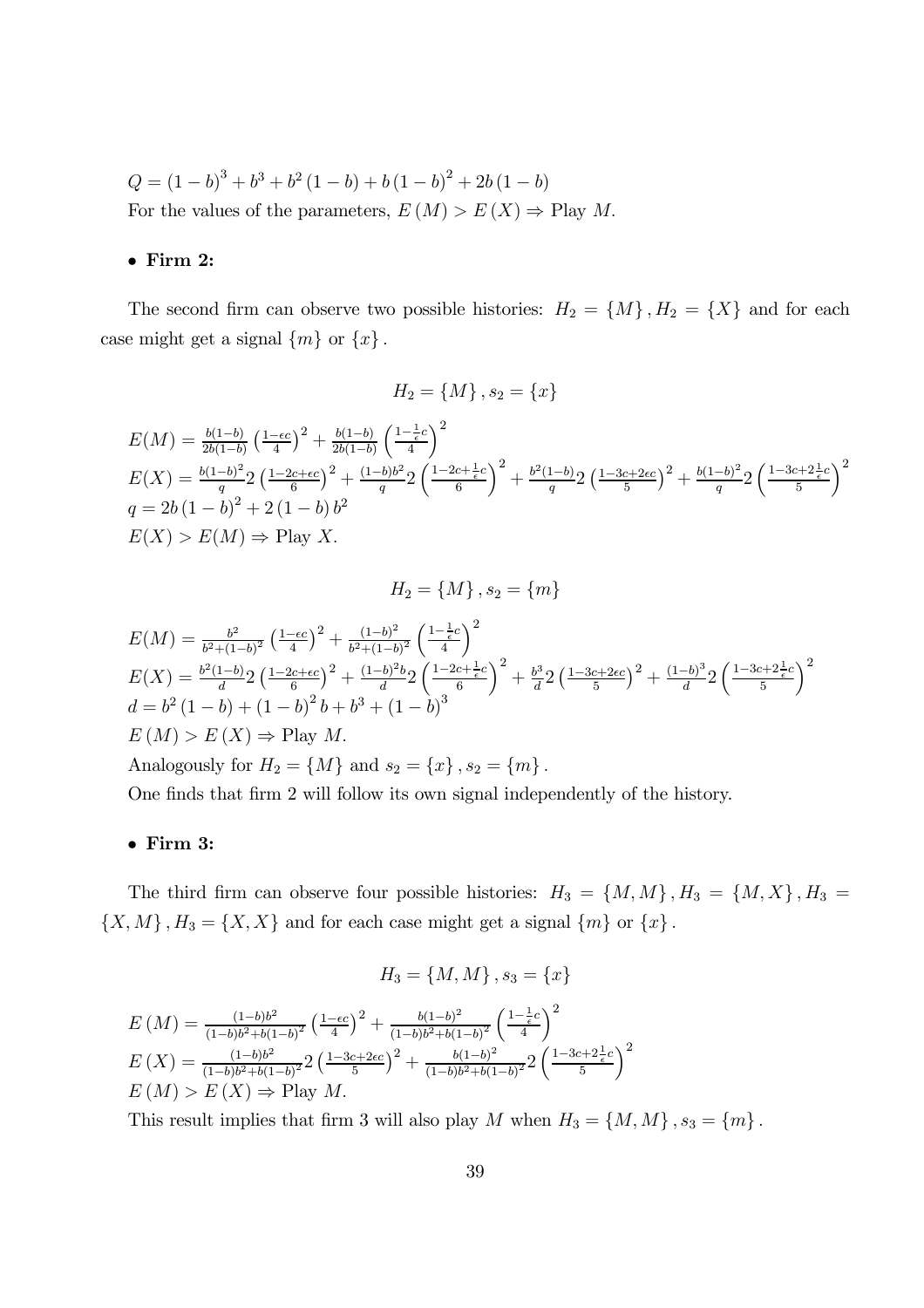$$
H_3 = \{M, X\}, s_3 = \{m\}
$$

$$
E(M) = \frac{(1-b)b^2}{b(1-b)^2 + (1-b)b^2} \left(\frac{1-3\epsilon c + 2c}{5}\right)^2 + \frac{b(1-b)^2}{b(1-b)^2 + (1-b)b^2} \left(\frac{1-3\frac{1}{\epsilon}c + 2c}{5}\right)^2
$$

$$
E(X) = \frac{(1-b)b^2}{(1-b)b^2 + b(1-b)^2} 2\left(\frac{1-2c+\epsilon c}{6}\right)^2 + \frac{b(1-b)^2}{(1-b)b^2 + b(1-b)^2} 2\left(\frac{1-2c+\frac{1}{\epsilon}c}{6}\right)^2
$$

$$
E(M) > E(X) \Rightarrow \text{Play } M
$$

For this range of parameters, this case is identical to the one of  $H_3 = \{X, M\}$ ,  $s_3 = \{m\}$ .

$$
H_3 = \{M, X\}, s_3 = \{x\}
$$

$$
E(M) = \frac{b(1-b)^2}{b(1-b)^2 + (1-b)b^2} \left(\frac{1-3\epsilon c + 2c}{5}\right)^2 + \frac{(1-b)^2}{b(1-b)^2 + (1-b)b^2} \left(\frac{1-3\frac{1}{\epsilon}c + 2c}{5}\right)^2
$$

$$
E(X) = \frac{b(1-b)^2}{b(1-b)^2 + (1-b)b^2} 2\left(\frac{1-2c+\epsilon c}{6}\right)^2 + \frac{(1-b)^2}{b(1-b)^2 + (1-b)b^2} 2\left(\frac{1-2c+\frac{1}{\epsilon}c}{6}\right)^2
$$

$$
E(X) > E(M) \Rightarrow \text{Play } X
$$

For this range of parameters, this case is identical to the one of  $H_3 = \{X, M\}$ ,  $s_3 = \{x\}$ .

$$
H_3 = \{X, X\}, s_3 = \{m\}
$$
  
\n
$$
E(M) = \frac{b(1-b)^2}{b(1-b)^2 + (1-b)b^2} \left(\frac{1-5\epsilon c + 4c}{6}\right)^2 + \frac{(1-b)b^2}{b(1-b)^2 + (1-b)b^2} \left(\frac{1-5\frac{1}{\epsilon}c + 4c}{6}\right)^2
$$
  
\n
$$
E(X) = 2\left(\frac{1-c}{7}\right)^2
$$
  
\n
$$
E(X) > E(M) \Rightarrow \text{Play } X.
$$

This result implies that firm 3 will also play X when  $H_3 = \{X, X\}$ ,  $s_3 = \{x\}$ .

# A.4 - Myopic Solution

$$
0.92937 < \epsilon \le 1
$$

To play  $\{X\}$  is the dominant strategy for all firms independent of past history or received signal. Due to myopia, firms will stop following signals earlier than in the Perfect Bayesian Equilibrium (where this decision rule is optimal for  $0.95638 < \epsilon \leq 1$ .

 $0.9196 < \epsilon \leq 0.92937$ 

| FIRM 1               |  |                   | FIRM 2   $H_2 = \{M\}$   $H_2 = \{X\}$ |  |
|----------------------|--|-------------------|----------------------------------------|--|
| $s_1 = \{m\} \mid M$ |  | $s_2 = \{m\}$   X |                                        |  |
| $s_1 = \{x\}$   X    |  | $s_2 = \{x\}$   X |                                        |  |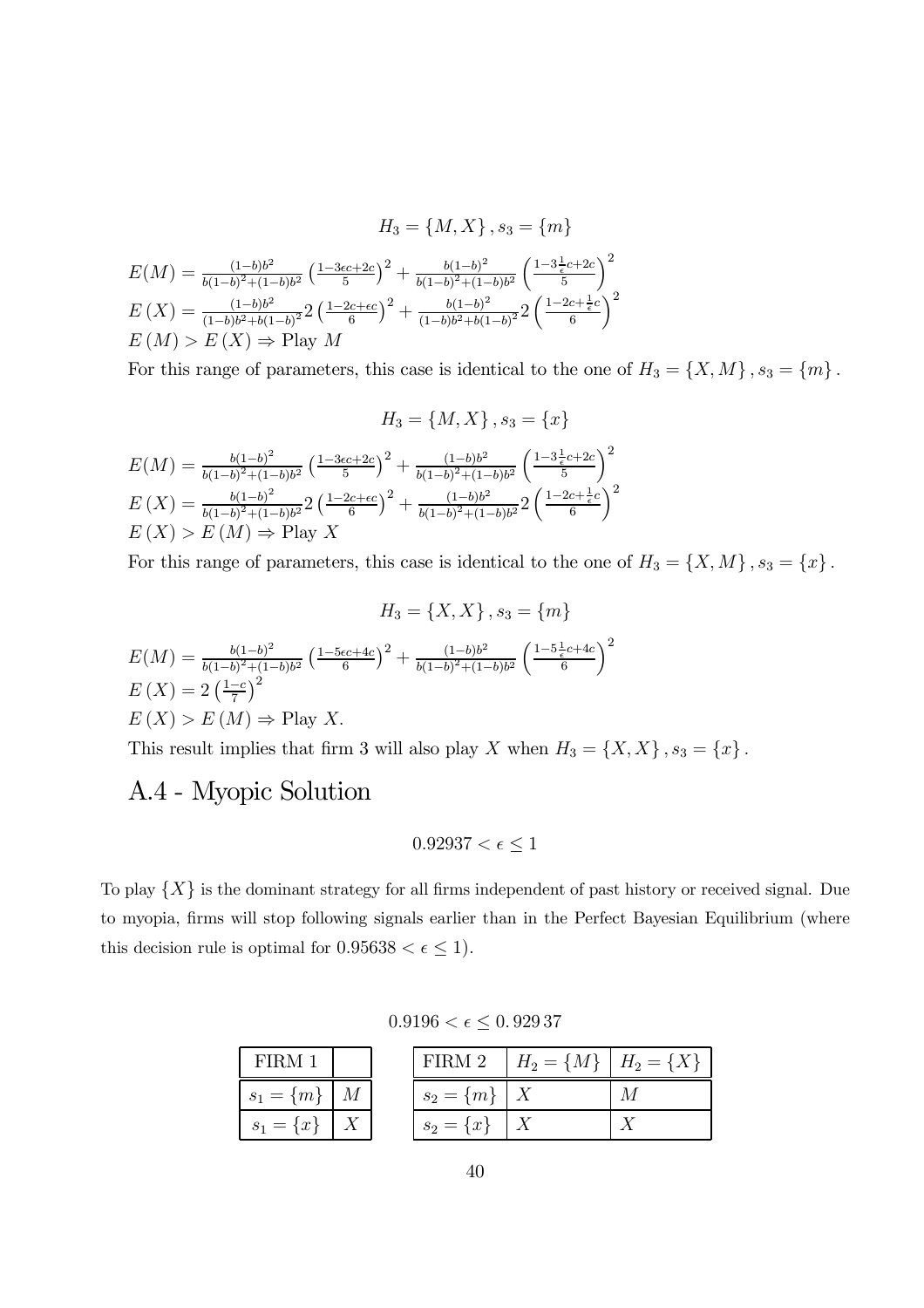|                   | FIRM 3   $H_3 = \{M, M\}$   $H_3 = \{M, X\}$   $H_3 = \{X, M\}$   $H_3 = \{X, X\}$ |  |   |
|-------------------|------------------------------------------------------------------------------------|--|---|
| $s_3 = \{m\}$   X |                                                                                    |  | М |
| $s_3 = \{x\}$   X |                                                                                    |  |   |

 $0.90552<\epsilon\leq0.9196$ 

|                      | FIRM 1               |  | FIRM 2   $H_2 = \{M\}$   $H_2 = \{X\}$                                     |   |   |   |  |
|----------------------|----------------------|--|----------------------------------------------------------------------------|---|---|---|--|
|                      | $s_1 = \{m\} \mid M$ |  | $s_2 = \{m\}$   M                                                          |   | M |   |  |
|                      | $s_1 = \{x\}$   X    |  | $s_2 = \{x\}$   X                                                          |   | X |   |  |
|                      |                      |  | FIRM 3 $H_3 = \{M, M\}$ $H_3 = \{M, X\}$ $H_3 = \{X, M\}$ $H_3 = \{X, X\}$ |   |   |   |  |
| $s_3 = \{m\} \mid X$ |                      |  | М                                                                          | M |   | М |  |
| $s_3 = \{x\}$   X    |                      |  | X                                                                          | Y |   | X |  |

For these three intervals, profits from being an outsider are so high that it is optimal for the third firm not to merger after a history of two past mergers irrespectively of its signal. The free rider effect dominates and impedes the occurrence of three mergers in the Good state of the world.

 $0.715\,13<\epsilon\leq0.90552$ 

|                   | FIRM 1            |  | FIRM 2   $H_2 = \{M\}$   $H_2 = \{X\}$                                    |   |   |   |  |
|-------------------|-------------------|--|---------------------------------------------------------------------------|---|---|---|--|
|                   | $s_1 = \{m\}$   M |  | $s_2 = \{m\}$   M                                                         |   | M |   |  |
|                   | $s_1 = \{x\}$   X |  | $s_2 = \{x\}$   X                                                         |   | X |   |  |
| FIRM 3            |                   |  | $H_3 = \{M, M\}$   $H_3 = \{M, X\}$   $H_3 = \{X, M\}$   $H_3 = \{X, X\}$ |   |   |   |  |
| $s_3 = \{m\}$   M |                   |  | M                                                                         | M |   | M |  |
| $s_3 = \{x\}$   X |                   |  |                                                                           |   |   |   |  |

For intermediate levels of  $\epsilon$  firms simply follow their own signals.

| FIRM 1                           |    |
|----------------------------------|----|
| $\{m\}$<br>S <sub>1</sub><br>$=$ | М  |
| $\{x\}$<br>S <sub>1</sub><br>$=$ | VI |

| $0.5 < \epsilon \leq 0.71513$ |  |  |  |
|-------------------------------|--|--|--|
|                               |  |  |  |

|                   | FIRM 2   $H_2 = \{M\}$   $(H_2 = \{X\})$ |
|-------------------|------------------------------------------|
| $s_2 = \{m\}$   M | (M)                                      |
| $s_2 = \{x\}$     | (M)                                      |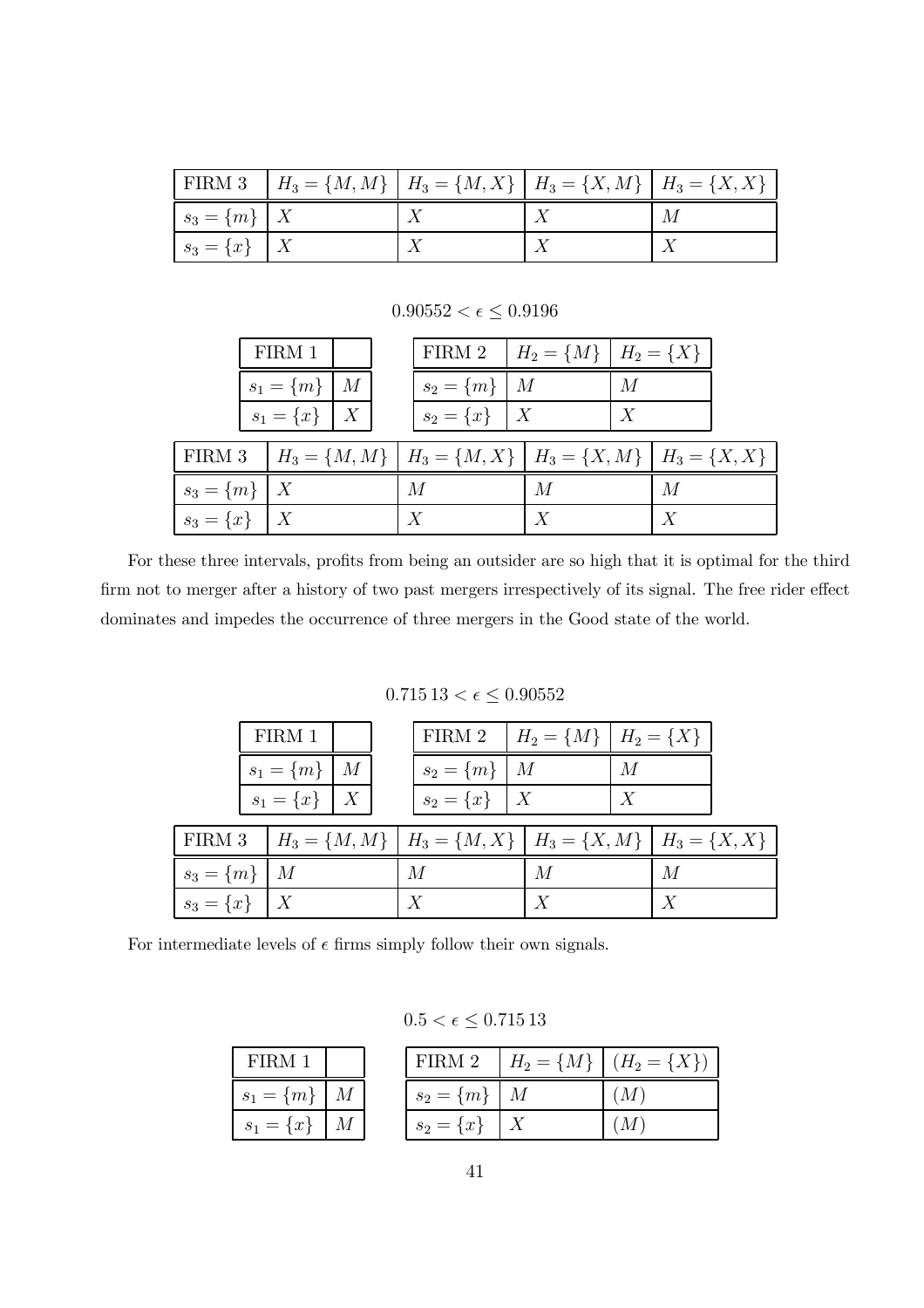|                           |   | FIRM 3   $H_3 = \{M, M\}$   $H_3 = \{M, X\}$   $(H_3 = \{X, M\})$   $(H_3 = \{X, X\})$ |     |
|---------------------------|---|----------------------------------------------------------------------------------------|-----|
| $\mid s_3 = \{m\} \mid M$ | М | (M)                                                                                    | (M) |
| $s_3 = \{x\}$   X         |   |                                                                                        | (M) |

For the high risk interval of  $\epsilon$ , a single merger in the Good state of the world yields the highest payoff. Firm 1 will decide to merge irrespectively of its signal and will shut down in case the Bad state occurs. Histories in brackets are off the equilibrium path.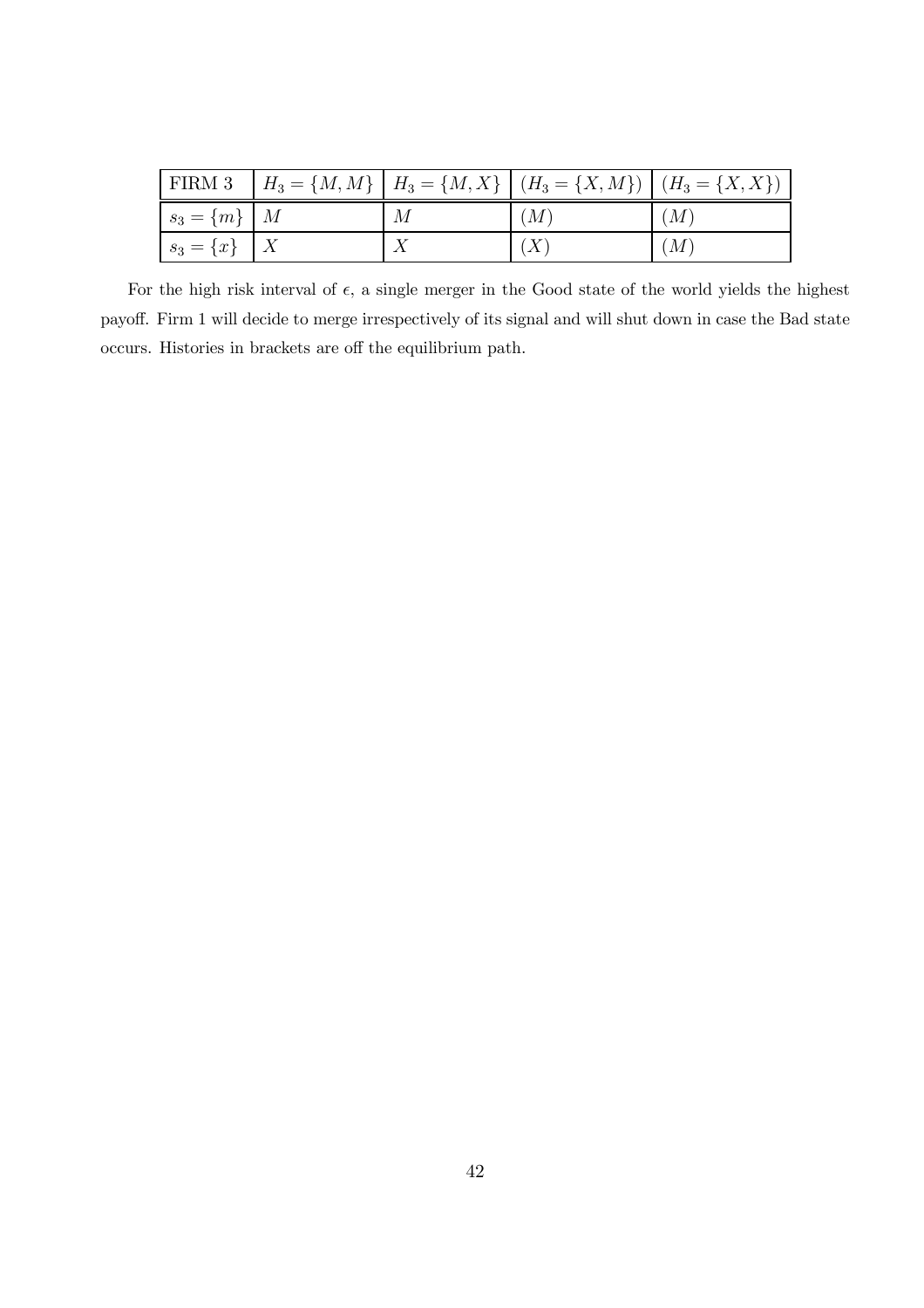# 8 References

Avery, C. and Chevalier, J., "Herding over the Career", Economics Letters, 1999, vol. 63, pp. 327-333.

Banerjee, A. V., "A Simple Model of Herd behavior", Quarterly Journal of Economics, 1992, vol. 107, pp. 797-817.

Bikhchandani, S., Hirshleifer, D., and Welch, I., "A Theory of Fads, Fashion, Custom, and Cultural Change as Informational Cascades", Journal of Political Economy, 1992, vol. 100, pp. 992-1026.

Bradley, M., Desai, A. and Kim, E., "Synergistic Gains from Corporate Acquisitions and their Division between the Stockholders of Target and Acquiring Firms", Journal of Financial Economics, 1988, vol. 21, pp. 3-40.

Brennan, M., "Latent Assets", Journal of Finance, 1990, vol.45, pp.709-730.

Caves, R. E., "Mergers, Takeovers and Economic Efficiency", International Journal of Industrial Organization, 1989, vol. 7, pp. 151-174.

Choi, D. and Philippatos, G., "An Examination of Merger Synergism", Journal of Financial Research, 1983, vol. 6, pp 239-256.

Choi, D. and Philippatos, G., "Post Merger Performance among Homogeneous Firm Samples", Financial Review, 1984, vol. 19, pp 173-194.

Cukierman, A., and Tommasi, M., "When does it take a Nixon to go to China?", Tilburg University Center for Economic Research, 1997, working paper No. 9791.

Eckbo, B. Espen, "Horizontal Mergers, Collusion and Stockholder Wealth", Journal of Finance Economics, 1983, vol. 11, pp.

Farrell J., and Shapiro, C., "Horizontal Mergers: An equilibrium analysis", American Economic Review, 1990, vol. 80, pp 107-126.

Fauli-Oller R., "Takeover Waves", Journal of Economics and Management Strategy, forthcoming.

Fauli-Oller, R. and Motta, M., "Managerial Incentives for Takeovers", Journal of Economics and Management Strategy, 1996, vol. 5, pp. 497-514.

Fridolfsson, S. and Stennek, J., "Why Mergers reduce Profits and raise Share Prices: a Theory of Pre-emptive Mergers", 2000, CEPR discussion paper No. 2357.

Froot, K., Scharfstein, D. and Stein, J.,"Herd on the Street", 1992, Journal of Finance, vol.47, pp 1461-1484.